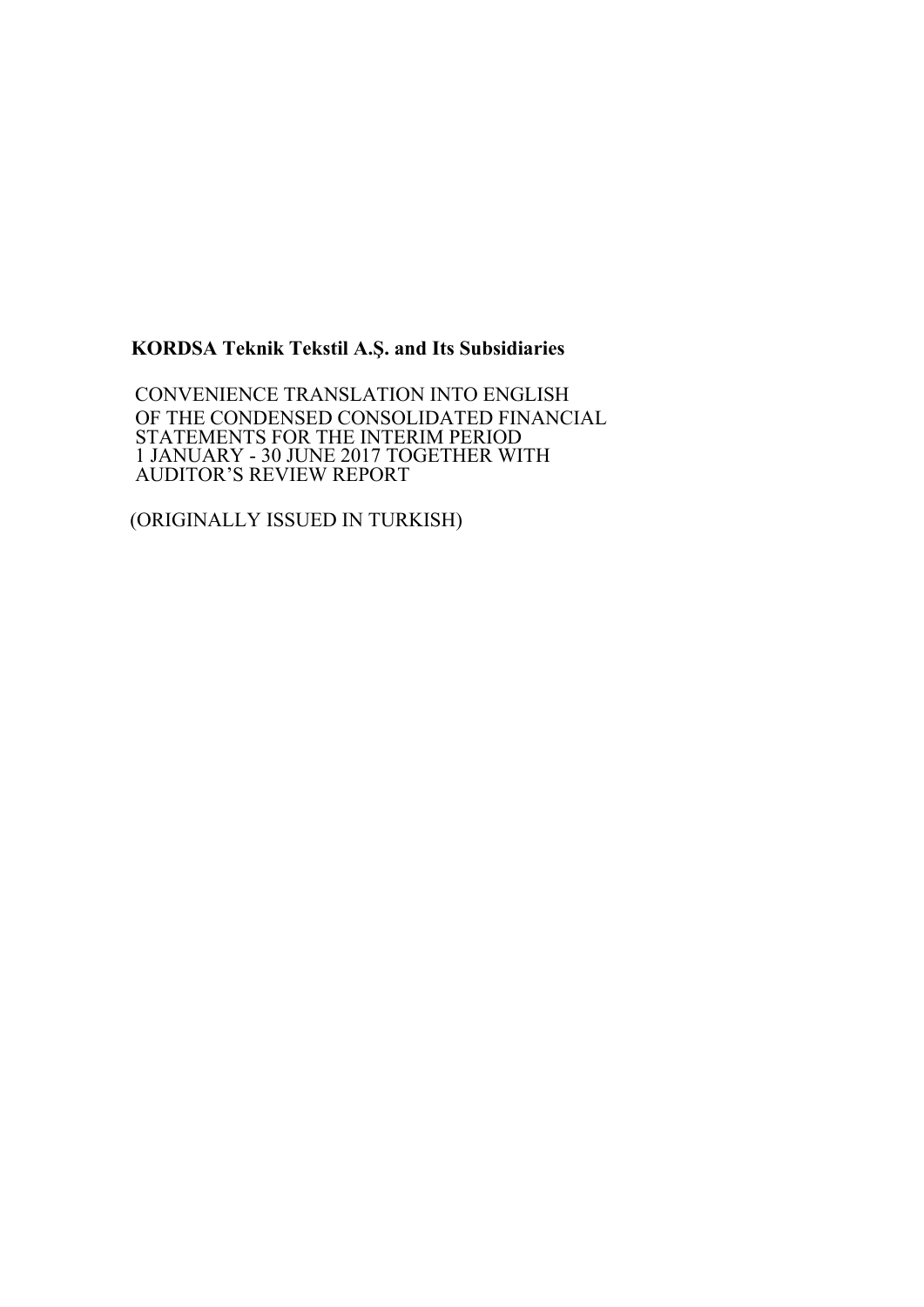

Akis Bağımsız Denetim ve Serbest Muhasebeci Mali Müsavirlik A.S. Kavacık Rüzgarlı Bahce Mah. Kavak Sok. No:29 Bevkoz 34805 Istanbul Tel +90 (216) 681 90 00 Fax +90 (216) 681 90 90 www.kpmg.com.tr

#### Review Report on Interim Condensed Financial Information

To the Board of Directors of Kordsa Teknik Tekstil Anonim Şirketi,

#### Introduction

We have reviewed the accompanying condensed consolidated statement of financial position of Kordsa Teknik Tekstil Anonim Sirketi (the "Company") and its subsidiaries (the "Group") as at 30 June 2016. the condensed consolidated statements of profit or loss, other comprehensive income, changes in equity and cash flows for the six month period then ended. Management is responsible for the preparation and presentation of this condensed consolidated interim financial information in accordance with Turkish Accounting Standards 34 Interim Financial Reporting ("TAS 34") issued by the Public Oversight Accounting and Auditing Standards Authority ("POA"). Our responsibility is to express a conclusion on this condensed consolidated interim financial information based on our review.

#### **Scope of Review**

We conducted our review in accordance with Standard on Review Engagements 2410, "Review of Interim Financial Information Performed by the Independent Auditor of the Entity". A review of interim financial information consists of making inquiries, primarily of persons responsible for financial and accounting matters, and applying analytical and other review procedures. A review is substantially less in scope than an audit conducted in accordance with the Standards on Auditing and consequently does not enable us to obtain assurance that we would become aware of all significant matters that might be identified in an audit. Accordingly, we do not express an audit opinion.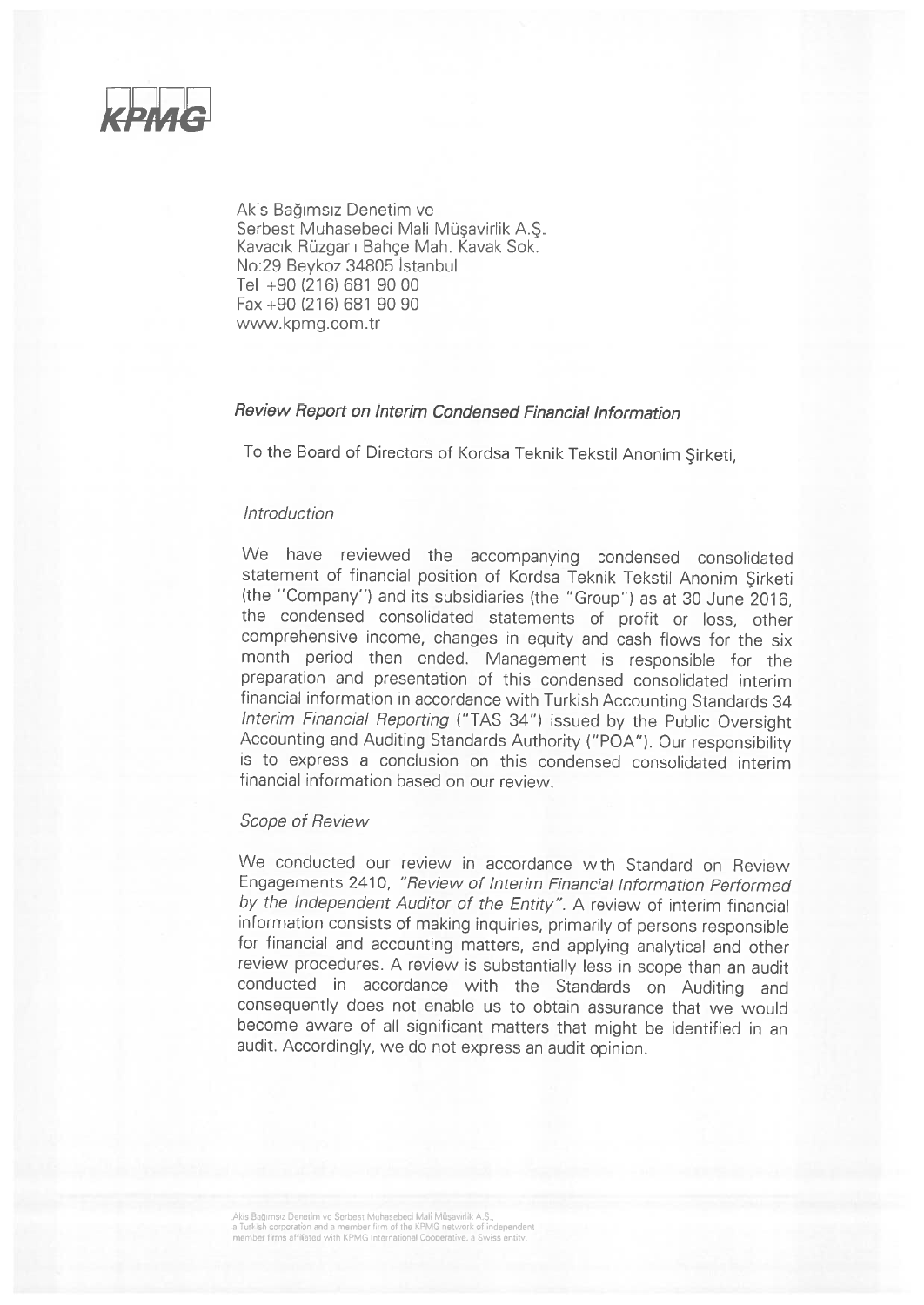

### Conclusion

Based on our review, nothing has come to our attention that causes us to believe that the accompanying condensed consolidated interim financial information is not prepared, in all material respects, in accordance with TAS 34 Interim Financial Reporting.

#### **Other Matter**

The consolidated financial statements of the Group as at and for the year ended 31 December 2016 and the condensed consolidated interim financial information of the Group as at and for the six-month period ended 30 June 2016 were audited and reviewed by another auditor who expressed an unqualified opinion and an unqualified conclusion on 20 February 2017 and 9 August 2016, respectively.

sız Değetim ve Serbest Muhasebeci Mali Müşavirlik A.Ş. Akis Ban **8f KPMC International Cooperative** A member



Rusen Fikrot Selamet, SMMM Partner 31 June 2017 İstanbul, Türkiye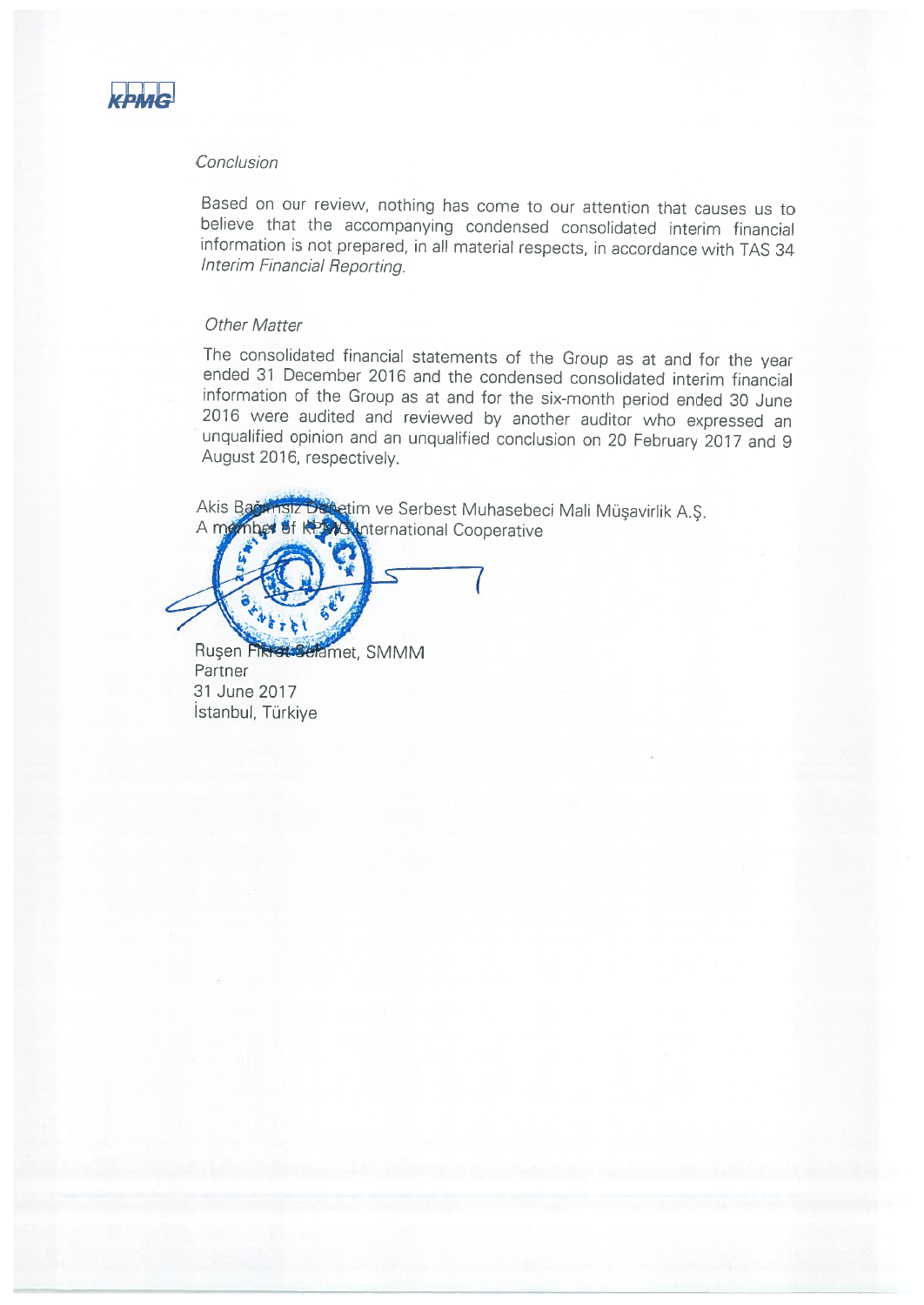| <b>INDEX</b>       | <b>PAGE</b>             |
|--------------------|-------------------------|
|                    | $1 - 2$                 |
|                    | $\overline{3}$          |
|                    | $\overline{\mathbf{4}}$ |
|                    | 5                       |
|                    | 6                       |
|                    | $7-41$                  |
| NOTE <sub>1</sub>  | $7 - 8$                 |
| NOTE <sub>2</sub>  | $9 - 17$                |
| NOTE <sub>3</sub>  | $17 - 19$               |
| NOTE <sub>4</sub>  | $19-20$                 |
| NOTE <sub>5</sub>  | $20 - 21$               |
| NOTE 6             | 22                      |
| NOTE <sub>7</sub>  | $23 - 25$               |
| NOTE 8             | 25                      |
| NOTE <sub>9</sub>  | $25 - 26$               |
| NOTE <sub>10</sub> | 27                      |
| NOTE <sub>11</sub> | 27                      |
| NOTE <sub>12</sub> | 27-28                   |
| NOTE <sub>13</sub> | 28                      |
| NOTE <sub>14</sub> | 28                      |
| NOTE <sub>15</sub> | 29-31                   |
| NOTE <sub>16</sub> | 31                      |
| NOTE <sub>17</sub> | 32-34                   |
| NOTE <sub>18</sub> | $34-40$                 |
| NOTE <sub>19</sub> | 40                      |
| NOTE <sub>20</sub> | $40 - 41$               |
| NOTE <sub>21</sub> | 41                      |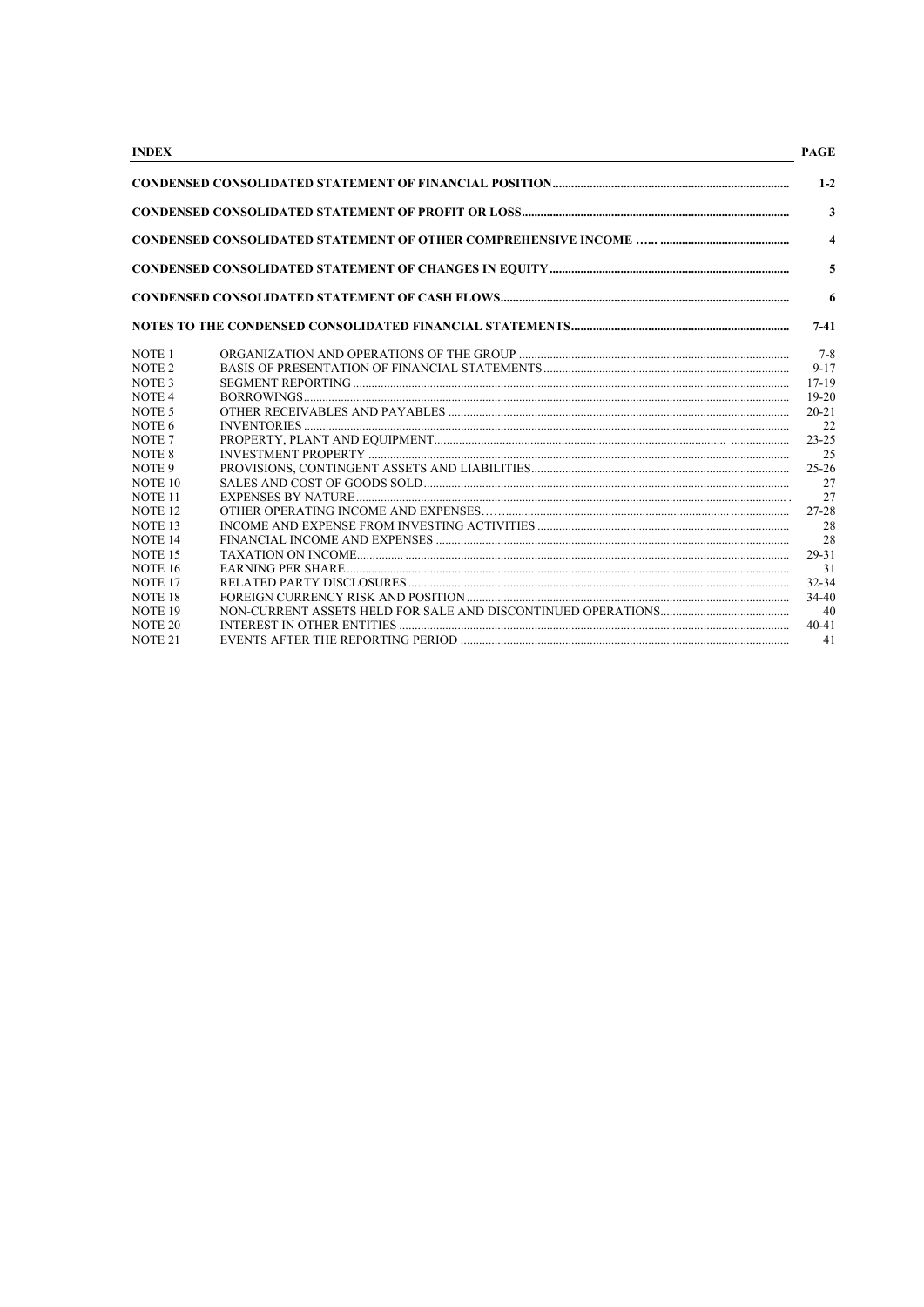#### **REVIEWED CONDENSED CONSOLIDATED STATEMENT OF FINANCIAL POSITION AS AT 30 JUNE 2017**

(Amounts expressed in Turkish Lira ("TL") unless otherwise indicated.)

|                                              | <b>Notes</b> | <b>Reviewed</b><br>30 June<br>2017 | <b>Audited</b><br>31 December<br>2016 |
|----------------------------------------------|--------------|------------------------------------|---------------------------------------|
| <b>ASSETS</b>                                |              |                                    |                                       |
| Cash and Cash Equivalents                    |              | 49, 435, 757                       | 38,578,445                            |
| <b>Financial Investments</b>                 |              | 112,856                            | 113,245                               |
| Financial Assets Available for Sale          |              | 112,856                            | 113,245                               |
| <b>Trade Receivables</b>                     |              | 478,327,369                        | 372,220,309                           |
| Trade Receivables from Related Parties       | 17           | 21,410,771                         | 20,944,786                            |
| Trade Receivables from Third Parties         |              | 456,916,598                        | 351,275,523                           |
| Other Receivables                            | 5            | 11,496,681                         | 11,390,436                            |
| Other Receivables from Third Parties         |              | 11,496,681                         | 11,390,436                            |
| Derivative Financial Instruments             | 18           |                                    | 1,221,515                             |
| Derivative financial assets held for hedging |              |                                    | 1,221,515                             |
| Inventories                                  | 6            | 588,588,441                        | 537, 383, 667                         |
| Prepayments                                  |              | 27,005,181                         | 19,311,952                            |
| Other Current Assets                         |              | 34,559,545                         | 43,142,543                            |
| <b>SUB TOTAL</b>                             |              | 1,189,525,830                      | 1,023,362,112                         |
| Assets Held for Sale                         |              | 16,943,483                         | 21,780,383                            |
| <b>Current Assets</b>                        |              | 1,206,469,313                      | 1,045,142,495                         |
| <b>Financial Investments</b>                 |              | 381,972                            | 386,091                               |
| Financial assets available for sales         |              | 381,972                            | 386,091                               |
| Other Receivables                            | 5            | 20,558,910                         | 20,378,723                            |
| <b>Investment Property</b>                   | 8            | 39,985,756                         | 40,123,712                            |
| Property, Plant and Equipment                | 7            | 1,230,141,914                      | 1,215,832,426                         |
| Intangible Assets                            |              | 78,659,572                         | 76,157,412                            |
| Goodwill                                     |              | 45,595,167                         | 45,595,167                            |
| Other Intangible Assets                      |              | 33,064,405                         | 30,562,245                            |
| Prepayments                                  |              | 71,589,277                         | 76,467,521                            |
| Deferred Tax Assets                          | 15           | 44,689,778                         | 35,223,175                            |
| Other Non-Current Assets                     |              | 32,150,695                         | 33,962,562                            |
| <b>Non-Current Assets</b>                    |              | 1,518,157,874                      | 1,498,531,622                         |
| <b>Total Assets</b>                          |              | 2,724,627,187                      | 2,543,674,117                         |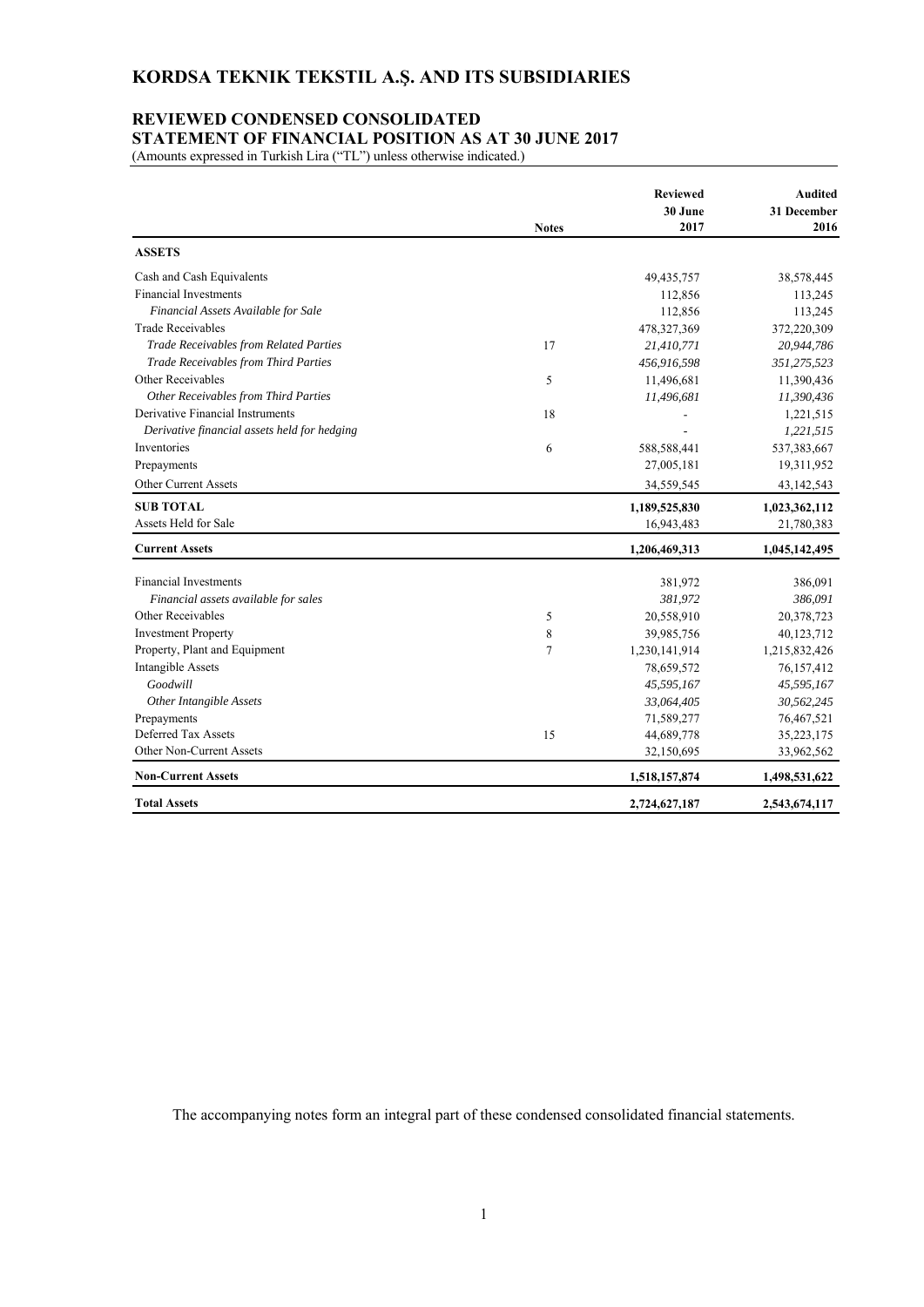# **KORDSA TEKNIK TEKSTIL A.Ş. AND ITS SUBSIDIARIES**

#### **REVIEWED CONDENSED CONSOLIDATED**

**STATEMENT OF FINANCIAL POSITION AS AT 30 JUNE 2017** 

(Amounts expressed in Turkish Lira ("TL") unless otherwise indicated.)

|                                                     |                | <b>Reviewed</b> | Audited       |
|-----------------------------------------------------|----------------|-----------------|---------------|
|                                                     |                | 30 June         | 31 December   |
|                                                     | <b>Notes</b>   | 2017            | 2016          |
| <b>LIABILITIES</b>                                  |                |                 |               |
| <b>Short Term Borrowings</b>                        | 4              | 550,721,492     | 351,842,461   |
| Short Term Portion of Long Term Borrowings          | 4              | 18,778,058      | 22,282,612    |
| <b>Trade Payables</b>                               |                | 280,836,894     | 284, 235, 131 |
| Trade Payables to Related Parties                   | 17             | 4,189,488       | 6,473,265     |
| Trade Payables to Third Parties                     |                | 276,647,406     | 277,761,866   |
| Payables Related to Employee Benefits               |                | 7,118,998       | 5,240,913     |
| Other Payables                                      | 5              | 13,033,831      | 13,434,699    |
| Derivative Financial Instruments                    | 18             | 6,544,505       |               |
| Derivative financial liabilities held for hedges    |                | 6,544,505       |               |
| Deferred Income                                     |                | 6,712,549       | 6,948,837     |
| Income Tax Payables                                 | 15             | 3,342,117       | 3,911,647     |
| <b>Short Term Provisions</b>                        |                | 18,636,586      | 23,230,157    |
| Short Term Provisions for Employee Benefits         |                | 18,588,526      | 23,182,097    |
| <b>Other Short Term Provisions</b>                  |                | 48,060          | 48,060        |
| Other Current Liabilities                           |                | 39,602,774      | 18,050,451    |
| <b>SUB TOTAL</b>                                    |                | 945,327,804     | 729,176,908   |
| Liabilities Held for Sale                           |                | 11,974,853      | 11,718,193    |
| <b>Current Liabilities</b>                          |                | 957,302,657     | 740,895,101   |
| Long Term Borrowings                                | $\overline{4}$ | 104,984,859     | 160,882,339   |
| Other Payables                                      | 5              | 14,635,498      | 14,150,921    |
| Long Term Provisions                                |                | 55,027,579      | 51,729,552    |
| Long Term Provisions for Employee Benefits          |                | 55,027,579      | 51,729,552    |
| Deferred Tax Liabilities                            | 15             | 105,839,331     | 104,338,305   |
| <b>Non-Current Liabilities</b>                      |                | 280, 487, 267   | 331,101,117   |
| <b>Total Liabilities</b>                            |                | 1,237,789,924   | 1,071,996,218 |
| <b>SHAREHOLDERS' EQUITY</b>                         |                |                 |               |
| <b>Equity Attributable to Owners of the Company</b> |                | 1,160,211,718   | 1,154,127,343 |
| Share Capital                                       |                | 194,529,076     | 194,529,076   |
| Share Premium                                       |                | 62,052,856      | 62,052,856    |
| <b>Other Comprehensive Income or Expenses</b>       |                |                 |               |
| That Will Not Be Reclassified to Profit or Loss     |                | (7,682,977)     | (6,589,713)   |
| Loss From Remeasurement of Defined Benefit Plan     |                | (7,682,977)     | (6, 589, 713) |
| <b>Other Comprehensive Income or Expenses</b>       |                |                 |               |
| That Will Be Reclassified to Profit or Loss         |                | 248,095,519     | 271,359,642   |
| <b>Currency Translation Reserves</b>                |                | 253,589,639     | 270,641,212   |
| Cash Flow Hedge Reserve                             |                | (5,223,969)     | 988,581       |
| Other Financial Assets Fair Value Reserve           |                | (270, 151)      | (270, 151)    |
| <b>Restricted Reserves</b>                          |                | 54,948,350      | 46, 763, 317  |
| <b>Retained Earnings</b>                            |                | 520,164,823     | 442,931,364   |
| Net Income for the Period                           |                | 88,104,071      | 143,080,801   |
| <b>Non-Controlling Interests</b>                    |                | 326,625,545     | 317,550,556   |
| <b>Total Equity</b>                                 |                | 1,486,837,263   | 1,471,677,899 |
| <b>Total Liabilities and Equity</b>                 |                | 2,724,627,187   | 2,543,674,117 |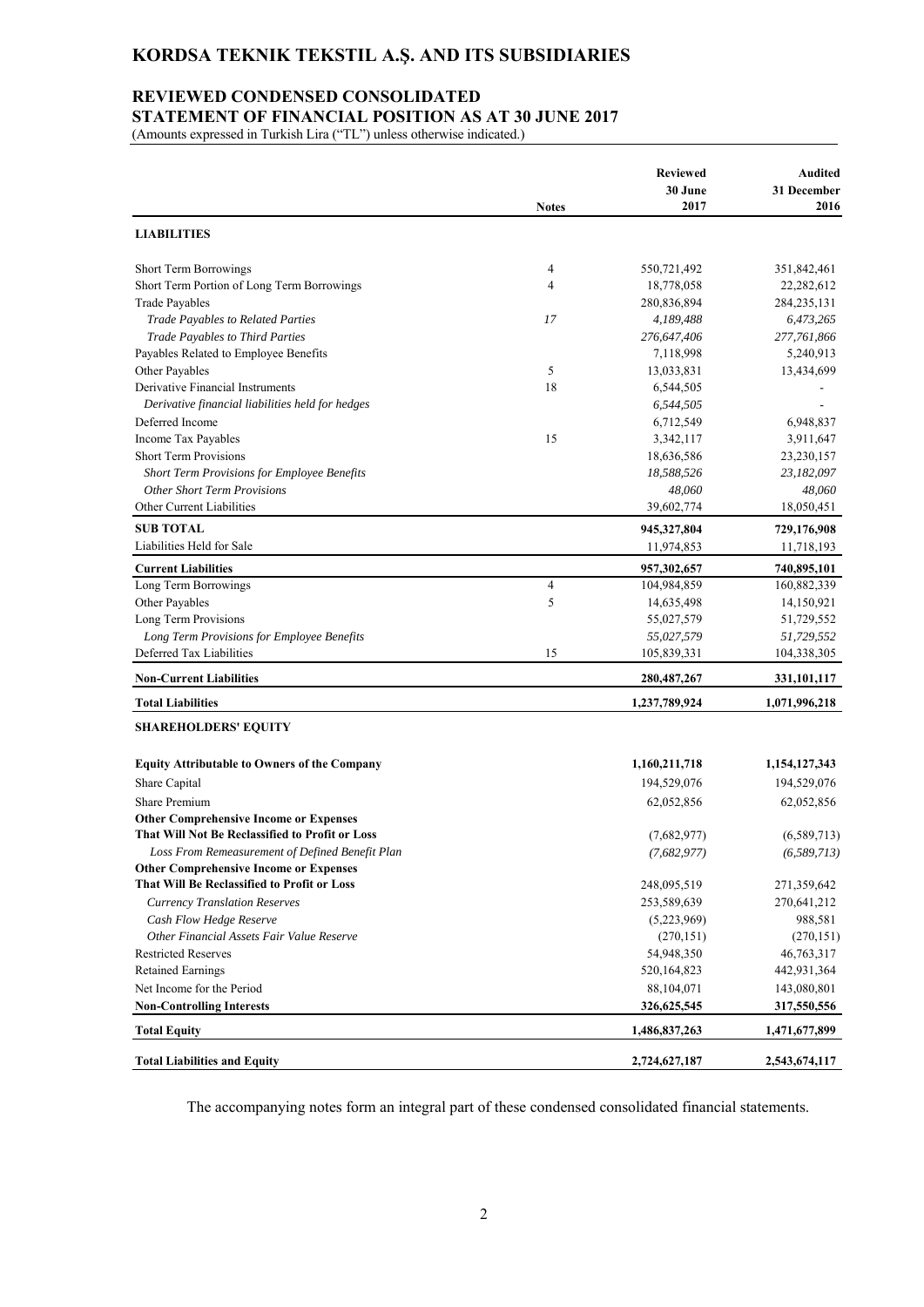# **KORDSA TEKNIK TEKSTIL A.Ş. AND ITS SUBSIDIARIES**

## **REVIEWED CONDENSED CONSOLIDATED STATEMENT OF PROFIT OR LOSS FOR THE SIX MONTH ENDED PERIOD 30 JUNE 2017 AND 2016**

(Amounts expressed in Turkish Lira ("TL") unless otherwise indicated.)

|                                                |              | <b>Reviewed</b>            | Not-reviewed             | <b>Reviewed</b>            | Not-reviewed             |
|------------------------------------------------|--------------|----------------------------|--------------------------|----------------------------|--------------------------|
|                                                | <b>Notes</b> | 1 January-<br>30 June 2017 | 1 April-<br>30 June 2017 | 1 January-<br>30 June 2016 | 1 April-<br>30 June 2016 |
| <b>PROFIT OR LOSS</b>                          |              |                            |                          |                            |                          |
| Sales                                          | 10           | 1,239,157,072              | 607,913,240              | 960,446,638                | 472,734,797              |
| Cost of Sales (-)                              | 10           | (996, 657, 539)            | (501, 852, 242)          | (760, 280, 000)            | (369, 649, 920)          |
| <b>GROSS PROFIT/ (LOSS)</b>                    |              | 242,499,533                | 106,060,998              | 200,166,638                | 103,084,877              |
| General and Administrative Expenses (-)        | 11           | (48, 555, 941)             | (21, 987, 637)           | (40,080,746)               | (19,663,278)             |
| Marketing Expenses (-)                         | 11           | (47, 963, 405)             | (24,060,848)             | (38,806,344)               | (20, 231, 080)           |
| Research and Development Expenses (-)          | 11           | (3,358,408)                | (2,146,647)              | (2,300,716)                | (1,181,558)              |
| Other Operating Income                         | 12           | 63,831,930                 | 15,277,681               | 102,241,877                | 59,959,813               |
| Other Operating Expenses (-)                   | 12           | (54, 714, 486)             | (17, 801, 266)           | (96, 376, 153)             | (61, 219, 909)           |
| <b>OPERATING PROFIT/ (LOSS)</b>                |              | 151,739,223                | 55,342,281               | 124,844,556                | 60,748,865               |
| Income From Investing Activities               | 13           | 8,746,964                  | 4,436,823                | 4,089,570                  | 656,619                  |
| Expenses From Investing Activities (-)         | 13           | (252, 433)                 | (248, 694)               | (1,753,287)                | (28, 166)                |
| <b>OPERATING PROFIT/ (LOSS) BEFORE</b>         |              |                            |                          |                            |                          |
| <b>FINANCIAL EXPENSES</b>                      |              | 160,233,754                | 59,530,410               | 127,180,839                | 61,377,318               |
| Financial Income                               | 14           |                            |                          | 13,565,447                 | 6,555,021                |
| Financial Expenses (-)                         | 14           | (23, 466, 060)             | (10,678,966)             | (12, 107, 717)             | (5,275,119)              |
| PROFIT BEFORE TAX FROM CONTINUING OPERATIONS   |              | 136,767,694                | 48,851,444               | 128,638,569                | 62,657,220               |
| Tax Expense:                                   |              | (21, 241, 247)             | (7,641,024)              | (15, 975, 373)             | (10, 035, 065)           |
| - Current Tax Expense                          | 15           | (25,110,849)               | (13,309,043)             | (17,023,686)               | (9,790,803)              |
| - Deferred Tax Benefit / (Expense)             | 15           | 3,869,602                  | 5,668,019                | 1,048,313                  | (244, 262)               |
| NET INCOME FROM CONTINUING OPERATIONS          |              | 115,526,447                | 41,210,420               | 112,663,196                | 52,622,155               |
| <b>DISCONTINUED OPERATIONS</b>                 |              |                            |                          |                            |                          |
| Net Loss From Discontinued Operations          | 19           | (3,752,849)                | (3,752,849)              | (11,826,374)               | (8,400,181)              |
| <b>PROFIT/ (LOSS) FOR THE PERIOD</b>           |              | 111,773,598                | 37,457,571               | 100,836,822                | 44,221,974               |
| NET PROFIT ATTRIBUTABLE TO:                    |              |                            |                          |                            |                          |
| - Non-Controlling Interests                    |              | 23,669,527                 | 10,493,807               | 13,277,347                 | 7,165,172                |
| - Owners of the Parent                         |              | 88,104,071                 | 26,963,764               | 87,559,475                 | 37,056,802               |
| Earnings per share                             | 16           | 4.53                       | 1.00                     | 4.50                       | 1.90                     |
| Earnings per share from continuing operations; | 16           | 4.72                       | 2.00                     | 5.11                       | 2.34                     |
| Loss per share from discontinuing operations;  | 16           | (0.19)                     | $\blacksquare$           | (0.61)                     | (0.44)                   |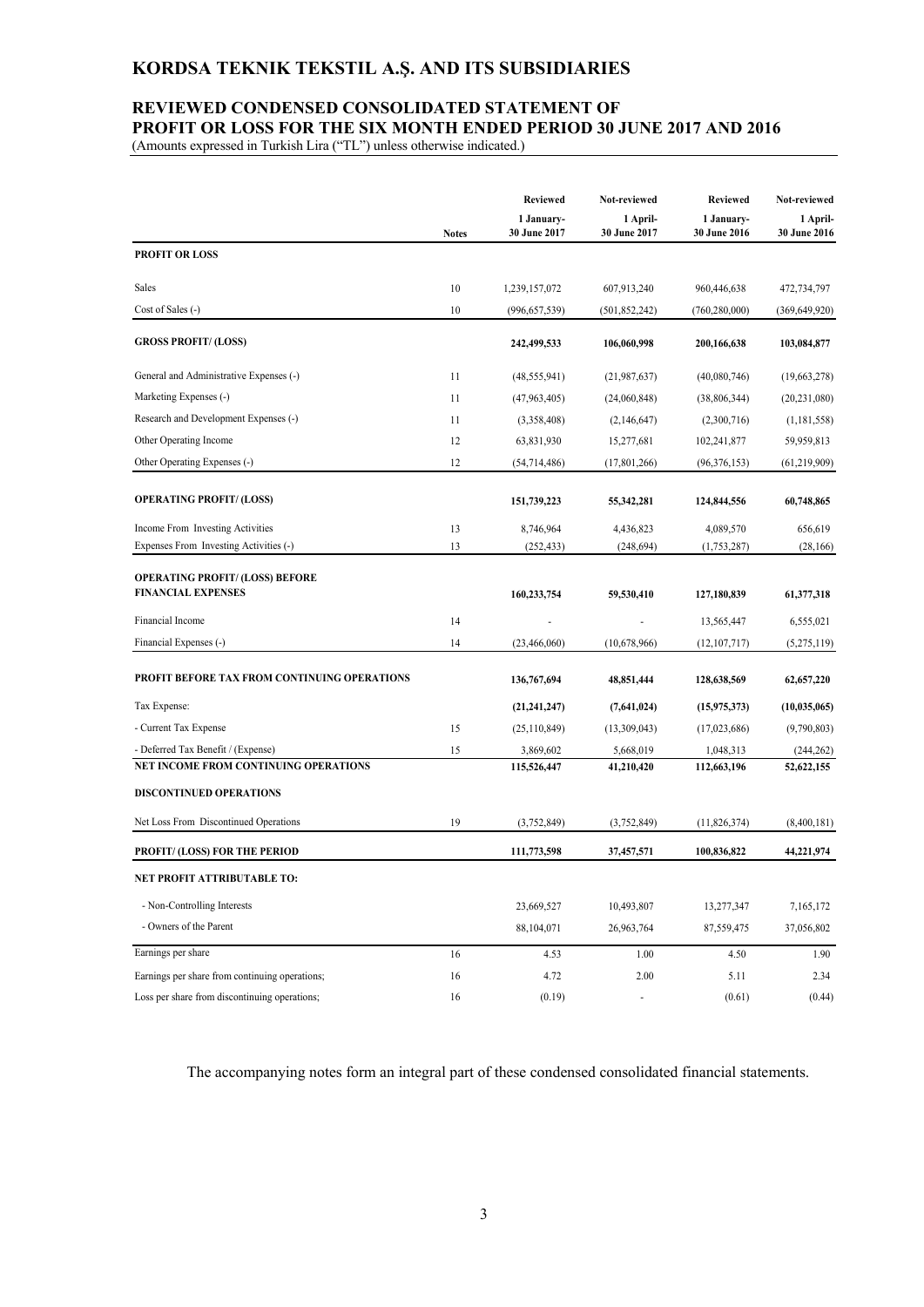#### **KORDSA TEKNIK TEKSTIL A.Ş. AND ITS SUBSIDIARIES**

## **REVIEWED CONDENSED CONSOLIDATED STATEMENT OF OTHER COMPREHENSIVE INCOME FOR THE SIX MONTH PERIOD 30 JUNE 2017 AND 2016**

(Amounts expressed in Turkish Lira ("TL") unless otherwise indicated.)

|                                                                                                                    | <b>Reviewed</b><br>1 January-<br>30 June 2017 | <b>Not Reviewed</b><br>1 April-<br>30 June 2017 | <b>Reviewed</b><br>1 January-<br>30 June 2016 | <b>Not Reviewed</b><br>1 April-<br>30 June 2016 |
|--------------------------------------------------------------------------------------------------------------------|-----------------------------------------------|-------------------------------------------------|-----------------------------------------------|-------------------------------------------------|
| <b>PROFIT FOR THE PERIOD</b>                                                                                       | 111,773,598                                   | 37,457,571                                      | 100,836,822                                   | 44,221,974                                      |
| <b>Other Comprehensive Income:</b><br>Income or Expenses That Will Not Be Reclassified to<br><b>Profit or Loss</b> | (1,093,264)                                   | (536, 559)                                      | 991.311                                       | 991,311                                         |
| Defined benefit plans remeasurement fund                                                                           | (1,311,917)                                   | (643, 871)                                      | 991,311                                       | 991,311                                         |
| Deferred tax income<br>Income or Expenses That Will Be Reclassified to<br><b>Profit or Loss</b>                    | 218,653                                       | 107,312                                         |                                               |                                                 |
|                                                                                                                    | (21,346,068)                                  | (60,980,814)                                    | 1,857,410                                     | 27,034,919                                      |
| Currency translation differences                                                                                   | (15, 133, 518)                                | (55, 125, 272)                                  | 8,067,586                                     | 24,780,871                                      |
| Hedging reserve (loss) / gains                                                                                     | (7,765,688)                                   | (7,322,270)                                     | (7,762,720)                                   | 2,817,560                                       |
| Tax benefit / (expense) related to other                                                                           |                                               |                                                 |                                               |                                                 |
| comprehensive income items (*)                                                                                     | 1,553,138                                     | 1,466,728                                       | 1,552,544                                     | (563, 512)                                      |
| <b>OTHER COMPREHENSIVE INCOME/ (EXPENSE)</b>                                                                       | (22, 439, 332)                                | (61,517,373)                                    | 2,848,721                                     | 28,026,230                                      |
| TOTAL COMPREHENSIVE INCOME / (EXPENSE)                                                                             | 89,334,266                                    | (24,059,802)                                    | 103,685,543                                   | 72,248,204                                      |

#### **TOTAL COMREHENSIVE INCOME ATTRIBUTABLE TO:**

| - Owners of the Parent      | 63,746,684 | (13.925.612)   | 92,367,910 | 61,454,128 |
|-----------------------------|------------|----------------|------------|------------|
| - Non-Controlling Interests | 25,587,582 | (10, 134, 190) | 11.317.633 | 10,794,076 |

(\*)Tax expense related to other comprehensive income accounts consists of the deferred taxes of hedging reserves.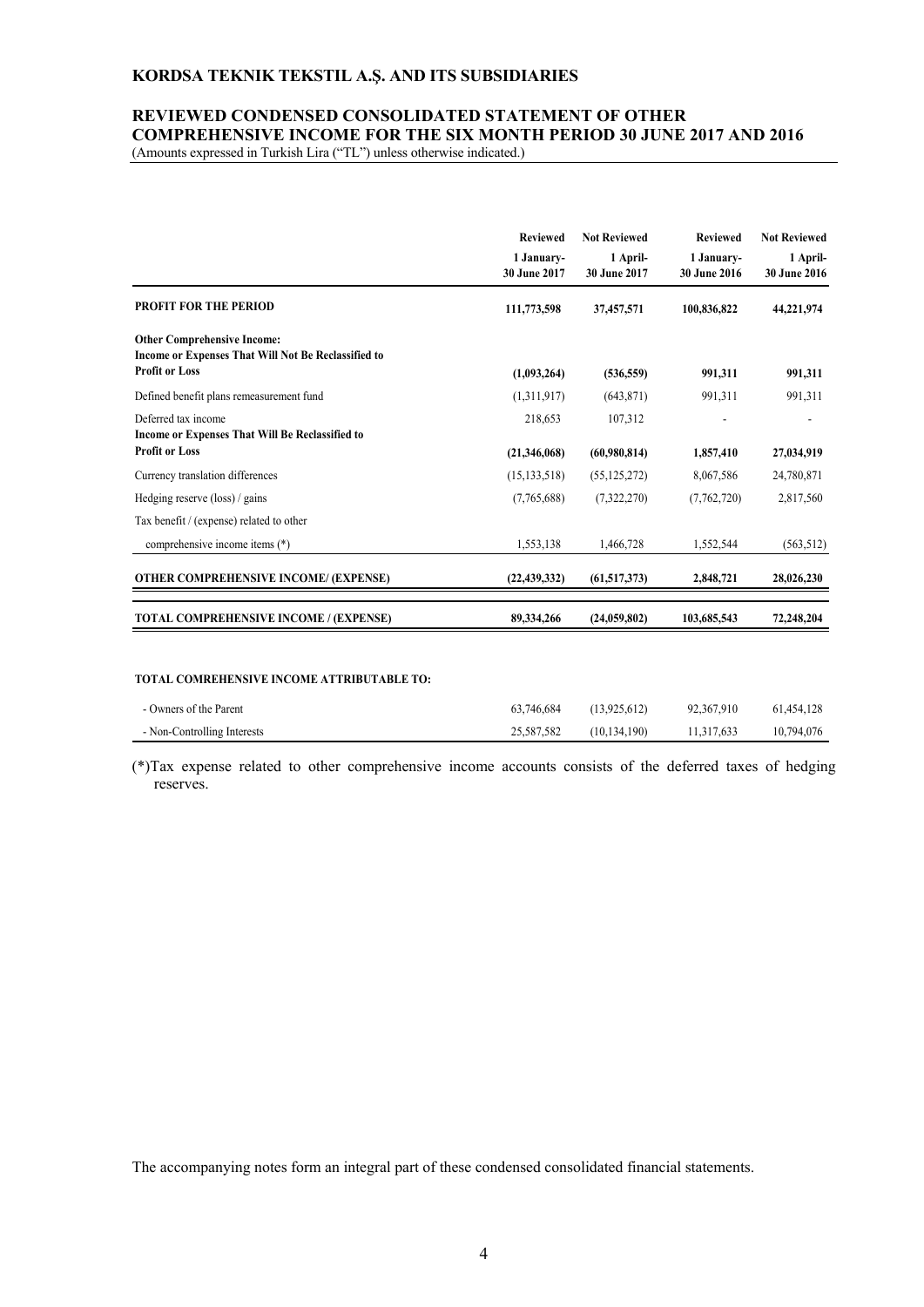## **KORDSA TEKNIK TEKSTIL A.Ş. AND ITS SUBSIDIARIES REVIEWED CONDENSED CONSOLIDATED STATEMENT OF CHANGES IN EQUITY FOR THE SIX MONTH PERIOD ENDED 30 JUNE 2017 AND 2016**

(Amounts expressed in Turkish Lira ("TL") unless otherwise indicated.)

|                                                 |                      |                                            | Other<br>Comprehensive<br><b>Income or Expenses</b><br><b>That Will Not Be</b><br><b>Reclassified to</b><br><b>Profit or Loss</b> |                                                          | <b>Reclassfied to Profit or Loss</b>        | Other Comprehensive Income or Expenses That Will Be                       |                                                                       |                                                       | <b>Retained Earnings</b> |                               |                                 |                                     |
|-------------------------------------------------|----------------------|--------------------------------------------|-----------------------------------------------------------------------------------------------------------------------------------|----------------------------------------------------------|---------------------------------------------|---------------------------------------------------------------------------|-----------------------------------------------------------------------|-------------------------------------------------------|--------------------------|-------------------------------|---------------------------------|-------------------------------------|
|                                                 | <b>Share Capital</b> |                                            | <b>Revaluation and</b><br>Remeasurement<br>Gain / (Losses)                                                                        | Currency                                                 | Gains/(Losses) on<br><b>Hedging Reserve</b> | Gains/(Losses) on<br><b>Financial Assets Fair</b><br><b>Value Reserve</b> | <b>Restricted</b>                                                     |                                                       |                          | <b>Equity Attributable to</b> |                                 |                                     |
|                                                 |                      | Share                                      | Premium                                                                                                                           | <b>Defined Benefit</b><br>Plans<br>Remeasurement<br>Fund | <b>Translation</b><br><b>Reserves</b>       | Gains/(Losses) on<br><b>Cashflow Hedges</b>                               | Gains/(Losses) on<br><b>Other Revaluation</b><br>and Reclassification | <b>Reserves</b><br>Appropriated<br><b>From Profit</b> | <b>Retained Earnings</b> | Net Income for The<br>Period  | <b>Owners of The</b><br>Company | Non-Controlling<br><b>Interests</b> |
| 1 January 2016                                  | 194,529,076          | 62,052,856                                 | (6,546,696)                                                                                                                       | 156,866,115                                              | 9,540,417                                   | (270, 151)                                                                | 30,757,308                                                            | 420,301,726                                           | 99,250,907               | 966,481,558                   | 249,537,096                     | 1,216,018,654                       |
| Transfers                                       |                      |                                            |                                                                                                                                   |                                                          | $\overline{\phantom{a}}$                    | $\overline{\phantom{a}}$                                                  | 16,006,009                                                            | 83,244,898                                            | (99,250,907)             | $\sim$                        |                                 | $\sim$                              |
| Total comprehensive income                      |                      | $\overline{\phantom{a}}$                   | 991,311                                                                                                                           | 10,073,722                                               | (6,210,176)                                 |                                                                           | $\sim$                                                                | $\sim$                                                | 87,559,475               | 92,414,332                    | 11,317,633                      | 103,731,965                         |
| Dividends paid(*)                               |                      |                                            | $\sim$                                                                                                                            | $\sim$                                                   | $\overline{\phantom{a}}$                    |                                                                           | $\overline{\phantom{a}}$                                              | (60, 615, 260)                                        | $\sim$                   | (60,615,260)                  | (11, 438, 129)                  | (72,053,389)                        |
| <b>Balances</b> at<br>30 June 2016              | 194,529,076          | 62,052,856                                 | (5,555,385)                                                                                                                       | 166,939,837                                              | 3,330,241                                   | (270, 151)                                                                | 46,763,317                                                            | 442,931,364                                           | 87,559,475               | 998,280,630                   | 249,416,600                     | 1,247,697,230                       |
| 1 January 2017                                  | 194,529,076          | 62,052,856                                 | (6,589,713)                                                                                                                       | 270,641,212                                              | 988,581                                     | (270, 151)                                                                | 46,763,317                                                            | 442,931,364                                           | 143,080,801              | 1,154,127,343                 | 317,550,556                     | 1,471,677,899                       |
| Transfers                                       |                      | $\overline{\phantom{a}}$                   | $\overline{\phantom{a}}$                                                                                                          |                                                          |                                             |                                                                           | 8,185,033                                                             | 134,895,768                                           | (143,080,801)            |                               |                                 |                                     |
| Total comprehensive income<br>Dividends paid(*) |                      | $\overline{\phantom{a}}$<br>$\overline{a}$ | (1,093,264)<br>$\sim$                                                                                                             | (17,051,573)<br>$\sim$                                   | (6,212,550)<br>$\sim$                       |                                                                           | $\overline{\phantom{a}}$<br>$\overline{\phantom{a}}$                  | $\sim$<br>(57,662,309)                                | 88,104,071<br>$\sim$     | 63,746,684<br>(57,662,309)    | 25,587,582<br>(16,512,593)      | 89,334,266<br>(74, 174, 902)        |
| <b>Balances</b> at<br>30 June 2017              | 194,529,076          | 62,052,856                                 | (7,682,977)                                                                                                                       | 253,589,639                                              | (5,223,969)                                 | (270, 151)                                                                | 54,948,350                                                            | 520,164,823                                           | 88,104,071               | 1,160,211,718                 | 326,625,545                     | 1,486,837,263                       |

(\*) In accordance with the Ordinary General Assembly Meeting for 2015 of the Group held on 23 March 2016, the company distributed a dividend of 31.16% gross and 26.486% net profit to shareholders representing TL 194.529.076 of the capital in accordance with their legal status, amounting to TL 60.615.260. In accordance with the resolution, the dividend payment was made on 4 April 2016.

(\*\*)In accordance with the Ordinary General Assembly Meeting for 2016 of the Group held on 27 March 2017 the company distributed a dividend of 29.642 % gross and 25.1957 % net profit to shareholders representing TL 194.529.076 of the capital in accordance with their legal status, amounting to TL 57.662.309. In accordance with the resolution, the dividend payment was made on 10 April 2017.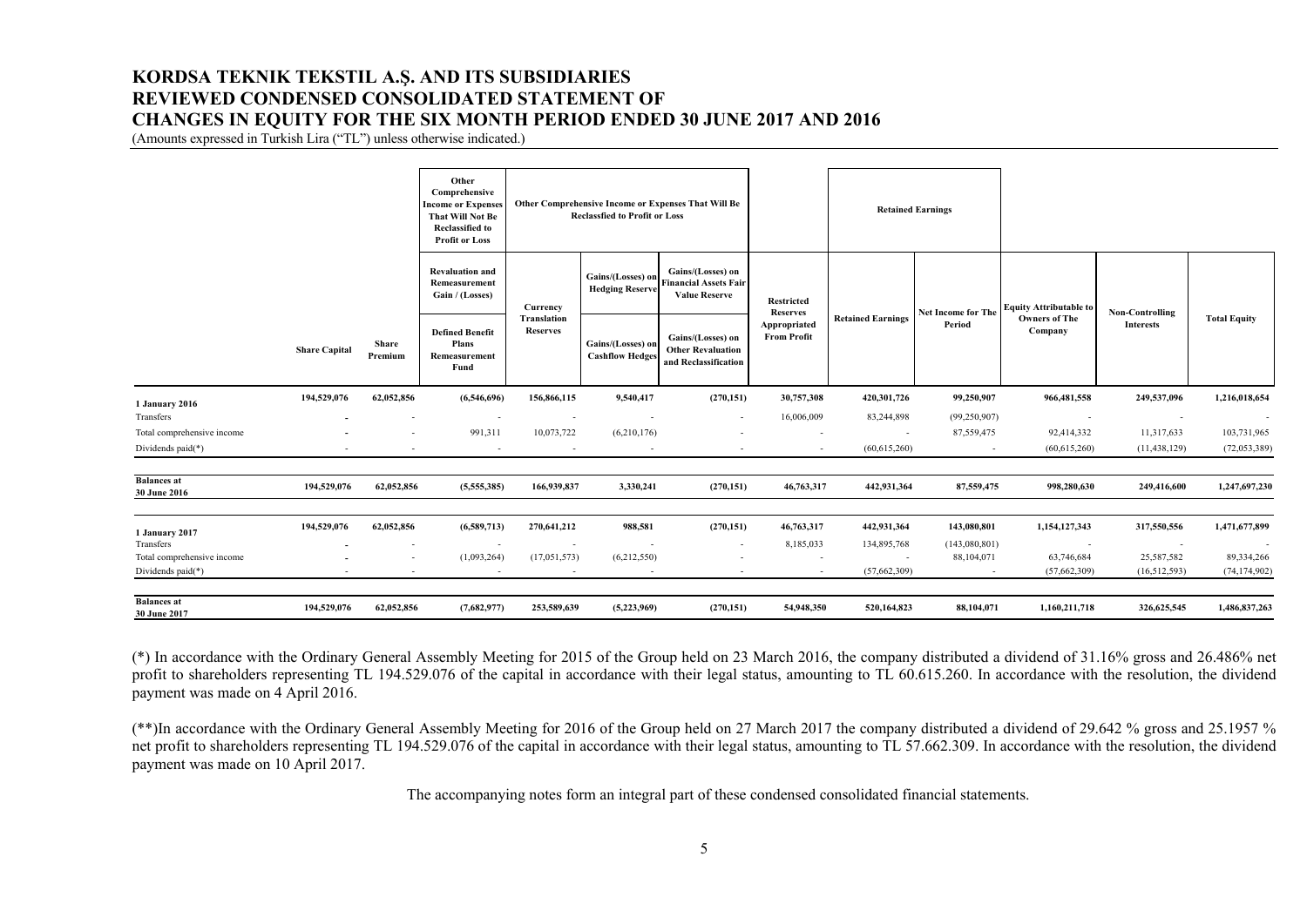## **KORDSA TEKNIK TEKSTIL A.Ş. AND ITS SUBSIDIARIES REVIEWED CONDENSED CONSOLIDATED STATEMENT OF CASH FLOWS FOR THE SIX MONTH PERIOD 30 JUNE 2017 AND 2016**

(Amounts expressed in Turkish Lira ("TL") unless otherwise indicated.)

| 1 January-<br>1 January-<br><b>Notes</b><br>30 June 2017<br>A. CASH FLOWS FROM BY OPERATING ACTIVITIES<br>39,441,933<br>186,879,230<br>Profit/ (Loss) for the year<br>111,773,598<br>115,526,447<br>Profit/ (Loss) for the period from continuing operations<br>Profit/ (Loss) from discontinued operations<br>(3,752,849)<br>79,829,204<br>Adjustments to reconcile profit / loss for the period<br>85,894,899<br>Adjustments related to depreciation and amortization expenses<br>$\tau$<br>50,492,747<br>4,781,345<br>Adjustments related to impairment<br>(2,747,201)<br>(Reversal of) provision for doubtful receivables<br>(840, 557)<br>(Reversal of) provision for inventories<br>(1,746,715)<br>3,226,717<br>6<br>(Reversal of) provision for impairment on property, plant and equipment<br>(159, 929)<br>6<br>12,050,159<br>Adjustments related provisions<br>17,113,058<br>12,010,373<br>(Reversal of) provision for employment benefits<br>17, 103, 367<br>9,691<br>39,786<br>Adjustments related to other provisions<br>11,437,993<br>7,629,476<br>Adjustments related to interest (income) / expense<br>13<br>(984, 816)<br>Adjustments related to interest income<br>(1,097,804)<br>14<br>10,402,340<br>Adjustments related to interest expense<br>14,578,079<br>1,862,269<br>Adjustments related to unrealized finance expense on credit purchases<br>3,666,615<br>(5,708,897)<br>(3,650,317)<br>Adjustments related to unrealized finance income on credit sales<br>20,282<br>2,260,087<br>Adjustments related to unrealized foreign exchange (gains) /losses<br>(4,902,930)<br>Adjustments related to fair value gains/ (losses)<br>(876, 847)<br>Adjustments related to fair value gains/(losses) of derivative financial instruments<br>(4,902,930)<br>(876, 847)<br>15<br>15,975,373<br>Adjustments related to tax expense<br>21,241,247<br>Adjustments related to (gain) / loss on sale of non-current assets<br>(1,351,467)<br>(6,760,297)<br>Adjustments related to (gain) / loss on sale of property, plant and equipment<br>(6,760,297)<br>(1, 351, 467)<br>Changes in working capital<br>(158, 226, 564)<br>6,213,204<br>(60, 180, 634)<br>Adjustment related to (increase)/decrease in trade receivables<br>(105, 369, 144)<br>Adjustment related to (increase)/decrease in other receivables associated with operating activities<br>(8,185,591)<br>(7,836,356)<br>7,439,019<br>7,994,634<br>Change in derivative instruments<br>(49, 481, 817)<br>(46, 055, 752)<br>Adjustment related to (increase)/decrease in inventories<br>(3,128,470)<br>Changes in prepayments<br>(2,814,985)<br>75,072,342<br>Adjustment related to (increase)/decrease in trade payables<br>2,310,660<br>3,919,435<br>Adjustment related to (increase)/decrease in employee benefits<br>(2,715,487)<br>813,184<br>Adjustment related to (increase)/decrease in other payables associated with operating activities<br>484,577<br>1,064,568<br>Change in deferred income<br>(236, 288)<br>29,621,275<br>35,308,798<br>Adjustment related to (increase)/decrease in working capital<br>13,706,683<br>26,324,320<br>Changes in other assets related to operating activities<br>15,914,592<br>8,984,478<br>Changes in other liabilities related to operating activities<br>(8,637,395)<br>Provision for employment termination benefits paid<br>(8,691,964)<br>Tax refund / payments<br>(25,680,379)<br>(12,986,841)<br>5,093,560<br>20,865,691<br>Net cash flows related to discontinued operations<br><b>B.CASH FLOWS USED IN INVESTING ACTIVITIES</b><br>(61, 192, 582)<br>7,289,674<br>1,609,410<br>Proceeds from sale property ,plant and equipment<br>Purchase of sale property ,plant, equipment and intangible assets<br>(69,580,060)<br>Interest received<br>13<br>1,097,804<br>984,816<br><b>C.CASH FLOWS GENERATED FROM (USED IN) FINANCING ACTIVITIES</b><br>50,285,637<br>139,050,747<br>Cash inflow from borrowings<br>Cash outflow for repayment of borrowings<br>Cash outflow factoring financial debts<br>(12, 129)<br>Dividends paid<br>(57,662,309)<br>14<br>Interest paid<br>(14, 578, 079)<br>Cash outflow for contributions (dividends) and other financial instruments<br>(16, 512, 593)<br>(11, 438, 129)<br>NET INCREASE IN CASH AND CASH EQUIVALENT<br><b>BEFORE THE CURRENCY TRANSLATION DIFFERENCE IMPACT (A+B+C)</b><br>28,534,988<br>26,905,243<br><b>D. CURRENCY</b><br>TRANSLATION DIFFERENCE IMPACT ON CASH AND<br><b>CASH</b><br><b>EQUIVALENTS</b><br>(17,677,676)<br>(4,289,698)<br>NET INCREASE, IN CASH AND CASH EQUIVALENT (A+B+C+D)<br>10,857,312<br>22,615,545<br>E. CASH AND CASH EQUIVALENT AT THE BEGINNING OF THE PERIOD<br>38,578,445<br>17,783,491<br>CASH AND CASH EQUIVALENT AT THE END OF THE PERIOD (A+B+C+D+E)<br>49, 435, 757<br>40,399,036 | Reviewed |  | <b>Reviewed</b> |  |
|------------------------------------------------------------------------------------------------------------------------------------------------------------------------------------------------------------------------------------------------------------------------------------------------------------------------------------------------------------------------------------------------------------------------------------------------------------------------------------------------------------------------------------------------------------------------------------------------------------------------------------------------------------------------------------------------------------------------------------------------------------------------------------------------------------------------------------------------------------------------------------------------------------------------------------------------------------------------------------------------------------------------------------------------------------------------------------------------------------------------------------------------------------------------------------------------------------------------------------------------------------------------------------------------------------------------------------------------------------------------------------------------------------------------------------------------------------------------------------------------------------------------------------------------------------------------------------------------------------------------------------------------------------------------------------------------------------------------------------------------------------------------------------------------------------------------------------------------------------------------------------------------------------------------------------------------------------------------------------------------------------------------------------------------------------------------------------------------------------------------------------------------------------------------------------------------------------------------------------------------------------------------------------------------------------------------------------------------------------------------------------------------------------------------------------------------------------------------------------------------------------------------------------------------------------------------------------------------------------------------------------------------------------------------------------------------------------------------------------------------------------------------------------------------------------------------------------------------------------------------------------------------------------------------------------------------------------------------------------------------------------------------------------------------------------------------------------------------------------------------------------------------------------------------------------------------------------------------------------------------------------------------------------------------------------------------------------------------------------------------------------------------------------------------------------------------------------------------------------------------------------------------------------------------------------------------------------------------------------------------------------------------------------------------------------------------------------------------------------------------------------------------------------------------------------------------------------------------------------------------------------------------------------------------------------------------------------------------------------------------------------------------------------------------------------------------------------------------------------------------------------------------------------------------------------------------------------------------------------------------------------------------------------------------------------------------------------------------------------------------------------------------------------------------------------------------------------------------------------------------------------------------------------------------------------------------------------------------------------------------------------------------------------------------------------------------------------------------------------------------------------------------------------------------------|----------|--|-----------------|--|
|                                                                                                                                                                                                                                                                                                                                                                                                                                                                                                                                                                                                                                                                                                                                                                                                                                                                                                                                                                                                                                                                                                                                                                                                                                                                                                                                                                                                                                                                                                                                                                                                                                                                                                                                                                                                                                                                                                                                                                                                                                                                                                                                                                                                                                                                                                                                                                                                                                                                                                                                                                                                                                                                                                                                                                                                                                                                                                                                                                                                                                                                                                                                                                                                                                                                                                                                                                                                                                                                                                                                                                                                                                                                                                                                                                                                                                                                                                                                                                                                                                                                                                                                                                                                                                                                                                                                                                                                                                                                                                                                                                                                                                                                                                                                                                                                      |          |  |                 |  |
|                                                                                                                                                                                                                                                                                                                                                                                                                                                                                                                                                                                                                                                                                                                                                                                                                                                                                                                                                                                                                                                                                                                                                                                                                                                                                                                                                                                                                                                                                                                                                                                                                                                                                                                                                                                                                                                                                                                                                                                                                                                                                                                                                                                                                                                                                                                                                                                                                                                                                                                                                                                                                                                                                                                                                                                                                                                                                                                                                                                                                                                                                                                                                                                                                                                                                                                                                                                                                                                                                                                                                                                                                                                                                                                                                                                                                                                                                                                                                                                                                                                                                                                                                                                                                                                                                                                                                                                                                                                                                                                                                                                                                                                                                                                                                                                                      |          |  | 30 June 2016    |  |
|                                                                                                                                                                                                                                                                                                                                                                                                                                                                                                                                                                                                                                                                                                                                                                                                                                                                                                                                                                                                                                                                                                                                                                                                                                                                                                                                                                                                                                                                                                                                                                                                                                                                                                                                                                                                                                                                                                                                                                                                                                                                                                                                                                                                                                                                                                                                                                                                                                                                                                                                                                                                                                                                                                                                                                                                                                                                                                                                                                                                                                                                                                                                                                                                                                                                                                                                                                                                                                                                                                                                                                                                                                                                                                                                                                                                                                                                                                                                                                                                                                                                                                                                                                                                                                                                                                                                                                                                                                                                                                                                                                                                                                                                                                                                                                                                      |          |  |                 |  |
|                                                                                                                                                                                                                                                                                                                                                                                                                                                                                                                                                                                                                                                                                                                                                                                                                                                                                                                                                                                                                                                                                                                                                                                                                                                                                                                                                                                                                                                                                                                                                                                                                                                                                                                                                                                                                                                                                                                                                                                                                                                                                                                                                                                                                                                                                                                                                                                                                                                                                                                                                                                                                                                                                                                                                                                                                                                                                                                                                                                                                                                                                                                                                                                                                                                                                                                                                                                                                                                                                                                                                                                                                                                                                                                                                                                                                                                                                                                                                                                                                                                                                                                                                                                                                                                                                                                                                                                                                                                                                                                                                                                                                                                                                                                                                                                                      |          |  | 100,836,822     |  |
|                                                                                                                                                                                                                                                                                                                                                                                                                                                                                                                                                                                                                                                                                                                                                                                                                                                                                                                                                                                                                                                                                                                                                                                                                                                                                                                                                                                                                                                                                                                                                                                                                                                                                                                                                                                                                                                                                                                                                                                                                                                                                                                                                                                                                                                                                                                                                                                                                                                                                                                                                                                                                                                                                                                                                                                                                                                                                                                                                                                                                                                                                                                                                                                                                                                                                                                                                                                                                                                                                                                                                                                                                                                                                                                                                                                                                                                                                                                                                                                                                                                                                                                                                                                                                                                                                                                                                                                                                                                                                                                                                                                                                                                                                                                                                                                                      |          |  | 112,663,196     |  |
|                                                                                                                                                                                                                                                                                                                                                                                                                                                                                                                                                                                                                                                                                                                                                                                                                                                                                                                                                                                                                                                                                                                                                                                                                                                                                                                                                                                                                                                                                                                                                                                                                                                                                                                                                                                                                                                                                                                                                                                                                                                                                                                                                                                                                                                                                                                                                                                                                                                                                                                                                                                                                                                                                                                                                                                                                                                                                                                                                                                                                                                                                                                                                                                                                                                                                                                                                                                                                                                                                                                                                                                                                                                                                                                                                                                                                                                                                                                                                                                                                                                                                                                                                                                                                                                                                                                                                                                                                                                                                                                                                                                                                                                                                                                                                                                                      |          |  | (11,826,374)    |  |
|                                                                                                                                                                                                                                                                                                                                                                                                                                                                                                                                                                                                                                                                                                                                                                                                                                                                                                                                                                                                                                                                                                                                                                                                                                                                                                                                                                                                                                                                                                                                                                                                                                                                                                                                                                                                                                                                                                                                                                                                                                                                                                                                                                                                                                                                                                                                                                                                                                                                                                                                                                                                                                                                                                                                                                                                                                                                                                                                                                                                                                                                                                                                                                                                                                                                                                                                                                                                                                                                                                                                                                                                                                                                                                                                                                                                                                                                                                                                                                                                                                                                                                                                                                                                                                                                                                                                                                                                                                                                                                                                                                                                                                                                                                                                                                                                      |          |  |                 |  |
|                                                                                                                                                                                                                                                                                                                                                                                                                                                                                                                                                                                                                                                                                                                                                                                                                                                                                                                                                                                                                                                                                                                                                                                                                                                                                                                                                                                                                                                                                                                                                                                                                                                                                                                                                                                                                                                                                                                                                                                                                                                                                                                                                                                                                                                                                                                                                                                                                                                                                                                                                                                                                                                                                                                                                                                                                                                                                                                                                                                                                                                                                                                                                                                                                                                                                                                                                                                                                                                                                                                                                                                                                                                                                                                                                                                                                                                                                                                                                                                                                                                                                                                                                                                                                                                                                                                                                                                                                                                                                                                                                                                                                                                                                                                                                                                                      |          |  | 39,361,078      |  |
|                                                                                                                                                                                                                                                                                                                                                                                                                                                                                                                                                                                                                                                                                                                                                                                                                                                                                                                                                                                                                                                                                                                                                                                                                                                                                                                                                                                                                                                                                                                                                                                                                                                                                                                                                                                                                                                                                                                                                                                                                                                                                                                                                                                                                                                                                                                                                                                                                                                                                                                                                                                                                                                                                                                                                                                                                                                                                                                                                                                                                                                                                                                                                                                                                                                                                                                                                                                                                                                                                                                                                                                                                                                                                                                                                                                                                                                                                                                                                                                                                                                                                                                                                                                                                                                                                                                                                                                                                                                                                                                                                                                                                                                                                                                                                                                                      |          |  |                 |  |
|                                                                                                                                                                                                                                                                                                                                                                                                                                                                                                                                                                                                                                                                                                                                                                                                                                                                                                                                                                                                                                                                                                                                                                                                                                                                                                                                                                                                                                                                                                                                                                                                                                                                                                                                                                                                                                                                                                                                                                                                                                                                                                                                                                                                                                                                                                                                                                                                                                                                                                                                                                                                                                                                                                                                                                                                                                                                                                                                                                                                                                                                                                                                                                                                                                                                                                                                                                                                                                                                                                                                                                                                                                                                                                                                                                                                                                                                                                                                                                                                                                                                                                                                                                                                                                                                                                                                                                                                                                                                                                                                                                                                                                                                                                                                                                                                      |          |  | 1,554,622       |  |
|                                                                                                                                                                                                                                                                                                                                                                                                                                                                                                                                                                                                                                                                                                                                                                                                                                                                                                                                                                                                                                                                                                                                                                                                                                                                                                                                                                                                                                                                                                                                                                                                                                                                                                                                                                                                                                                                                                                                                                                                                                                                                                                                                                                                                                                                                                                                                                                                                                                                                                                                                                                                                                                                                                                                                                                                                                                                                                                                                                                                                                                                                                                                                                                                                                                                                                                                                                                                                                                                                                                                                                                                                                                                                                                                                                                                                                                                                                                                                                                                                                                                                                                                                                                                                                                                                                                                                                                                                                                                                                                                                                                                                                                                                                                                                                                                      |          |  |                 |  |
|                                                                                                                                                                                                                                                                                                                                                                                                                                                                                                                                                                                                                                                                                                                                                                                                                                                                                                                                                                                                                                                                                                                                                                                                                                                                                                                                                                                                                                                                                                                                                                                                                                                                                                                                                                                                                                                                                                                                                                                                                                                                                                                                                                                                                                                                                                                                                                                                                                                                                                                                                                                                                                                                                                                                                                                                                                                                                                                                                                                                                                                                                                                                                                                                                                                                                                                                                                                                                                                                                                                                                                                                                                                                                                                                                                                                                                                                                                                                                                                                                                                                                                                                                                                                                                                                                                                                                                                                                                                                                                                                                                                                                                                                                                                                                                                                      |          |  |                 |  |
|                                                                                                                                                                                                                                                                                                                                                                                                                                                                                                                                                                                                                                                                                                                                                                                                                                                                                                                                                                                                                                                                                                                                                                                                                                                                                                                                                                                                                                                                                                                                                                                                                                                                                                                                                                                                                                                                                                                                                                                                                                                                                                                                                                                                                                                                                                                                                                                                                                                                                                                                                                                                                                                                                                                                                                                                                                                                                                                                                                                                                                                                                                                                                                                                                                                                                                                                                                                                                                                                                                                                                                                                                                                                                                                                                                                                                                                                                                                                                                                                                                                                                                                                                                                                                                                                                                                                                                                                                                                                                                                                                                                                                                                                                                                                                                                                      |          |  |                 |  |
|                                                                                                                                                                                                                                                                                                                                                                                                                                                                                                                                                                                                                                                                                                                                                                                                                                                                                                                                                                                                                                                                                                                                                                                                                                                                                                                                                                                                                                                                                                                                                                                                                                                                                                                                                                                                                                                                                                                                                                                                                                                                                                                                                                                                                                                                                                                                                                                                                                                                                                                                                                                                                                                                                                                                                                                                                                                                                                                                                                                                                                                                                                                                                                                                                                                                                                                                                                                                                                                                                                                                                                                                                                                                                                                                                                                                                                                                                                                                                                                                                                                                                                                                                                                                                                                                                                                                                                                                                                                                                                                                                                                                                                                                                                                                                                                                      |          |  |                 |  |
|                                                                                                                                                                                                                                                                                                                                                                                                                                                                                                                                                                                                                                                                                                                                                                                                                                                                                                                                                                                                                                                                                                                                                                                                                                                                                                                                                                                                                                                                                                                                                                                                                                                                                                                                                                                                                                                                                                                                                                                                                                                                                                                                                                                                                                                                                                                                                                                                                                                                                                                                                                                                                                                                                                                                                                                                                                                                                                                                                                                                                                                                                                                                                                                                                                                                                                                                                                                                                                                                                                                                                                                                                                                                                                                                                                                                                                                                                                                                                                                                                                                                                                                                                                                                                                                                                                                                                                                                                                                                                                                                                                                                                                                                                                                                                                                                      |          |  |                 |  |
|                                                                                                                                                                                                                                                                                                                                                                                                                                                                                                                                                                                                                                                                                                                                                                                                                                                                                                                                                                                                                                                                                                                                                                                                                                                                                                                                                                                                                                                                                                                                                                                                                                                                                                                                                                                                                                                                                                                                                                                                                                                                                                                                                                                                                                                                                                                                                                                                                                                                                                                                                                                                                                                                                                                                                                                                                                                                                                                                                                                                                                                                                                                                                                                                                                                                                                                                                                                                                                                                                                                                                                                                                                                                                                                                                                                                                                                                                                                                                                                                                                                                                                                                                                                                                                                                                                                                                                                                                                                                                                                                                                                                                                                                                                                                                                                                      |          |  |                 |  |
|                                                                                                                                                                                                                                                                                                                                                                                                                                                                                                                                                                                                                                                                                                                                                                                                                                                                                                                                                                                                                                                                                                                                                                                                                                                                                                                                                                                                                                                                                                                                                                                                                                                                                                                                                                                                                                                                                                                                                                                                                                                                                                                                                                                                                                                                                                                                                                                                                                                                                                                                                                                                                                                                                                                                                                                                                                                                                                                                                                                                                                                                                                                                                                                                                                                                                                                                                                                                                                                                                                                                                                                                                                                                                                                                                                                                                                                                                                                                                                                                                                                                                                                                                                                                                                                                                                                                                                                                                                                                                                                                                                                                                                                                                                                                                                                                      |          |  |                 |  |
|                                                                                                                                                                                                                                                                                                                                                                                                                                                                                                                                                                                                                                                                                                                                                                                                                                                                                                                                                                                                                                                                                                                                                                                                                                                                                                                                                                                                                                                                                                                                                                                                                                                                                                                                                                                                                                                                                                                                                                                                                                                                                                                                                                                                                                                                                                                                                                                                                                                                                                                                                                                                                                                                                                                                                                                                                                                                                                                                                                                                                                                                                                                                                                                                                                                                                                                                                                                                                                                                                                                                                                                                                                                                                                                                                                                                                                                                                                                                                                                                                                                                                                                                                                                                                                                                                                                                                                                                                                                                                                                                                                                                                                                                                                                                                                                                      |          |  |                 |  |
|                                                                                                                                                                                                                                                                                                                                                                                                                                                                                                                                                                                                                                                                                                                                                                                                                                                                                                                                                                                                                                                                                                                                                                                                                                                                                                                                                                                                                                                                                                                                                                                                                                                                                                                                                                                                                                                                                                                                                                                                                                                                                                                                                                                                                                                                                                                                                                                                                                                                                                                                                                                                                                                                                                                                                                                                                                                                                                                                                                                                                                                                                                                                                                                                                                                                                                                                                                                                                                                                                                                                                                                                                                                                                                                                                                                                                                                                                                                                                                                                                                                                                                                                                                                                                                                                                                                                                                                                                                                                                                                                                                                                                                                                                                                                                                                                      |          |  |                 |  |
|                                                                                                                                                                                                                                                                                                                                                                                                                                                                                                                                                                                                                                                                                                                                                                                                                                                                                                                                                                                                                                                                                                                                                                                                                                                                                                                                                                                                                                                                                                                                                                                                                                                                                                                                                                                                                                                                                                                                                                                                                                                                                                                                                                                                                                                                                                                                                                                                                                                                                                                                                                                                                                                                                                                                                                                                                                                                                                                                                                                                                                                                                                                                                                                                                                                                                                                                                                                                                                                                                                                                                                                                                                                                                                                                                                                                                                                                                                                                                                                                                                                                                                                                                                                                                                                                                                                                                                                                                                                                                                                                                                                                                                                                                                                                                                                                      |          |  |                 |  |
|                                                                                                                                                                                                                                                                                                                                                                                                                                                                                                                                                                                                                                                                                                                                                                                                                                                                                                                                                                                                                                                                                                                                                                                                                                                                                                                                                                                                                                                                                                                                                                                                                                                                                                                                                                                                                                                                                                                                                                                                                                                                                                                                                                                                                                                                                                                                                                                                                                                                                                                                                                                                                                                                                                                                                                                                                                                                                                                                                                                                                                                                                                                                                                                                                                                                                                                                                                                                                                                                                                                                                                                                                                                                                                                                                                                                                                                                                                                                                                                                                                                                                                                                                                                                                                                                                                                                                                                                                                                                                                                                                                                                                                                                                                                                                                                                      |          |  |                 |  |
|                                                                                                                                                                                                                                                                                                                                                                                                                                                                                                                                                                                                                                                                                                                                                                                                                                                                                                                                                                                                                                                                                                                                                                                                                                                                                                                                                                                                                                                                                                                                                                                                                                                                                                                                                                                                                                                                                                                                                                                                                                                                                                                                                                                                                                                                                                                                                                                                                                                                                                                                                                                                                                                                                                                                                                                                                                                                                                                                                                                                                                                                                                                                                                                                                                                                                                                                                                                                                                                                                                                                                                                                                                                                                                                                                                                                                                                                                                                                                                                                                                                                                                                                                                                                                                                                                                                                                                                                                                                                                                                                                                                                                                                                                                                                                                                                      |          |  |                 |  |
|                                                                                                                                                                                                                                                                                                                                                                                                                                                                                                                                                                                                                                                                                                                                                                                                                                                                                                                                                                                                                                                                                                                                                                                                                                                                                                                                                                                                                                                                                                                                                                                                                                                                                                                                                                                                                                                                                                                                                                                                                                                                                                                                                                                                                                                                                                                                                                                                                                                                                                                                                                                                                                                                                                                                                                                                                                                                                                                                                                                                                                                                                                                                                                                                                                                                                                                                                                                                                                                                                                                                                                                                                                                                                                                                                                                                                                                                                                                                                                                                                                                                                                                                                                                                                                                                                                                                                                                                                                                                                                                                                                                                                                                                                                                                                                                                      |          |  |                 |  |
|                                                                                                                                                                                                                                                                                                                                                                                                                                                                                                                                                                                                                                                                                                                                                                                                                                                                                                                                                                                                                                                                                                                                                                                                                                                                                                                                                                                                                                                                                                                                                                                                                                                                                                                                                                                                                                                                                                                                                                                                                                                                                                                                                                                                                                                                                                                                                                                                                                                                                                                                                                                                                                                                                                                                                                                                                                                                                                                                                                                                                                                                                                                                                                                                                                                                                                                                                                                                                                                                                                                                                                                                                                                                                                                                                                                                                                                                                                                                                                                                                                                                                                                                                                                                                                                                                                                                                                                                                                                                                                                                                                                                                                                                                                                                                                                                      |          |  |                 |  |
|                                                                                                                                                                                                                                                                                                                                                                                                                                                                                                                                                                                                                                                                                                                                                                                                                                                                                                                                                                                                                                                                                                                                                                                                                                                                                                                                                                                                                                                                                                                                                                                                                                                                                                                                                                                                                                                                                                                                                                                                                                                                                                                                                                                                                                                                                                                                                                                                                                                                                                                                                                                                                                                                                                                                                                                                                                                                                                                                                                                                                                                                                                                                                                                                                                                                                                                                                                                                                                                                                                                                                                                                                                                                                                                                                                                                                                                                                                                                                                                                                                                                                                                                                                                                                                                                                                                                                                                                                                                                                                                                                                                                                                                                                                                                                                                                      |          |  |                 |  |
|                                                                                                                                                                                                                                                                                                                                                                                                                                                                                                                                                                                                                                                                                                                                                                                                                                                                                                                                                                                                                                                                                                                                                                                                                                                                                                                                                                                                                                                                                                                                                                                                                                                                                                                                                                                                                                                                                                                                                                                                                                                                                                                                                                                                                                                                                                                                                                                                                                                                                                                                                                                                                                                                                                                                                                                                                                                                                                                                                                                                                                                                                                                                                                                                                                                                                                                                                                                                                                                                                                                                                                                                                                                                                                                                                                                                                                                                                                                                                                                                                                                                                                                                                                                                                                                                                                                                                                                                                                                                                                                                                                                                                                                                                                                                                                                                      |          |  |                 |  |
|                                                                                                                                                                                                                                                                                                                                                                                                                                                                                                                                                                                                                                                                                                                                                                                                                                                                                                                                                                                                                                                                                                                                                                                                                                                                                                                                                                                                                                                                                                                                                                                                                                                                                                                                                                                                                                                                                                                                                                                                                                                                                                                                                                                                                                                                                                                                                                                                                                                                                                                                                                                                                                                                                                                                                                                                                                                                                                                                                                                                                                                                                                                                                                                                                                                                                                                                                                                                                                                                                                                                                                                                                                                                                                                                                                                                                                                                                                                                                                                                                                                                                                                                                                                                                                                                                                                                                                                                                                                                                                                                                                                                                                                                                                                                                                                                      |          |  |                 |  |
|                                                                                                                                                                                                                                                                                                                                                                                                                                                                                                                                                                                                                                                                                                                                                                                                                                                                                                                                                                                                                                                                                                                                                                                                                                                                                                                                                                                                                                                                                                                                                                                                                                                                                                                                                                                                                                                                                                                                                                                                                                                                                                                                                                                                                                                                                                                                                                                                                                                                                                                                                                                                                                                                                                                                                                                                                                                                                                                                                                                                                                                                                                                                                                                                                                                                                                                                                                                                                                                                                                                                                                                                                                                                                                                                                                                                                                                                                                                                                                                                                                                                                                                                                                                                                                                                                                                                                                                                                                                                                                                                                                                                                                                                                                                                                                                                      |          |  |                 |  |
|                                                                                                                                                                                                                                                                                                                                                                                                                                                                                                                                                                                                                                                                                                                                                                                                                                                                                                                                                                                                                                                                                                                                                                                                                                                                                                                                                                                                                                                                                                                                                                                                                                                                                                                                                                                                                                                                                                                                                                                                                                                                                                                                                                                                                                                                                                                                                                                                                                                                                                                                                                                                                                                                                                                                                                                                                                                                                                                                                                                                                                                                                                                                                                                                                                                                                                                                                                                                                                                                                                                                                                                                                                                                                                                                                                                                                                                                                                                                                                                                                                                                                                                                                                                                                                                                                                                                                                                                                                                                                                                                                                                                                                                                                                                                                                                                      |          |  |                 |  |
|                                                                                                                                                                                                                                                                                                                                                                                                                                                                                                                                                                                                                                                                                                                                                                                                                                                                                                                                                                                                                                                                                                                                                                                                                                                                                                                                                                                                                                                                                                                                                                                                                                                                                                                                                                                                                                                                                                                                                                                                                                                                                                                                                                                                                                                                                                                                                                                                                                                                                                                                                                                                                                                                                                                                                                                                                                                                                                                                                                                                                                                                                                                                                                                                                                                                                                                                                                                                                                                                                                                                                                                                                                                                                                                                                                                                                                                                                                                                                                                                                                                                                                                                                                                                                                                                                                                                                                                                                                                                                                                                                                                                                                                                                                                                                                                                      |          |  |                 |  |
|                                                                                                                                                                                                                                                                                                                                                                                                                                                                                                                                                                                                                                                                                                                                                                                                                                                                                                                                                                                                                                                                                                                                                                                                                                                                                                                                                                                                                                                                                                                                                                                                                                                                                                                                                                                                                                                                                                                                                                                                                                                                                                                                                                                                                                                                                                                                                                                                                                                                                                                                                                                                                                                                                                                                                                                                                                                                                                                                                                                                                                                                                                                                                                                                                                                                                                                                                                                                                                                                                                                                                                                                                                                                                                                                                                                                                                                                                                                                                                                                                                                                                                                                                                                                                                                                                                                                                                                                                                                                                                                                                                                                                                                                                                                                                                                                      |          |  |                 |  |
|                                                                                                                                                                                                                                                                                                                                                                                                                                                                                                                                                                                                                                                                                                                                                                                                                                                                                                                                                                                                                                                                                                                                                                                                                                                                                                                                                                                                                                                                                                                                                                                                                                                                                                                                                                                                                                                                                                                                                                                                                                                                                                                                                                                                                                                                                                                                                                                                                                                                                                                                                                                                                                                                                                                                                                                                                                                                                                                                                                                                                                                                                                                                                                                                                                                                                                                                                                                                                                                                                                                                                                                                                                                                                                                                                                                                                                                                                                                                                                                                                                                                                                                                                                                                                                                                                                                                                                                                                                                                                                                                                                                                                                                                                                                                                                                                      |          |  |                 |  |
|                                                                                                                                                                                                                                                                                                                                                                                                                                                                                                                                                                                                                                                                                                                                                                                                                                                                                                                                                                                                                                                                                                                                                                                                                                                                                                                                                                                                                                                                                                                                                                                                                                                                                                                                                                                                                                                                                                                                                                                                                                                                                                                                                                                                                                                                                                                                                                                                                                                                                                                                                                                                                                                                                                                                                                                                                                                                                                                                                                                                                                                                                                                                                                                                                                                                                                                                                                                                                                                                                                                                                                                                                                                                                                                                                                                                                                                                                                                                                                                                                                                                                                                                                                                                                                                                                                                                                                                                                                                                                                                                                                                                                                                                                                                                                                                                      |          |  |                 |  |
|                                                                                                                                                                                                                                                                                                                                                                                                                                                                                                                                                                                                                                                                                                                                                                                                                                                                                                                                                                                                                                                                                                                                                                                                                                                                                                                                                                                                                                                                                                                                                                                                                                                                                                                                                                                                                                                                                                                                                                                                                                                                                                                                                                                                                                                                                                                                                                                                                                                                                                                                                                                                                                                                                                                                                                                                                                                                                                                                                                                                                                                                                                                                                                                                                                                                                                                                                                                                                                                                                                                                                                                                                                                                                                                                                                                                                                                                                                                                                                                                                                                                                                                                                                                                                                                                                                                                                                                                                                                                                                                                                                                                                                                                                                                                                                                                      |          |  |                 |  |
|                                                                                                                                                                                                                                                                                                                                                                                                                                                                                                                                                                                                                                                                                                                                                                                                                                                                                                                                                                                                                                                                                                                                                                                                                                                                                                                                                                                                                                                                                                                                                                                                                                                                                                                                                                                                                                                                                                                                                                                                                                                                                                                                                                                                                                                                                                                                                                                                                                                                                                                                                                                                                                                                                                                                                                                                                                                                                                                                                                                                                                                                                                                                                                                                                                                                                                                                                                                                                                                                                                                                                                                                                                                                                                                                                                                                                                                                                                                                                                                                                                                                                                                                                                                                                                                                                                                                                                                                                                                                                                                                                                                                                                                                                                                                                                                                      |          |  |                 |  |
|                                                                                                                                                                                                                                                                                                                                                                                                                                                                                                                                                                                                                                                                                                                                                                                                                                                                                                                                                                                                                                                                                                                                                                                                                                                                                                                                                                                                                                                                                                                                                                                                                                                                                                                                                                                                                                                                                                                                                                                                                                                                                                                                                                                                                                                                                                                                                                                                                                                                                                                                                                                                                                                                                                                                                                                                                                                                                                                                                                                                                                                                                                                                                                                                                                                                                                                                                                                                                                                                                                                                                                                                                                                                                                                                                                                                                                                                                                                                                                                                                                                                                                                                                                                                                                                                                                                                                                                                                                                                                                                                                                                                                                                                                                                                                                                                      |          |  |                 |  |
|                                                                                                                                                                                                                                                                                                                                                                                                                                                                                                                                                                                                                                                                                                                                                                                                                                                                                                                                                                                                                                                                                                                                                                                                                                                                                                                                                                                                                                                                                                                                                                                                                                                                                                                                                                                                                                                                                                                                                                                                                                                                                                                                                                                                                                                                                                                                                                                                                                                                                                                                                                                                                                                                                                                                                                                                                                                                                                                                                                                                                                                                                                                                                                                                                                                                                                                                                                                                                                                                                                                                                                                                                                                                                                                                                                                                                                                                                                                                                                                                                                                                                                                                                                                                                                                                                                                                                                                                                                                                                                                                                                                                                                                                                                                                                                                                      |          |  |                 |  |
|                                                                                                                                                                                                                                                                                                                                                                                                                                                                                                                                                                                                                                                                                                                                                                                                                                                                                                                                                                                                                                                                                                                                                                                                                                                                                                                                                                                                                                                                                                                                                                                                                                                                                                                                                                                                                                                                                                                                                                                                                                                                                                                                                                                                                                                                                                                                                                                                                                                                                                                                                                                                                                                                                                                                                                                                                                                                                                                                                                                                                                                                                                                                                                                                                                                                                                                                                                                                                                                                                                                                                                                                                                                                                                                                                                                                                                                                                                                                                                                                                                                                                                                                                                                                                                                                                                                                                                                                                                                                                                                                                                                                                                                                                                                                                                                                      |          |  |                 |  |
|                                                                                                                                                                                                                                                                                                                                                                                                                                                                                                                                                                                                                                                                                                                                                                                                                                                                                                                                                                                                                                                                                                                                                                                                                                                                                                                                                                                                                                                                                                                                                                                                                                                                                                                                                                                                                                                                                                                                                                                                                                                                                                                                                                                                                                                                                                                                                                                                                                                                                                                                                                                                                                                                                                                                                                                                                                                                                                                                                                                                                                                                                                                                                                                                                                                                                                                                                                                                                                                                                                                                                                                                                                                                                                                                                                                                                                                                                                                                                                                                                                                                                                                                                                                                                                                                                                                                                                                                                                                                                                                                                                                                                                                                                                                                                                                                      |          |  |                 |  |
|                                                                                                                                                                                                                                                                                                                                                                                                                                                                                                                                                                                                                                                                                                                                                                                                                                                                                                                                                                                                                                                                                                                                                                                                                                                                                                                                                                                                                                                                                                                                                                                                                                                                                                                                                                                                                                                                                                                                                                                                                                                                                                                                                                                                                                                                                                                                                                                                                                                                                                                                                                                                                                                                                                                                                                                                                                                                                                                                                                                                                                                                                                                                                                                                                                                                                                                                                                                                                                                                                                                                                                                                                                                                                                                                                                                                                                                                                                                                                                                                                                                                                                                                                                                                                                                                                                                                                                                                                                                                                                                                                                                                                                                                                                                                                                                                      |          |  |                 |  |
|                                                                                                                                                                                                                                                                                                                                                                                                                                                                                                                                                                                                                                                                                                                                                                                                                                                                                                                                                                                                                                                                                                                                                                                                                                                                                                                                                                                                                                                                                                                                                                                                                                                                                                                                                                                                                                                                                                                                                                                                                                                                                                                                                                                                                                                                                                                                                                                                                                                                                                                                                                                                                                                                                                                                                                                                                                                                                                                                                                                                                                                                                                                                                                                                                                                                                                                                                                                                                                                                                                                                                                                                                                                                                                                                                                                                                                                                                                                                                                                                                                                                                                                                                                                                                                                                                                                                                                                                                                                                                                                                                                                                                                                                                                                                                                                                      |          |  |                 |  |
|                                                                                                                                                                                                                                                                                                                                                                                                                                                                                                                                                                                                                                                                                                                                                                                                                                                                                                                                                                                                                                                                                                                                                                                                                                                                                                                                                                                                                                                                                                                                                                                                                                                                                                                                                                                                                                                                                                                                                                                                                                                                                                                                                                                                                                                                                                                                                                                                                                                                                                                                                                                                                                                                                                                                                                                                                                                                                                                                                                                                                                                                                                                                                                                                                                                                                                                                                                                                                                                                                                                                                                                                                                                                                                                                                                                                                                                                                                                                                                                                                                                                                                                                                                                                                                                                                                                                                                                                                                                                                                                                                                                                                                                                                                                                                                                                      |          |  |                 |  |
|                                                                                                                                                                                                                                                                                                                                                                                                                                                                                                                                                                                                                                                                                                                                                                                                                                                                                                                                                                                                                                                                                                                                                                                                                                                                                                                                                                                                                                                                                                                                                                                                                                                                                                                                                                                                                                                                                                                                                                                                                                                                                                                                                                                                                                                                                                                                                                                                                                                                                                                                                                                                                                                                                                                                                                                                                                                                                                                                                                                                                                                                                                                                                                                                                                                                                                                                                                                                                                                                                                                                                                                                                                                                                                                                                                                                                                                                                                                                                                                                                                                                                                                                                                                                                                                                                                                                                                                                                                                                                                                                                                                                                                                                                                                                                                                                      |          |  |                 |  |
|                                                                                                                                                                                                                                                                                                                                                                                                                                                                                                                                                                                                                                                                                                                                                                                                                                                                                                                                                                                                                                                                                                                                                                                                                                                                                                                                                                                                                                                                                                                                                                                                                                                                                                                                                                                                                                                                                                                                                                                                                                                                                                                                                                                                                                                                                                                                                                                                                                                                                                                                                                                                                                                                                                                                                                                                                                                                                                                                                                                                                                                                                                                                                                                                                                                                                                                                                                                                                                                                                                                                                                                                                                                                                                                                                                                                                                                                                                                                                                                                                                                                                                                                                                                                                                                                                                                                                                                                                                                                                                                                                                                                                                                                                                                                                                                                      |          |  | (72,020,742)    |  |
|                                                                                                                                                                                                                                                                                                                                                                                                                                                                                                                                                                                                                                                                                                                                                                                                                                                                                                                                                                                                                                                                                                                                                                                                                                                                                                                                                                                                                                                                                                                                                                                                                                                                                                                                                                                                                                                                                                                                                                                                                                                                                                                                                                                                                                                                                                                                                                                                                                                                                                                                                                                                                                                                                                                                                                                                                                                                                                                                                                                                                                                                                                                                                                                                                                                                                                                                                                                                                                                                                                                                                                                                                                                                                                                                                                                                                                                                                                                                                                                                                                                                                                                                                                                                                                                                                                                                                                                                                                                                                                                                                                                                                                                                                                                                                                                                      |          |  |                 |  |
|                                                                                                                                                                                                                                                                                                                                                                                                                                                                                                                                                                                                                                                                                                                                                                                                                                                                                                                                                                                                                                                                                                                                                                                                                                                                                                                                                                                                                                                                                                                                                                                                                                                                                                                                                                                                                                                                                                                                                                                                                                                                                                                                                                                                                                                                                                                                                                                                                                                                                                                                                                                                                                                                                                                                                                                                                                                                                                                                                                                                                                                                                                                                                                                                                                                                                                                                                                                                                                                                                                                                                                                                                                                                                                                                                                                                                                                                                                                                                                                                                                                                                                                                                                                                                                                                                                                                                                                                                                                                                                                                                                                                                                                                                                                                                                                                      |          |  | (74,614,968)    |  |
|                                                                                                                                                                                                                                                                                                                                                                                                                                                                                                                                                                                                                                                                                                                                                                                                                                                                                                                                                                                                                                                                                                                                                                                                                                                                                                                                                                                                                                                                                                                                                                                                                                                                                                                                                                                                                                                                                                                                                                                                                                                                                                                                                                                                                                                                                                                                                                                                                                                                                                                                                                                                                                                                                                                                                                                                                                                                                                                                                                                                                                                                                                                                                                                                                                                                                                                                                                                                                                                                                                                                                                                                                                                                                                                                                                                                                                                                                                                                                                                                                                                                                                                                                                                                                                                                                                                                                                                                                                                                                                                                                                                                                                                                                                                                                                                                      |          |  |                 |  |
|                                                                                                                                                                                                                                                                                                                                                                                                                                                                                                                                                                                                                                                                                                                                                                                                                                                                                                                                                                                                                                                                                                                                                                                                                                                                                                                                                                                                                                                                                                                                                                                                                                                                                                                                                                                                                                                                                                                                                                                                                                                                                                                                                                                                                                                                                                                                                                                                                                                                                                                                                                                                                                                                                                                                                                                                                                                                                                                                                                                                                                                                                                                                                                                                                                                                                                                                                                                                                                                                                                                                                                                                                                                                                                                                                                                                                                                                                                                                                                                                                                                                                                                                                                                                                                                                                                                                                                                                                                                                                                                                                                                                                                                                                                                                                                                                      |          |  | (87,953,245)    |  |
|                                                                                                                                                                                                                                                                                                                                                                                                                                                                                                                                                                                                                                                                                                                                                                                                                                                                                                                                                                                                                                                                                                                                                                                                                                                                                                                                                                                                                                                                                                                                                                                                                                                                                                                                                                                                                                                                                                                                                                                                                                                                                                                                                                                                                                                                                                                                                                                                                                                                                                                                                                                                                                                                                                                                                                                                                                                                                                                                                                                                                                                                                                                                                                                                                                                                                                                                                                                                                                                                                                                                                                                                                                                                                                                                                                                                                                                                                                                                                                                                                                                                                                                                                                                                                                                                                                                                                                                                                                                                                                                                                                                                                                                                                                                                                                                                      |          |  |                 |  |
|                                                                                                                                                                                                                                                                                                                                                                                                                                                                                                                                                                                                                                                                                                                                                                                                                                                                                                                                                                                                                                                                                                                                                                                                                                                                                                                                                                                                                                                                                                                                                                                                                                                                                                                                                                                                                                                                                                                                                                                                                                                                                                                                                                                                                                                                                                                                                                                                                                                                                                                                                                                                                                                                                                                                                                                                                                                                                                                                                                                                                                                                                                                                                                                                                                                                                                                                                                                                                                                                                                                                                                                                                                                                                                                                                                                                                                                                                                                                                                                                                                                                                                                                                                                                                                                                                                                                                                                                                                                                                                                                                                                                                                                                                                                                                                                                      |          |  | (5,399,784)     |  |
|                                                                                                                                                                                                                                                                                                                                                                                                                                                                                                                                                                                                                                                                                                                                                                                                                                                                                                                                                                                                                                                                                                                                                                                                                                                                                                                                                                                                                                                                                                                                                                                                                                                                                                                                                                                                                                                                                                                                                                                                                                                                                                                                                                                                                                                                                                                                                                                                                                                                                                                                                                                                                                                                                                                                                                                                                                                                                                                                                                                                                                                                                                                                                                                                                                                                                                                                                                                                                                                                                                                                                                                                                                                                                                                                                                                                                                                                                                                                                                                                                                                                                                                                                                                                                                                                                                                                                                                                                                                                                                                                                                                                                                                                                                                                                                                                      |          |  | (97, 732)       |  |
|                                                                                                                                                                                                                                                                                                                                                                                                                                                                                                                                                                                                                                                                                                                                                                                                                                                                                                                                                                                                                                                                                                                                                                                                                                                                                                                                                                                                                                                                                                                                                                                                                                                                                                                                                                                                                                                                                                                                                                                                                                                                                                                                                                                                                                                                                                                                                                                                                                                                                                                                                                                                                                                                                                                                                                                                                                                                                                                                                                                                                                                                                                                                                                                                                                                                                                                                                                                                                                                                                                                                                                                                                                                                                                                                                                                                                                                                                                                                                                                                                                                                                                                                                                                                                                                                                                                                                                                                                                                                                                                                                                                                                                                                                                                                                                                                      |          |  | (60, 615, 260)  |  |
|                                                                                                                                                                                                                                                                                                                                                                                                                                                                                                                                                                                                                                                                                                                                                                                                                                                                                                                                                                                                                                                                                                                                                                                                                                                                                                                                                                                                                                                                                                                                                                                                                                                                                                                                                                                                                                                                                                                                                                                                                                                                                                                                                                                                                                                                                                                                                                                                                                                                                                                                                                                                                                                                                                                                                                                                                                                                                                                                                                                                                                                                                                                                                                                                                                                                                                                                                                                                                                                                                                                                                                                                                                                                                                                                                                                                                                                                                                                                                                                                                                                                                                                                                                                                                                                                                                                                                                                                                                                                                                                                                                                                                                                                                                                                                                                                      |          |  | (10, 402, 340)  |  |
|                                                                                                                                                                                                                                                                                                                                                                                                                                                                                                                                                                                                                                                                                                                                                                                                                                                                                                                                                                                                                                                                                                                                                                                                                                                                                                                                                                                                                                                                                                                                                                                                                                                                                                                                                                                                                                                                                                                                                                                                                                                                                                                                                                                                                                                                                                                                                                                                                                                                                                                                                                                                                                                                                                                                                                                                                                                                                                                                                                                                                                                                                                                                                                                                                                                                                                                                                                                                                                                                                                                                                                                                                                                                                                                                                                                                                                                                                                                                                                                                                                                                                                                                                                                                                                                                                                                                                                                                                                                                                                                                                                                                                                                                                                                                                                                                      |          |  |                 |  |
|                                                                                                                                                                                                                                                                                                                                                                                                                                                                                                                                                                                                                                                                                                                                                                                                                                                                                                                                                                                                                                                                                                                                                                                                                                                                                                                                                                                                                                                                                                                                                                                                                                                                                                                                                                                                                                                                                                                                                                                                                                                                                                                                                                                                                                                                                                                                                                                                                                                                                                                                                                                                                                                                                                                                                                                                                                                                                                                                                                                                                                                                                                                                                                                                                                                                                                                                                                                                                                                                                                                                                                                                                                                                                                                                                                                                                                                                                                                                                                                                                                                                                                                                                                                                                                                                                                                                                                                                                                                                                                                                                                                                                                                                                                                                                                                                      |          |  |                 |  |
|                                                                                                                                                                                                                                                                                                                                                                                                                                                                                                                                                                                                                                                                                                                                                                                                                                                                                                                                                                                                                                                                                                                                                                                                                                                                                                                                                                                                                                                                                                                                                                                                                                                                                                                                                                                                                                                                                                                                                                                                                                                                                                                                                                                                                                                                                                                                                                                                                                                                                                                                                                                                                                                                                                                                                                                                                                                                                                                                                                                                                                                                                                                                                                                                                                                                                                                                                                                                                                                                                                                                                                                                                                                                                                                                                                                                                                                                                                                                                                                                                                                                                                                                                                                                                                                                                                                                                                                                                                                                                                                                                                                                                                                                                                                                                                                                      |          |  |                 |  |
|                                                                                                                                                                                                                                                                                                                                                                                                                                                                                                                                                                                                                                                                                                                                                                                                                                                                                                                                                                                                                                                                                                                                                                                                                                                                                                                                                                                                                                                                                                                                                                                                                                                                                                                                                                                                                                                                                                                                                                                                                                                                                                                                                                                                                                                                                                                                                                                                                                                                                                                                                                                                                                                                                                                                                                                                                                                                                                                                                                                                                                                                                                                                                                                                                                                                                                                                                                                                                                                                                                                                                                                                                                                                                                                                                                                                                                                                                                                                                                                                                                                                                                                                                                                                                                                                                                                                                                                                                                                                                                                                                                                                                                                                                                                                                                                                      |          |  |                 |  |
|                                                                                                                                                                                                                                                                                                                                                                                                                                                                                                                                                                                                                                                                                                                                                                                                                                                                                                                                                                                                                                                                                                                                                                                                                                                                                                                                                                                                                                                                                                                                                                                                                                                                                                                                                                                                                                                                                                                                                                                                                                                                                                                                                                                                                                                                                                                                                                                                                                                                                                                                                                                                                                                                                                                                                                                                                                                                                                                                                                                                                                                                                                                                                                                                                                                                                                                                                                                                                                                                                                                                                                                                                                                                                                                                                                                                                                                                                                                                                                                                                                                                                                                                                                                                                                                                                                                                                                                                                                                                                                                                                                                                                                                                                                                                                                                                      |          |  |                 |  |
|                                                                                                                                                                                                                                                                                                                                                                                                                                                                                                                                                                                                                                                                                                                                                                                                                                                                                                                                                                                                                                                                                                                                                                                                                                                                                                                                                                                                                                                                                                                                                                                                                                                                                                                                                                                                                                                                                                                                                                                                                                                                                                                                                                                                                                                                                                                                                                                                                                                                                                                                                                                                                                                                                                                                                                                                                                                                                                                                                                                                                                                                                                                                                                                                                                                                                                                                                                                                                                                                                                                                                                                                                                                                                                                                                                                                                                                                                                                                                                                                                                                                                                                                                                                                                                                                                                                                                                                                                                                                                                                                                                                                                                                                                                                                                                                                      |          |  |                 |  |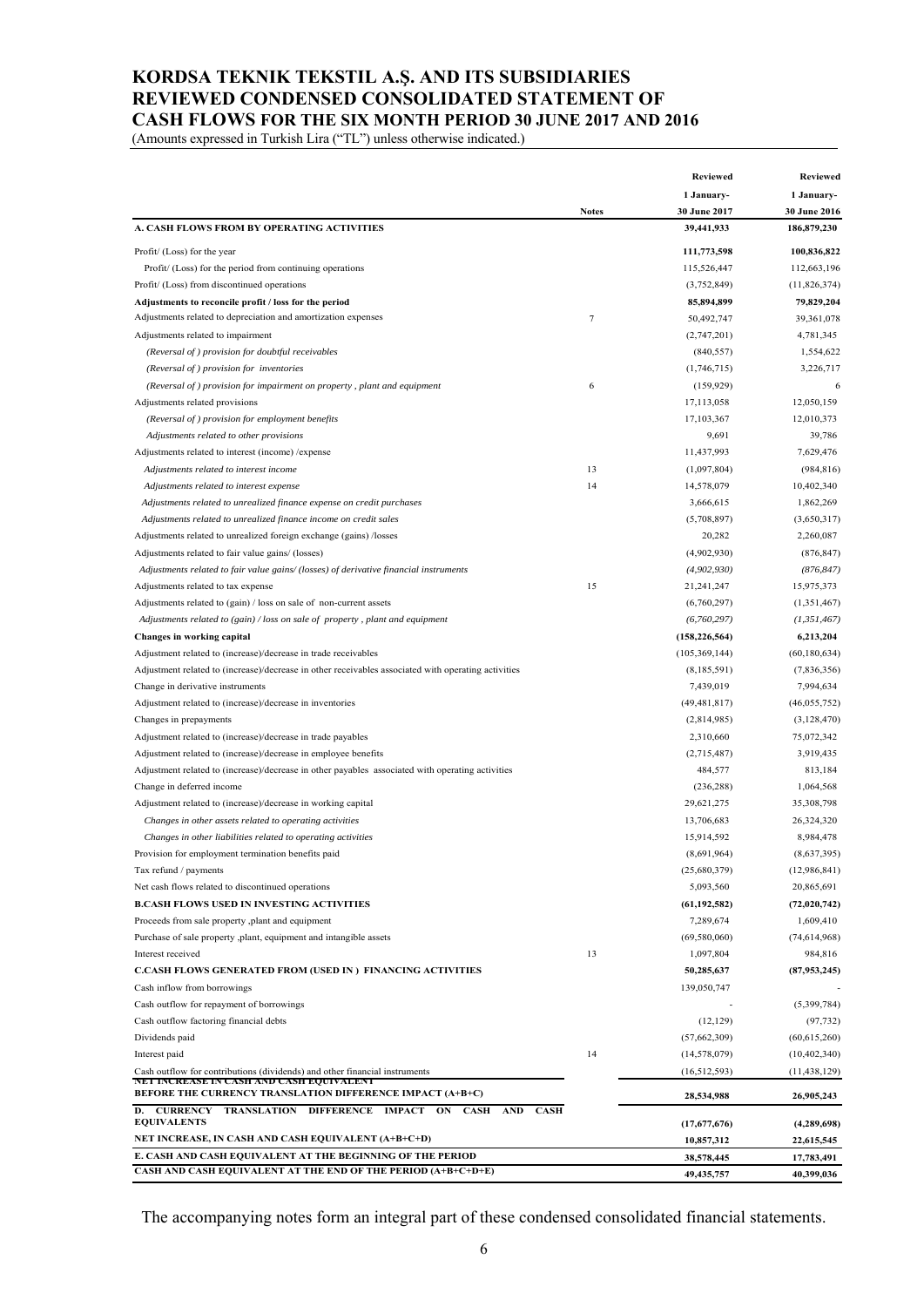#### **NOTE 1 – ORGANIZATION AND NATURE OF OPERATIONS OF THE GROUP**

Kordsa Teknik Tekstil Anonim Şirketi ("Kordsa" or the "Company") was established in 1973 as a subsidiary of Hacı Ömer Sabancı Sabancı Holding A.Ş. ("Sabancı Holding") in İzmit district of Kocaeli city and is registered in Turkey. The Company operates under the Turkish Commercial Code.

The Company and its consolidated subsidiaries will be referred to as ''Group''.The Group is mainly engaged in production of carcass and industrial fabrics included in the structure of vehicle tires, manufacture of industrial fabrics included in the structure of rubber and plastic materials such as transmission belts, V belts, rubber hoses etc., production of heavy denier fibre and connection fabrics, conversion of any type of yarn into cord fabric, fabric for mechanical rubber goods and other rubber reinforcement materials and the marketing thereof, production of Nylon 6, Nylon 6.6 and PET (Polyethylene-terephthalate) HMLS (High Modulus Low Shrinkage) polyester, and rayon heavy decitex yarn for use in tires and mechanical rubber goods; participating in capitals and management of every domestic and foreign company that is founded for mainly marketing, sales, import and export along with commercial and industrial infrastructure services, transportation services, mining, tourism and construction while providing these companies with the same management and behavioural principles to operate more efficiently, rationally and profitably, in accordance with and responding to the current conditions, creating competition conditions in favour of these companies.

Kordsa changed its name which was " Kordsa Endüstriyel İplik ve Kord Bezi Sanayi ve Ticaret Anonim Şirketi", to "Kordsa Teknik Tekstil Anonim Şirketi" in accordance with the decision made at the General Assembly for the year 2016 dated 27 March 2017. The change of the title has been registered by the Registery of Commerce of Kocaeli on 10 April 2017.

Kordsa is registered with the Capital Markets Board of Turkey ("CMB") and its shares have been traded in Borsa Istanbul ("BIST") since 1991. As of 30 June 2017, 28,89% of the Group shares are listed on BIST. As of the same date, the shareholders owning the Group shares and the percentage of the shares are as follows:

| <b>Shareholder Structure</b>   | <b>Capital Share %</b> |                     |  |
|--------------------------------|------------------------|---------------------|--|
|                                | 30 June<br>2017        | 31 December<br>2016 |  |
| Hacı Ömer Sabancı Holding A.Ş. | 71.11                  | 71.11               |  |
| Other                          | 28.89                  | 28.89               |  |
|                                | 100.00                 | 100.00              |  |

Average number of employees of the Group is 3.893 (31 December 2016: 3.782).

The address of the registered office is as follows:

Kordsa Teknik Tekstil A.Ş. Alikahya Fatih Mah. Sanayici Cad.No:90 41310 İzmit Kocaeli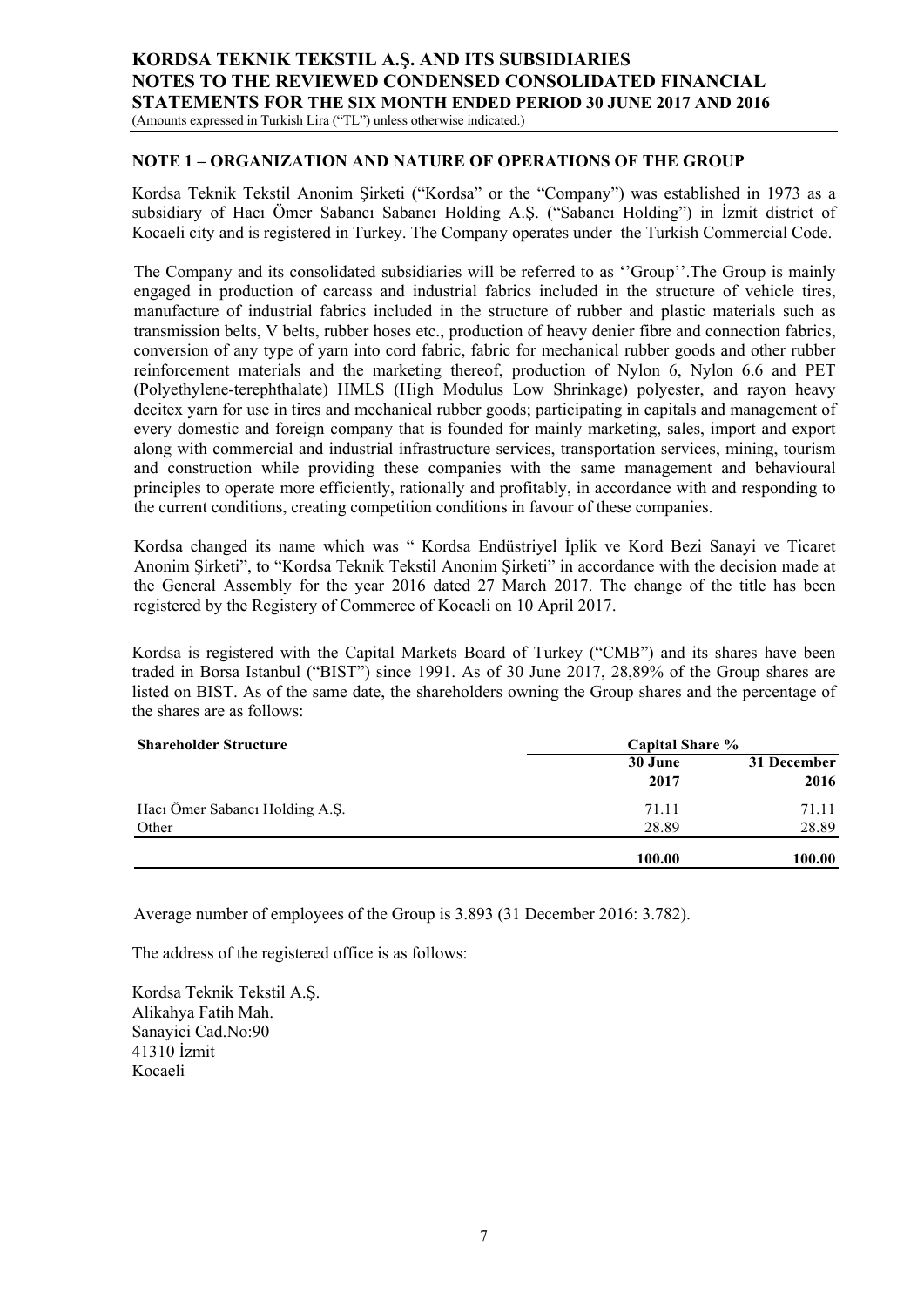#### **NOTE 1 – ORGANIZATION AND NATURE OF OPERATIONS OF THE GROUP (cont'd)**

#### **Subsidiaries**

The subsidiaries included in the consolidation scope of the accompanying condensed consolidated financial statements, their country of incorporation, nature of business and their respective operating segments as at 30 June 2017 and 31 December 2016 are as follows:

#### **30 June 2017**

| <b>Subsidiaries</b>          | Country                            | <b>Geographical division</b>      | Area of activity                                      |
|------------------------------|------------------------------------|-----------------------------------|-------------------------------------------------------|
| Kordsa Inc.                  | <b>United States</b><br>of America | North America                     | Industrial yarn and cord fabric manufacture and trade |
| Kordsa Brezilya S.A.         | Brazil                             | South America                     | Industrial yarn and cord fabric manufacture and trade |
| PT Indo Kordsa Tbk (*)       | Indonesia                          | Asia                              | Industrial yarn and cord fabric manufacture and trade |
| PT Indo Kordsa Polyester (*) | Indonesia                          | Asia                              | Industrial yarn manufacture and trade                 |
| Thai Indo Kordsa Co., Ltd.   | Thailand                           | Asia                              | Cord fabric manufacture and trade                     |
| Nile Kordsa Company SAE (**) | Egypt                              | Europe, Middle East<br>and Africa | Cord fabric manufacture and trade                     |
| 31 December 2016             |                                    |                                   |                                                       |
| <b>Subsidiaries</b>          | Country                            | <b>Geographical division</b>      | Area of activity                                      |
| Kordsa Inc.                  | <b>United States</b><br>of America | North America                     | Industrial yarn and cord fabric manufacture and trade |
| PT Indo Kordsa Tbk (*)       | <b>Brazil</b>                      | South America                     | Industrial yarn manufacture and trade                 |
| PT Indo Kordsa Polyester (*) | Indonesia                          | Asia                              | Industrial yarn and cord fabric manufacture and trade |
| Thai Indo Kordsa Co., Ltd.   | Indonesia                          | Asia                              | Industrial yarn manufacture and trade                 |
| Thai Indo Kordsa Co., Ltd.   | Thailand                           | Asia                              | Cord fabric manufacture and trade                     |
| Nile Kordsa Company SAE (**) | Egypt                              | Europe, Middle East<br>and Africa | Cord fabric manufacture and trade                     |

(\*) The Company's shares are traded in Indonesia Stock Exchange ("IDX").

(\*\*) In accordance with the Group's Board of Directories' decision numbered 2015/29 dated 31 December 2015, the assets and liabilities of Nile Kordsa Company for Industrial Fabrics S.A.E. and Interkordsa GmbH of which shares held by the Group by 51% and 100%, respectively, have been classified as "Assets/liabilities held for sale" in the condensed consolidated statement of financial position as of 31 December 2015.

#### Approval of the Financial Statements

These interim condensed consolidated financial statements have been approved to be issued at the Board of Directors' Meeting held on 31 July 2017, and have been signed by the Chief Financial Officer and Chief Operating Officer of South America, Fatma Arzu Ergene, and Global Finance Manager, Serdar Samsun. The Company's shareholders have the power to amend the consolidated financial statements after their issue.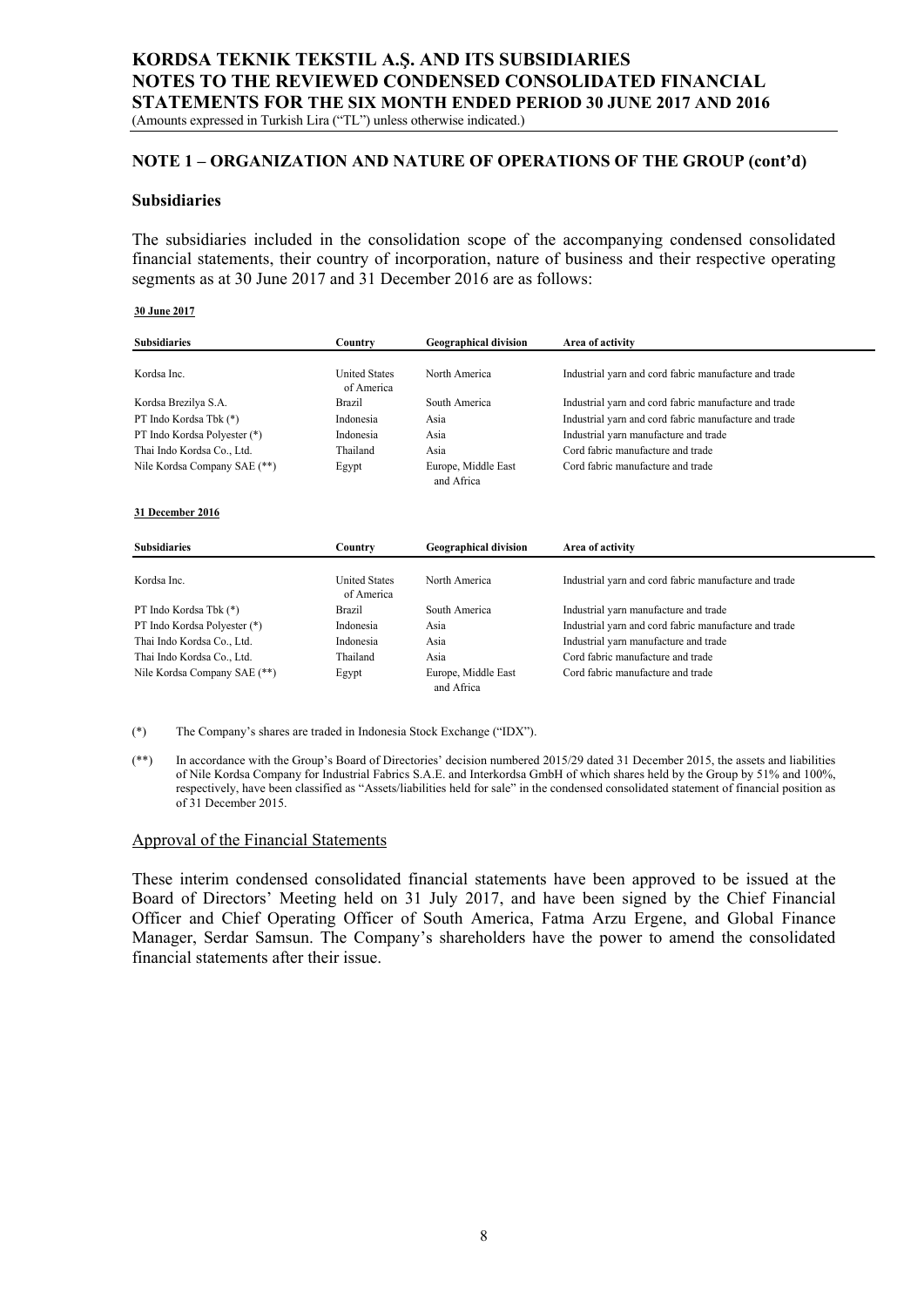#### **NOTE 2 - BASIS OF PRESENTATION OF FINANCIAL STATEMENTS**

#### **2.1 Basis of Presentation**

#### Statement of Compliance with TAS

The Company and its consolidated subsidiaries operating in Turkey maintain their books of account and prepare their statutory financial statements in accordance with the Turkish Commercial Code ("TCC") and Tax Legislation. The Company's foreign entities maintain their books of account and prepare their statutory financial statements in accordance with the related legislation and generally accepted accounting principles applicable in the countries they operate.

The accompanying financial statements are prepared in accordance with the requirements of Capital Markets Board ("CMB") Communiqué Serial II, No: 14.1 "Basis of Financial Reporting in Capital Markets", which were published in the Official Gazette No:28676 on 13 June 2013. The accompanying financial statements are prepared based on the Turkish Accounting Standards and interpretations ("TAS") that have been put into effect by the Public Oversight Accounting and Auditing Standards Authority ("POA") under Article 5 of the Communiqué.

The condensed consolidated interim financial statements are presented in accordance with the reporting templates promulgated by Capital Market Board of Turkey on 7 June 2013.

The Group issued the condensed financial statements as of 30 June 2017 in accordance with Turkish Accounting Standard No: 34 "Interim Financial Reporting".

These condensed consolidated interim financial statements do not constitute solely an indicator for the yearend figures and do not include all the information and explanations required for full annual financial statements and should be read in conjunction with the Group's last audited annual consolidated financial statements as at and for the year ended 31 December 2016.

#### Functional and Presentation Currency

The individual financial statements of each Group entity are presented in the currency of the primary economic environment in which they operate (its functional currency). For the purpose of these condensed consolidated financial statements, the results and financial position of each entity are expressed in TL, which is the functional currency of the Group, and the presentation currency for the consolidated financial statements.

### Preparation of Financial Statements in Hyperinflationary Periods

In accordance with a decision taken by CMB numbered 11/367 on 17 March 2005, it has announced that inflation accounting is not effective for the entities operating in Turkey and preparing their financial statements in accordance with the TAS starting from 1 January 2005. Therefore, TAS 29 "Financial Reporting in Hyperinflationary Economies" has not been applied since 1 January 2005.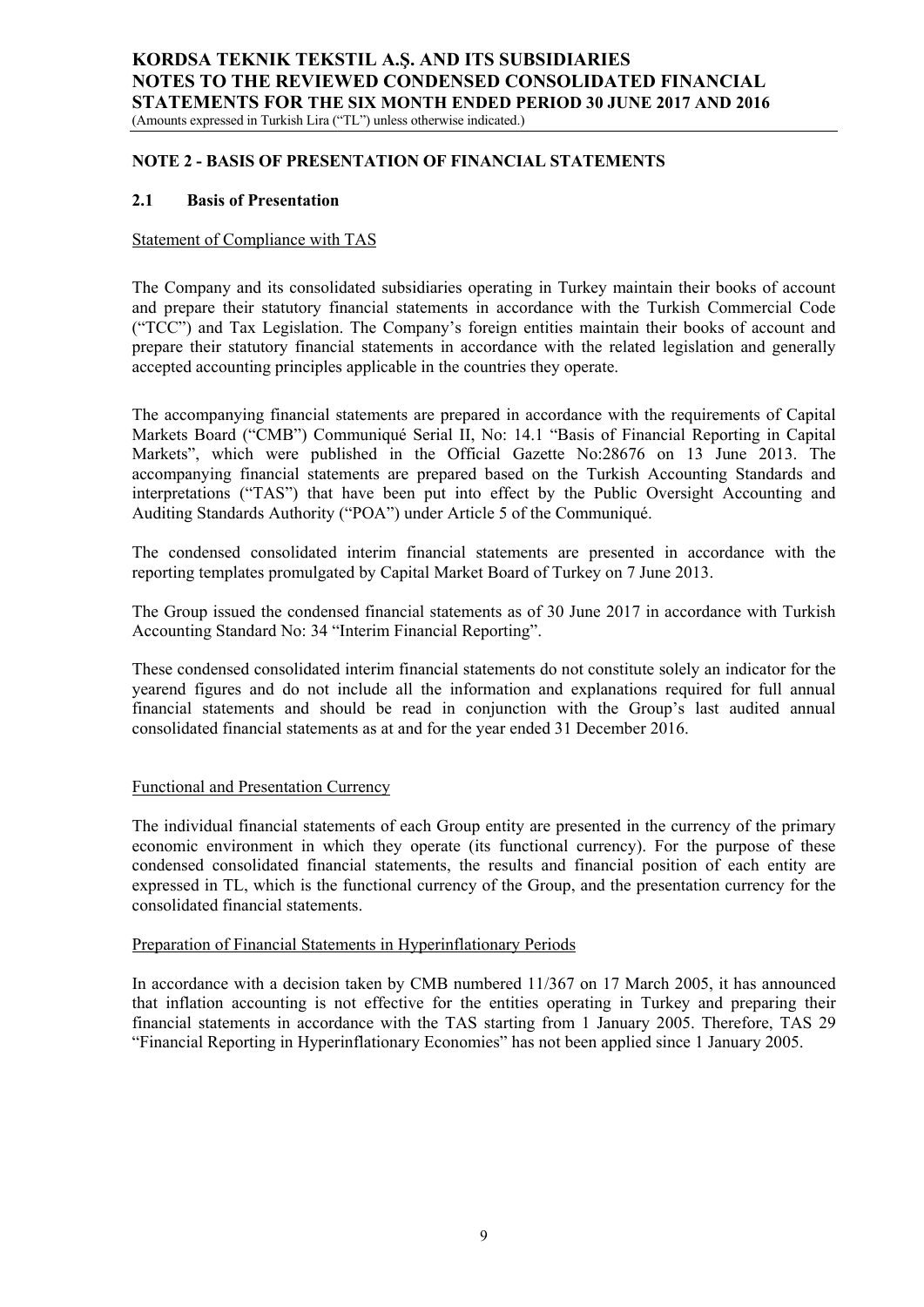#### **NOTE 2 - BASIS OF PRESENTATION OF FINANCIAL STATEMENTS (cont'd)**

#### **2.1 Basis of Presentation (cont'd)**

#### Basis of Consolidation

The table below sets out all subsidiaries and shows their shareholding rates at 30 June 2017:

|                          | Direct and indirect ownership<br>interest by the Group | <b>Proportion of</b><br>effective |
|--------------------------|--------------------------------------------------------|-----------------------------------|
| <b>Subsidiaries</b>      | and its subsidiaries $(\% )$                           | interest $(\% )$                  |
| Nile Kordsa Company SAE  | 51,00                                                  | 51,00                             |
| Kordsa, Inc.             | 100,00                                                 | 100,00                            |
| Kordsa Brazil S.A.       | 97,31                                                  | 97,31                             |
| PT Indo Kordsa Tbk(*)    | 60,48                                                  | 60,48                             |
| PT Indo Kordsa Polyester | 99,97                                                  | 60,46                             |
| Thai Indo Kordsa Co. Ltd | 64,19                                                  | 38,82                             |

(\*)Kordsa shares in PT Indo Kordsa Tbk increased to 60.48% from 60.21% per the share purchase agreement dated 26 May 2017.

The table below sets out all Subsidiaries and shows their shareholding rates at 31 December 2016:

|                          | Direct and indirect ownership<br>interest by the Group | <b>Proportion of</b><br>effective |
|--------------------------|--------------------------------------------------------|-----------------------------------|
| <b>Subsidiaries</b>      | and its subsidiaries $(\% )$                           | interest $(\% )$                  |
| Nile Kordsa Company SAE  | 51,00                                                  | 51,00                             |
| Kordsa, Inc.             | 100,00                                                 | 100,00                            |
| Kordsa Brazil S.A:       | 97,31                                                  | 97,31                             |
| PT Indo Kordsa Tbk       | 60,21                                                  | 60,21                             |
| PT Indo Kordsa Polyester | 99,97                                                  | 60,20                             |
| Thai Indo Kordsa         | 64,19                                                  | 38,65                             |

The accompanying condensed consolidated financial statements include the financial statements of the Group and entities controlled by the Group's subsidiaries. The Group has control over an entity when

- the Group has power over the investee/assets,
- exposure, or rights, to variable returns from its involvement with the entity and
- the ability to use its power over the entity to affect the amount of the Group's returns.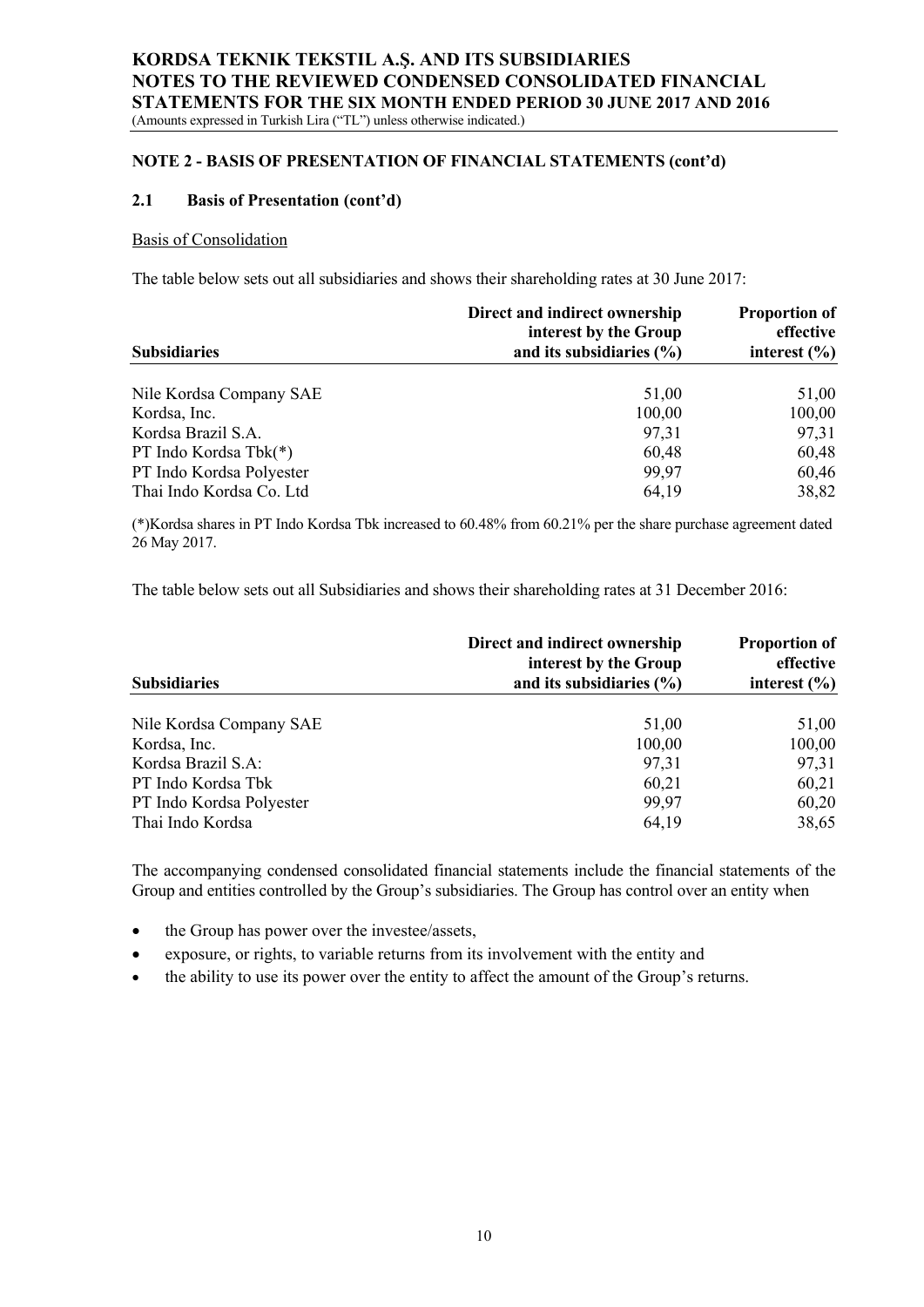## **NOTE 2 - BASIS OF PRESENTATION OF FINANCIAL STATEMENTS (cont'd)**

### **2.1 Basis of Presentation (cont'd)**

#### Basis of Consolidation (cont'd)

The Group reassesses whether or not it controls an investee if facts and circumstances indicate that there are changes to one or more of the three elements of control listed above.

When the Group has less than a majority of the voting rights of an investee, it has power over the investee when the voting rights are sufficient to give it the practical ability to direct the relevant activities of the investee unilaterally. The Group considers all relevant facts and circumstances in assessing whether or not the Group's voting rights in an investee are sufficient to the control power, including:

- The comparasion of voting rights held by the Group to those held by the other shareholders;
- Potential voting rights held by the Group and other shareholders;
- Rights arising from other contractual arrangements; and
- Any additional facts and circumstances that indicate that the Group has, or does not have, the current ability to direct the relevant activities at the time that decisions need to be made, including voting patterns at previous shareholders' meetings

The financial statements of subsidiaries are included in the consolidated financial statements from the date that control commences until the date that control ceases. Income and expenses of a subsidiary acquired or disposed of during the year are included in the consolidated statement of profit or loss from the date the Company gains control until the date when the Company ceases to control the subsidiary.

Profit or loss and each component of other comprehensive income are attributed to the owners of the Company and to the non-controlling interests. Total comprehensive income of subsidiaries is attributed to the owners of the Company and to the non-controlling interests even if this results in the non-controlling interests having a deficit balance.

The accounting policies of subsidiaries have been changed when necessary to align them with the policies adopted by the Group.

Intra-group balances and transactions, and any unrealised income and expenses arising from intragroup transactions, are eliminated in preparing the condensed consolidated financial statements.

#### *Changes in the Group's ownership interests in existing subsidiaries*

Changes in the Group's ownership interests in subsidiaries that do not result in the Group losing control over the subsidiaries are accounted for as equity transactions. The carrying amounts of the Group's interests and the non-controlling interests are adjusted to reflect the changes in their relative interests in the subsidiaries. Any difference between the amount by which the non-controlling interests are adjusted and the fair value of the consideration paid or received is recognized directly in equity and attributed to owners of the Company.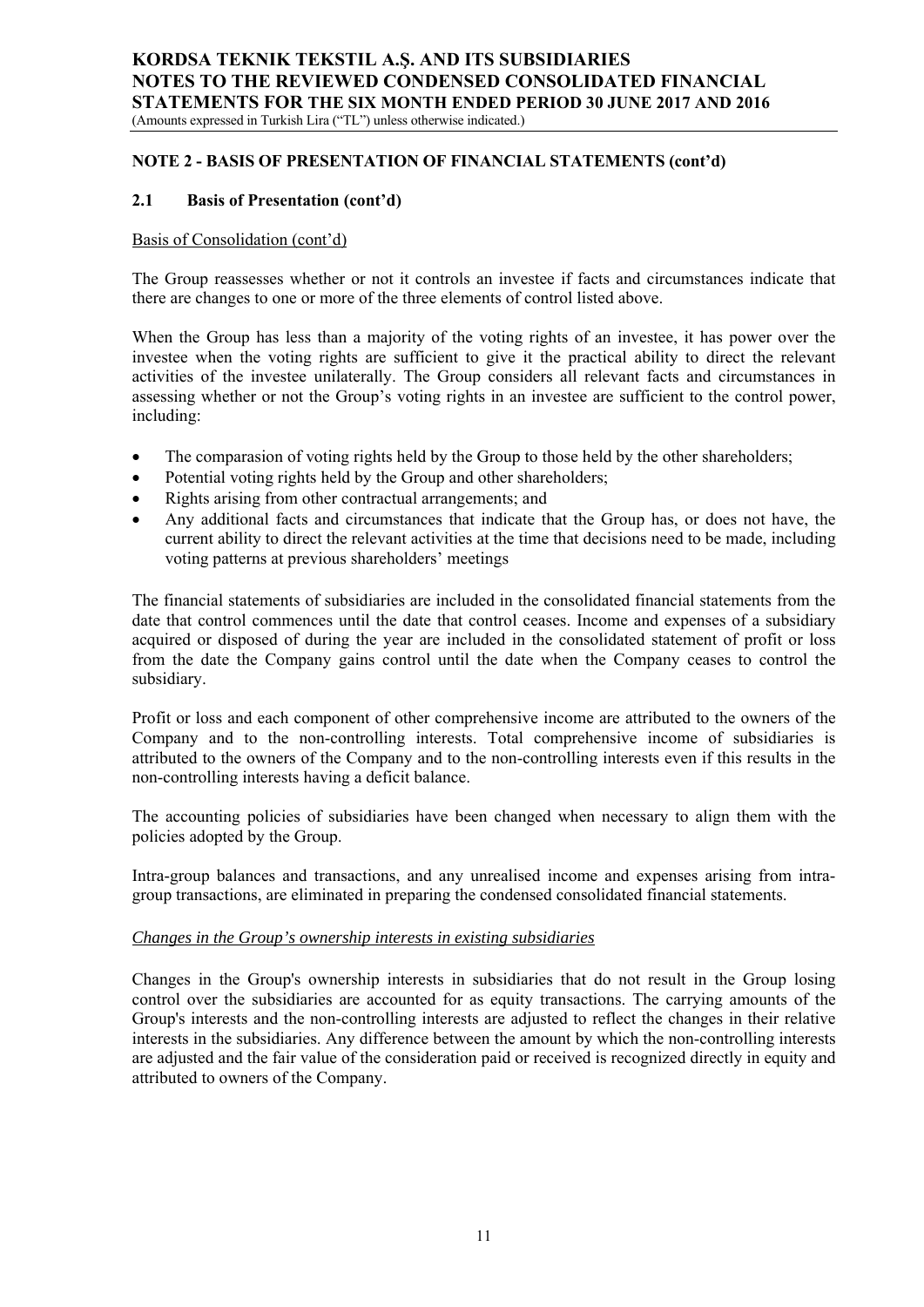#### **NOTE 2 - BASIS OF PRESENTATION OF FINANCIAL STATEMENTS (cont'd)**

## **2.1 Basis of Presentation (cont'd)**

#### Basis of Consolidation (cont'd)

When the Group loses control of a subsidiary, a gain or loss is recognised in profit or loss and is calculated as the difference between (i) the aggregate of the fair value of the consideration received and the fair value of any retained interest and (ii) the previous carrying amount of the assets (including goodwill), and liabilities of the subsidiary and any non-controlling interests. All amounts previously recognised in other comprehensive income in relation to that subsidiary are accounted for as if the Group had directly disposed of the related assets or liabilities of the subsidiary (i.e. reclassified to profit or loss or transferred to another category of equity as specified/permitted by applicable TASs). The fair value of any investment retained in the former subsidiary at the date when control is lost is regarded as the fair value on initial recognition for subsequent accounting under TAS 39, when applicable, the cost on initial recognition of an investment in an associate or a joint venture.

#### **2.2 Changes in Accounting Policies**

Significant changes in the accounting principles should be applied retrospectively and prior period consoidated financial statements should be restated.

### **2.3 Changes in Accounting Estimates and Errors**

If the changes in accounting estimates are related with a period, they are applied in the period they are related with and if the changes are related with the future periods, they are applied both in the period the change is made and prospectively in the future periods. There are no significant changes in the accounting estimates for the current period.

Significant accounting errors should be applied retrospectively and prior period consoidated financial statements should be restated.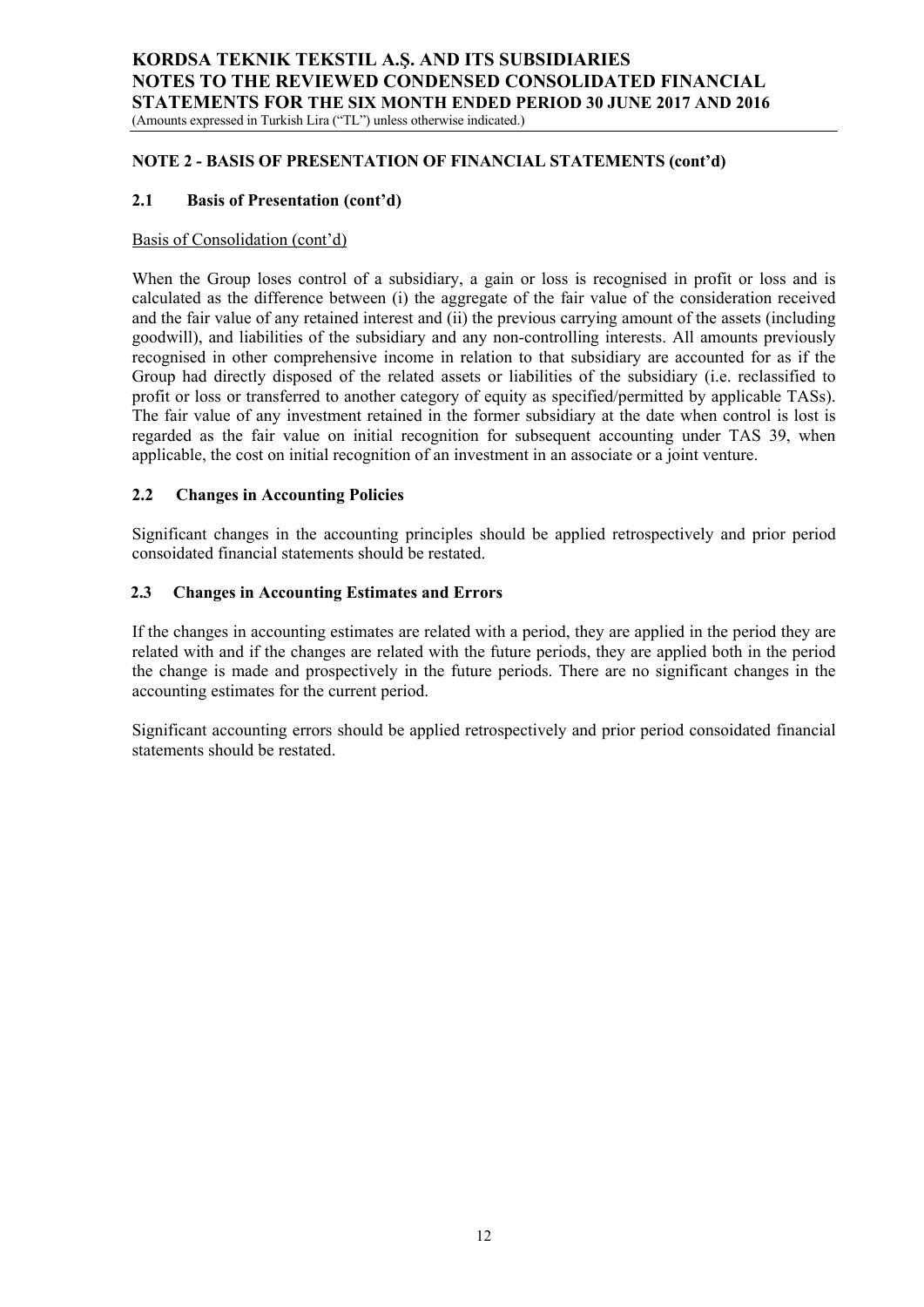## **NOTE 2 - BASIS OF PRESENTATION OF FINANCIAL STATEMENTS (cont'd)**

## **2.4 New and Revised Accounting and Reporting Standards**

a) Amendments to TAS affecting amounts reported and/or disclosures in the financial statements

None.

#### **b)** Standards and interpretations issued but not yet effective

#### **Standards issued but not yet effective and not early adopted as of 30 June 2017**

Standards, interpretations and amendments to existing standards that are issued but not yet effective up to the date of issuance of the consolidated financial statements are as follows. The Group will make the necessary changes if not indicated otherwise, which will be affecting the consolidated financial statements and disclosures, after the new standards and interpretations become in effect.

#### **TFRS 15 Revenue from Contracts with Customers**

As issued in September 2016 by POA, the new standard replaces existing TFRS guidance and introduces a new control-based revenue recognition model for contracts with customers. In the new standard, total consideration measured will be the amount to which the group expects to be entitled, rather than fair value and new guidance have been introduced on separating goods and services in a contract and recognizing revenue over time. The standard is effective for annual periods beginning on or after 1 January 2018, with early adoption permitted under TFRS. The Group is assessing the potential impact on its consolidated financial statements resulting from the application of TFRS 15.

#### **TFRS 9 Financial Instruments (2017 version)**

TFRS 9 *Financial Instruments*, has been published by POA in January 2017, replaces the existing guidance in TAS 39 *Financial Instruments: Recognition and Measurement*. This version includes referrals in earlier versions of TFRS 9 and revised guidance on the classification and measurement of financial instruments including a new expected credit loss model for calculating impairment on financial assets, and the new general hedge accounting requirements. It also carries forward the guidance on recognition and de-recognition of financial instruments from TAS 39. TFRS 9 is effective for annual reporting periods beginning on or after 1 January 2018, with early adoption permitted. The Group is assessing the potential impact on its consolidated financial statements resulting from the application of TFRS 9.

### *The new standards, amendments and interpretations that are issued by the International Accounting Standards Board (IASB) but not issued by POA*

The following standards, interpretations and amendments to existing International Financial Reporting Standards ("IFRS") standards are issued by the IASB but not yet effective up to the date of issuance of the consolidated financial statements. However, these standards, interpretations and amendments to existing IFRS standards are not yet adapted/issued to TFRS by the POA, thus they do not constitute part of TFRS. Such standards, interpretations and amendments that are issued by the IASB but not yet issued by the POA are referred to as IFRS or IAS. The Group will make the necessary changes to its consolidated financial statements after the new standards and interpretations are issued and become effective under TFRS.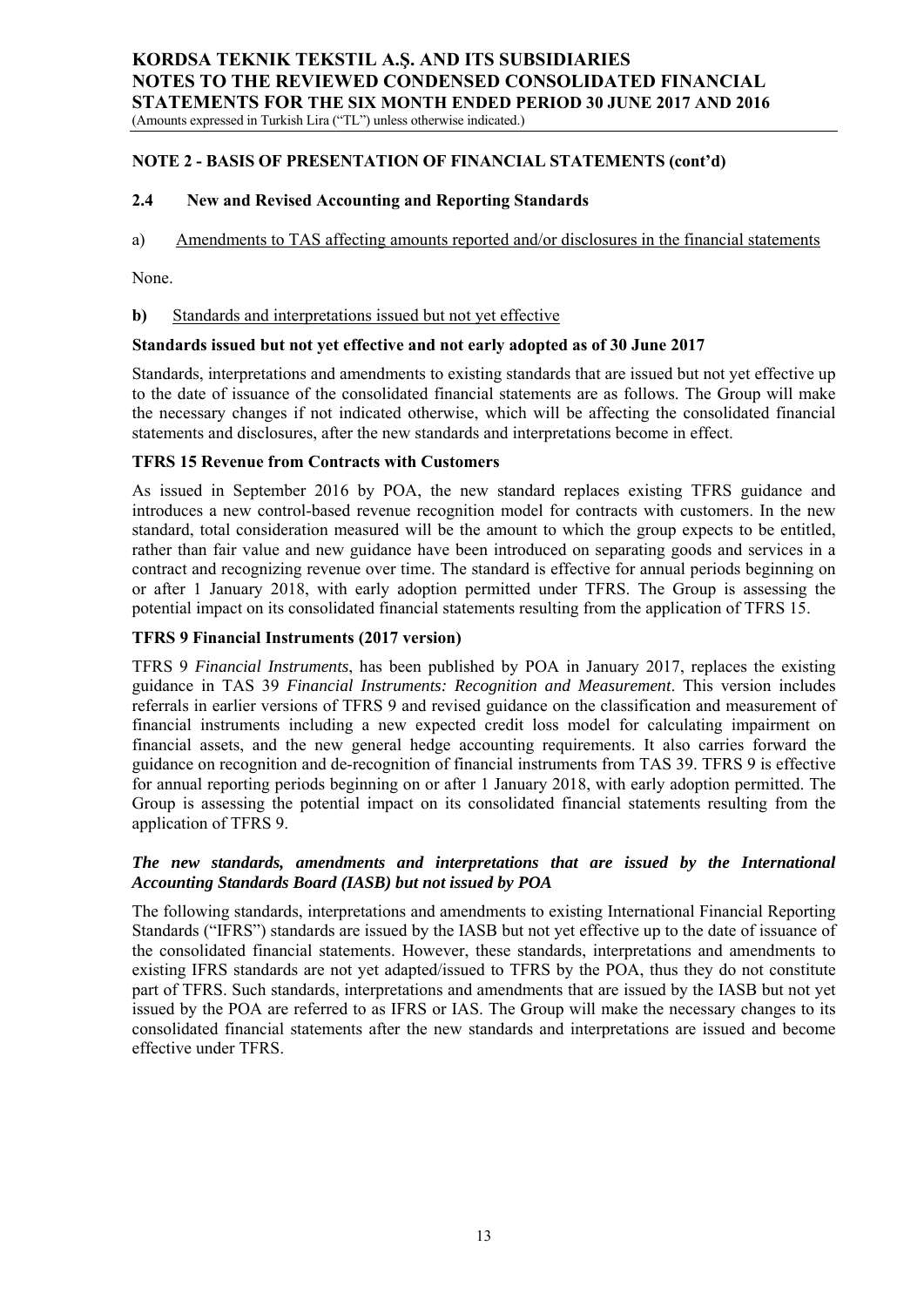### **NOTE 2 - BASIS OF PRESENTATION OF FINANCIAL STATEMENTS (cont'd)**

#### **Summary of significant accounting policies (cont'd)**

*The new standards, amendments and interpretations that are issued by IASB but not issued by POA*  (cont'd)

#### **Amendments to IAS 7** *Statement of Cash Flows* **– Disclosure Initiative**

IAS 7 Statement of Cash Flows has been amended as part of the IASB's broader disclosure initiative to improve presentation and disclosure in consolidated financial statements. The amendments will require disclosures that enable users of consolidated financial statements to evaluate changes in liabilities arising from financing activities, including both changes arising from cash flow and noncash changes. The amendments are effective for periods beginning on or after 1 January 2017, with earlier application permitted. The Group is assessing the potential impact on its consolidated financial statements resulting from the application of the amendments to IAS 7.

#### **Amendments to IAS 12** *Income Taxes***– Recognition of Deferred Tax Assets for Unrealized Losses**

The amendments clarify that the existence of a deductible temporary difference depends solely on a comparison of the carrying amount of an asset and its tax base at the end of the reporting period, and is not affected by possible future changes in the carrying amount or expected manner of recovery of the asset. The amendments are effective for annual periods beginning on or after 1 January 2017. The Group is assessing the potential impact on its consolidated financial statements resulting from the application of the amendments to IAS 12.

## **Amendments to IFRS 2 – Classification and Measurement of Share-based Payment Transactions**

IFRS 2 Share-Based Payment has been amended by IASB to improving consistency and resolve some long-standing ambiguities in share-based payment accounting. The amendments cover three accounting areas: i) measurement of cash-settled share-based payments, ii) classification of sharebased payments settled net of tax withholdings; and iii) accounting for modification of a share-based payment from cash-settled to equity-settled. Also, same approach has been adopted for the measurement of cash-settled share-based payments as equity-settled share-based payments. If certain conditions are met, share-based payments settled net of tax withholdings are accounted for as equitysettled share-based payments. The amendments are effective for periods beginning on or after 1 January 2018, with earlier application permitted. The Group is assessing the potential impact on its consolidated financial statements resulting from the application of the amendments to IFRS 2.

#### *Annual Improvements to IFRSs 2014-2016 Cycle*

#### **Improvements to IFRSs**

The IASB issued Annual Improvements to IFRSs - 2014–2016 Cycle. The amendments are effective as of 1 January 2018. Earlier application is permitted. The Group does not expect that application of these improvements to IFRSs will have significant impact on its consolidated financial statements.

#### *Annual Improvements to IFRSs 2014-2016 Cycle*

#### *IFRS 1 "First Time Adoption of International Financial Reporting Standards"*

IFRS 1 is amended to clarify that the deletion of short-term exemptions for first-time adopters within the context of 'Annual Improvements to IFRSs 2012-2014 Cycle' related to disclosures for financial instruments, employee benefits and consolidation of investment entities.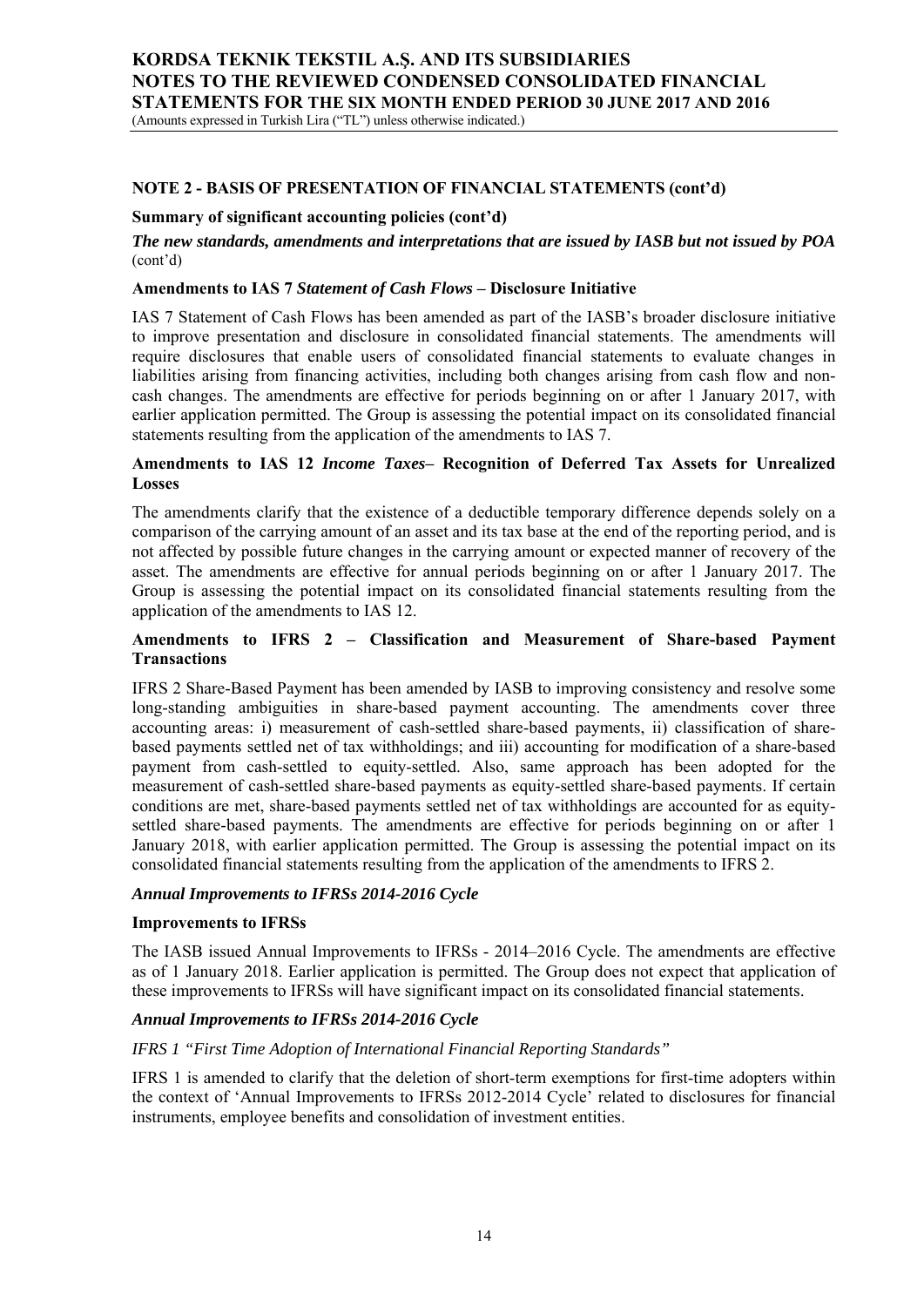#### **NOTE 2 - BASIS OF PRESENTATION OF FINANCIAL STATEMENTS (cont'd)**

#### **Summary of significant accounting policies (cont'd)**

*The new standards, amendments and interpretations that are issued by IASB but not issued by POA*  (cont'd)

#### *IFRS 12 "Disclosure of Interests in Other Entities"*

The amendments clarify that the entity is not required to disclose summarized financial information for that subsidiary, joint venture or associate under the requirements of IFRS 12, when an entity's interest in a subsidiary, a joint venture or an associate (or a portion of its interest in a joint venture or an associate) is classified (or included in a disposal group that is classified) as held for sale in accordance with IFRS 5.

#### *IAS 28 "Investments in Associates and Joint Ventures"*

The amendment enable when an investment in an associate or a joint venture is held by, or is held indirectly through, an entity that is a venture capital organization, or a mutual fund, unit trust and similar entities including investment-linked insurance funds, the entity may elect to measure that investment at fair value through profit or loss in accordance with IFRS 9.

#### **IAS 40 – Transfers of Investment Property**

Amendments to IAS 40 - Transfers of Investment Property issued by IASB have been made to clarify uncertainty about that provide evidence of transfer of /from investment property to other asset groups. A change in management's intentions for the use of property does not provide evidence of a change in intended use. Therefore, when an entity decides to dispose of an investment property without development, it continues to treat the property as an investment property until it is derecognized (eliminated from the statement of consolidated financial position) and does not reclassify it as inventory. Similarly, if an entity begins to redevelop an existing investment property for continued future use as investment property, the property remains an investment property and is not reclassified as owner-occupied property during the redevelopment. The amendment is effective for annual reporting periods beginning on or after 1 January 2018 with earlier application is permitted. The Group is assessing the potential impact on its consolidated financial statements resulting from the application of the amendments to IAS 40.

#### **IFRIC 22 – Foreign Currency Transactions and Advance Consideration**

On 8 December 2016, IASB issued IFRIC 22 Foreign Currency Transactions and Advance Consideration to clarify the accounting for transactions that include the receipt or payment of advance consideration in a foreign currency. The Interpretation covers foreign currency transactions when an entity recognizes a non-monetary asset or non-monetary liability arising from the payment or receipt of advance consideration before the entity recognizes the related asset, expense or income. The date of the transaction, for the purpose of determining the exchange rate, is the date of initial recognition of the non-monetary prepayment asset or deferred income liability. If there are multiple payments or receipts in advance, a date of transaction is established for each payment or receipt. This IFRIC is effective for annual reporting periods beginning on or after 1 January 2018 with earlier application is permitted. The group is assessing the potential impact on its consolidated financial statements resulting from the application of IFRIC 22.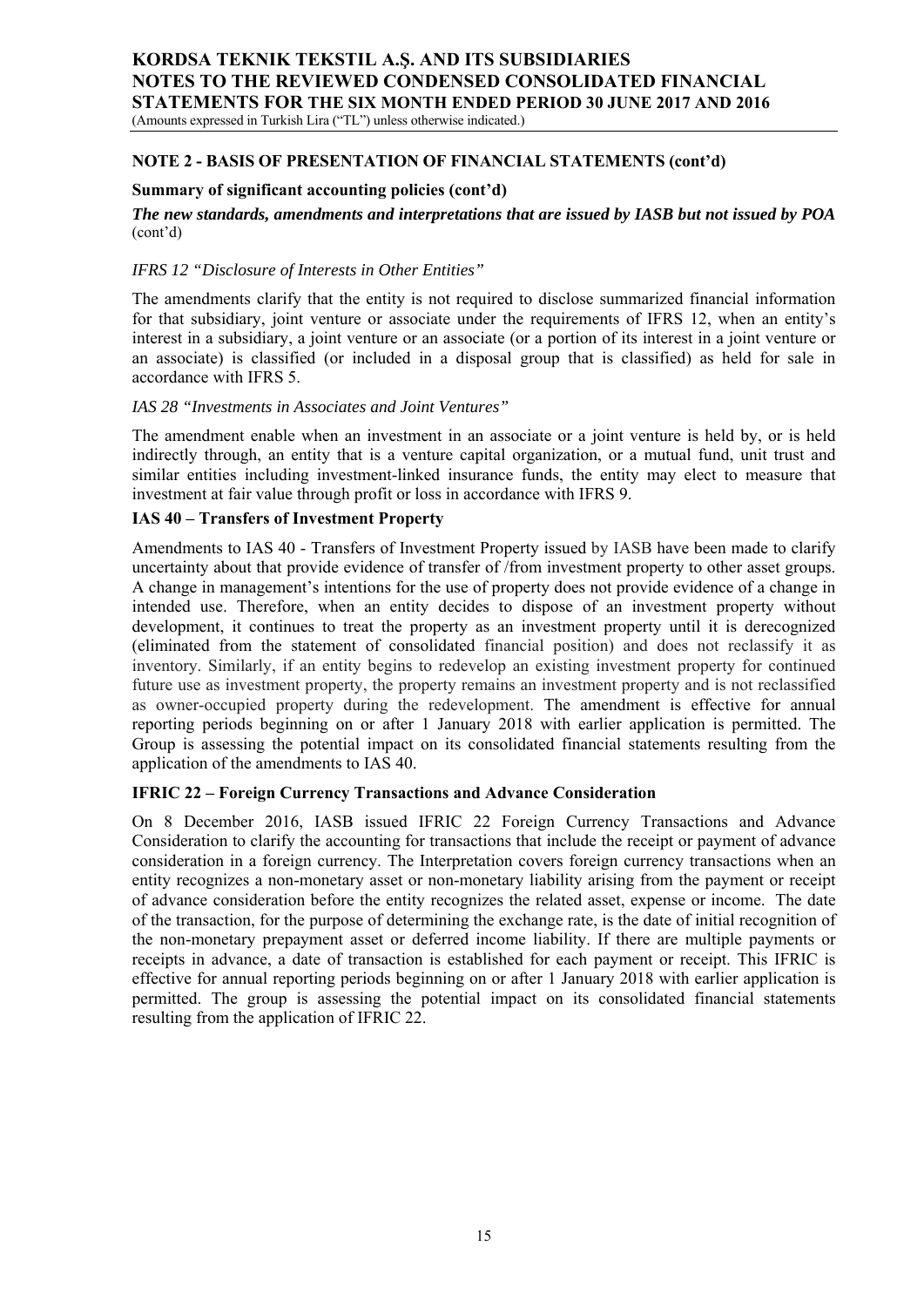## **NOTE 2 - BASIS OF PRESENTATION OF FINANCIAL STATEMENTS (cont'd)**

## **Summary of significant accounting policies (continued)**

**Standards and interpretations issued but not yet effective (continued)** 

*The new standards, amendments and interpretations that are issued by IASB but not issued by POA (cont'd)* 

IFRS 16 Leases

On 13 January 2016, IASB published the new leasing standard which will replace IAS 17 Leases, IFRIC 4 Determining Whether an Arrangement Contains a Lease, SIC 15 Operating Leases – Incentives, and SIC 27 Evaluating the Substance of Transactions Involving the Legal Form of a Lease and consequently changes to IAS 40 Investment Properties. IFRS 16 eliminates the current dual accounting model for lessees, which distinguishes between on-balance sheet finance leases and offbalance sheet operating leases. Instead, there is a single, on-balance sheet accounting model that is similar to current finance lease accounting. Lessor accounting remains similar to current practice. The standard is effective for annual periods beginning on or after 1 January 2019, with early adoption permitted provided that an entity also adopts IFRS 15 Revenue from Contracts with Customers. The group is assessing the potential impact on its consolidated financial statements resulting from the application of IFRS 16.

IFRIC 23 –Uncertainty Over Income Tax Treatments

On 17 June 2017, IASB issued IFRIC 23 Uncertainty over Income Tax Treatments to specify how to reflect uncertainty in accounting for income taxes. It may be unclear how tax law applies to a particular transaction or circumstance, or whether a taxation authority will accept a company's tax treatment. IAS 12 Income Taxes specifies how to account for current and deferred tax, but not how to reflect the effects of uncertainty. IFRIC 23 provides requirements that add to the requirements in IAS 12 by specifying how to reflect the effects of uncertainty in accounting for income taxes. The Interpretation is effective from 1 January 2019 with earlier application is permitted. The group is assessing the potential impact on its consolidated financial statements resulting from the application of IFRIC 23.

## IFRS 17 –Insurance Contracts

The group does not expect that application of IFRS 17 will have significant impact on its consolidated financial statements.

## **2.5 Summary of Significant Accounting Policies**

The condensed consolidated interim financial statements for the period ended on 30 June 2017 have been prepared in accordance with TAS 34, the standard on the preparation and presentation of interim period financial statements. The accounting policies used in the preparation of the condensed interim consolidated financial statements for the period ended 31 December 2016 are consistent with those used in the preparation of consolidated financial statements for the year ended 31 December 2016. Accordingly, these condensed interim consolidated financial statements should be read in conjunction with the consolidated statements for the year ended 31 December 2016.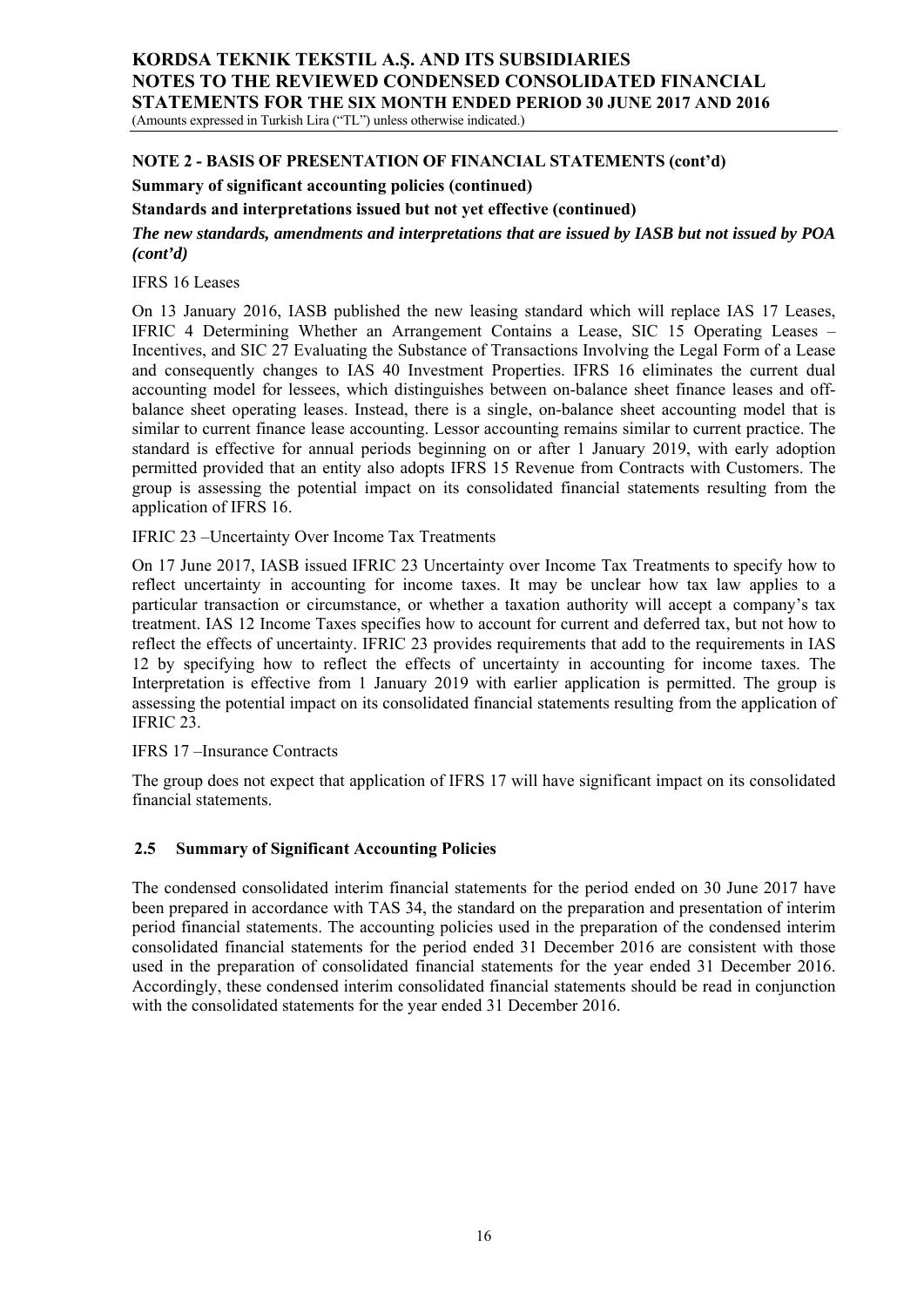**NOTE 2 - BASIS OF PRESENTATION OF FINANCIAL STATEMENTS (cont'd)**

## **2.6 Critical Accounting Judgments, Estimates and Assumptions**

The preparation of condensed consolidated interim financial statements in conformity with TAS requires management to make judgments, estimates and assumptions that affect the application of accounting policies and the reported amounts of assets, liabilities, income and expenses. Actual results may differ from these estimates. Estimates and underlying assumptions are reviewed on an ongoing basis. Revisions to accounting estimates are recognised in the period in which the estimate is revised and in any future periods affected.In preparing these condensed consolidated interim financial statements, the significant judgments and estimates made by the management in applying the Group's accounting policies and the key sources of estimations and assumptions were the same as those that applied to the consolidated financial statements as at and for the year ended 31 December 2016.

### **NOTE 3 - SEGMENT REPORTING**

The reportable geographical segments for segment reporting are as follows:

#### **a) Segment analysis for the period 1 January – 30 June 2017**

|                            | <b>Europe, Middle East</b><br>and Africa | <b>North</b><br>America | South<br>America | Asia            | Intersegment<br>elimination | <b>Total</b>    |
|----------------------------|------------------------------------------|-------------------------|------------------|-----------------|-----------------------------|-----------------|
| External revenues          | 453,771,765                              | 216,560,915             | 175,943,195      | 392,881,197     | $\overline{\phantom{0}}$    | 1,239,157,072   |
| Intersegment revenues      | 24,516,763                               | 50,206,293              |                  | 26,883,861      | (101, 606, 917)             |                 |
| Revenues                   | 478,288,528                              | 266, 767, 208           | 175,943,195      | 419,765,058     | (101, 606, 917)             | 1,239,157,072   |
| Segment operating expenses | (398,300,727)                            | (289,071,610)           | (166, 426, 836)  | (345, 233, 228) | 111,614,552                 | (1,087,417,849) |
| Segment operating result   | 79,987,801                               | (22, 304, 402)          | 9,516,359        | 74,531,830      | 10,007,635                  | 151,739,223     |
| <b>Operating Profit</b>    |                                          |                         |                  |                 |                             | 151,739,223     |

#### **b) Segment analysis for the period 1 April – 30 June 2017**

|                            | <b>Europe, Middle East</b><br>and Africa | <b>North</b><br>America | South<br>America | Asia          | Intersegment<br>elimination | <b>Total</b>    |
|----------------------------|------------------------------------------|-------------------------|------------------|---------------|-----------------------------|-----------------|
| External revenues          | 224,218,812                              | 107,603,995             | 80,159,188       | 195,931,245   | ٠                           | 607,913,240     |
| Intersegment revenues      | 9,220,009                                | 26,592,656              |                  | 16,235,049    | (52,047,714)                |                 |
| Revenues                   | 233,438,821                              | 134,196,651             | 80,159,188       | 212,166,294   | (52,047,714)                | 607,913,240     |
| Segment operating expenses | (205, 952, 902)                          | (146,914,683)           | (80,075,708)     | (175,603,825) | 55,976,159                  | (552, 570, 959) |
| Segment operating result   | 27,485,919                               | (12,718,032)            | 83,480           | 36,562,469    | 3,928,445                   | 55,342,281      |
| <b>Operating Profit</b>    |                                          |                         |                  |               |                             | 55,342,281      |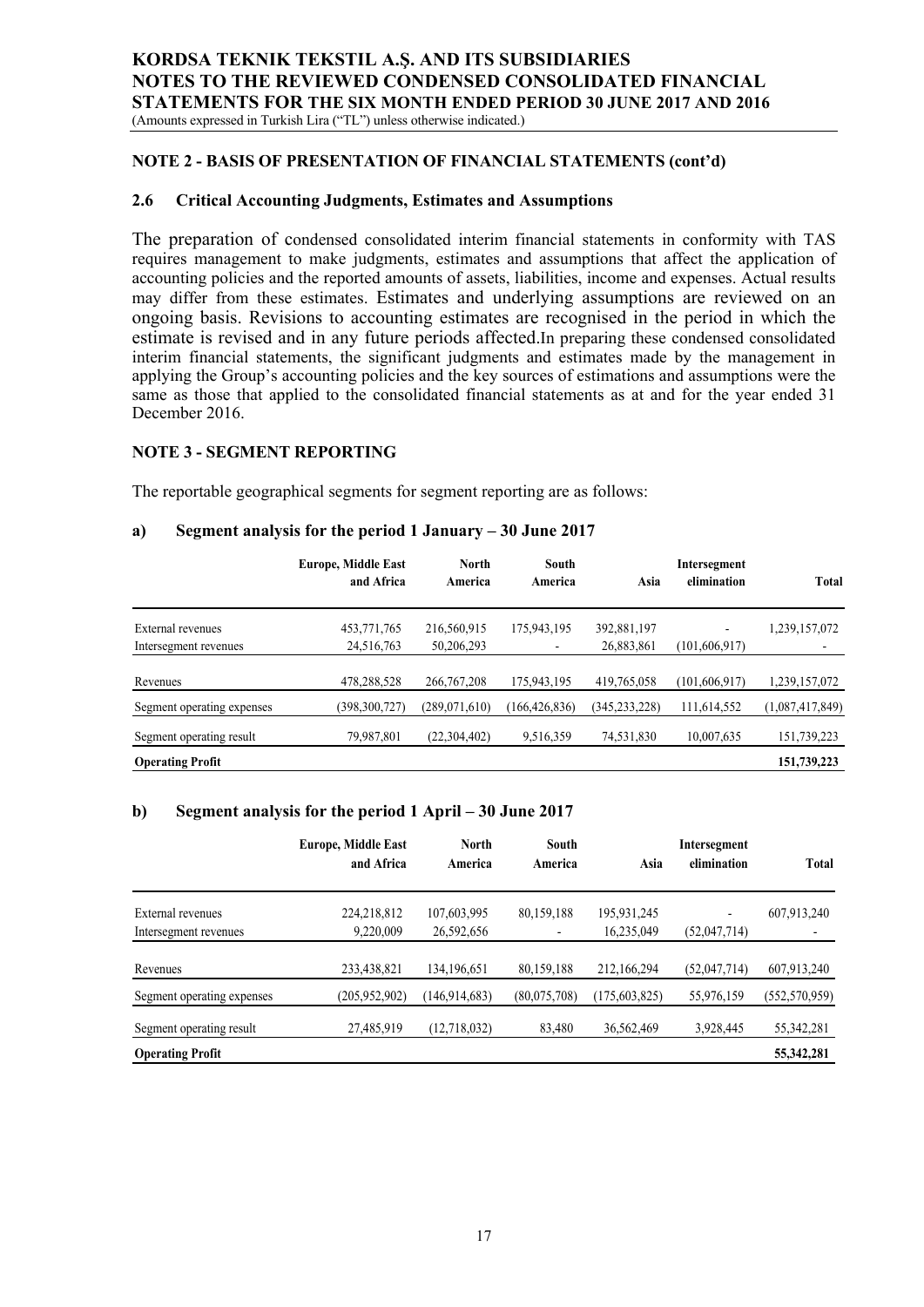(Amounts expressed in Turkish Lira ("TL") unless otherwise indicated.)

## **NOTE 3 - SEGMENT REPORTING (cont'd)**

## **c) Segment analysis for the period 1 January – 30 June 2016**

|                            | <b>Europe, Middle East</b><br>and Africa | <b>North</b><br>America | South<br>America | Asia            | Intersegment<br>elimination | <b>Total</b>    |
|----------------------------|------------------------------------------|-------------------------|------------------|-----------------|-----------------------------|-----------------|
| External revenues          | 354,636,986                              | 199,730,790             | 136, 135, 138    | 269,943,724     |                             | 960,446,638     |
| Intersegment revenues      | 14,963,604                               | 14,414,808              | -                | 33,396,107      | (62, 774, 519)              |                 |
| Revenues                   | 369,600,590                              | 214, 145, 598           | 136, 135, 138    | 303,339,831     | (62, 774, 519)              | 960,446,638     |
| Segment operating expenses | (322.989.565)                            | (204, 382, 490)         | (124, 389, 709)  | (250, 337, 299) | 66,496,981                  | (835, 602, 082) |
| Segment operating result   | 46,611,025                               | 9,763,108               | 11,745,429       | 53,002,532      | 3,722,462                   | 124,844,556     |
| <b>Operating Profit</b>    |                                          |                         |                  |                 |                             | 124,844,556     |

#### **d) Segment analysis for the period 1 April – 30 June 2016**

|                            | <b>Europe, Middle East</b><br>and Africa | North<br>America | South<br>America | Asia            | Intersegment<br>elimination | Total           |
|----------------------------|------------------------------------------|------------------|------------------|-----------------|-----------------------------|-----------------|
| External revenues          | 175,309,704                              | 86,410,599       | 73,349,148       | 137,665,346     | ۰                           | 472,734,797     |
| Intersegment revenues      | 9,210,522                                | 9,055,105        |                  | 20,475,883      | (38,741,510)                |                 |
| Revenues                   | 184,520,226                              | 95,465,704       | 73,349,148       | 158, 141, 229   | (38,741,510)                | 472,734,797     |
| Segment operating expenses | (161, 375, 591)                          | (90, 995, 936)   | (69, 520, 532)   | (128, 517, 953) | 38,424,080                  | (411, 985, 932) |
| Segment operating result   | 23,144,635                               | 4,469,768        | 3,828,616        | 29,623,276      | (317, 430)                  | 60,748,865      |
| <b>Operating Profit</b>    |                                          |                  |                  |                 |                             | 60,748,865      |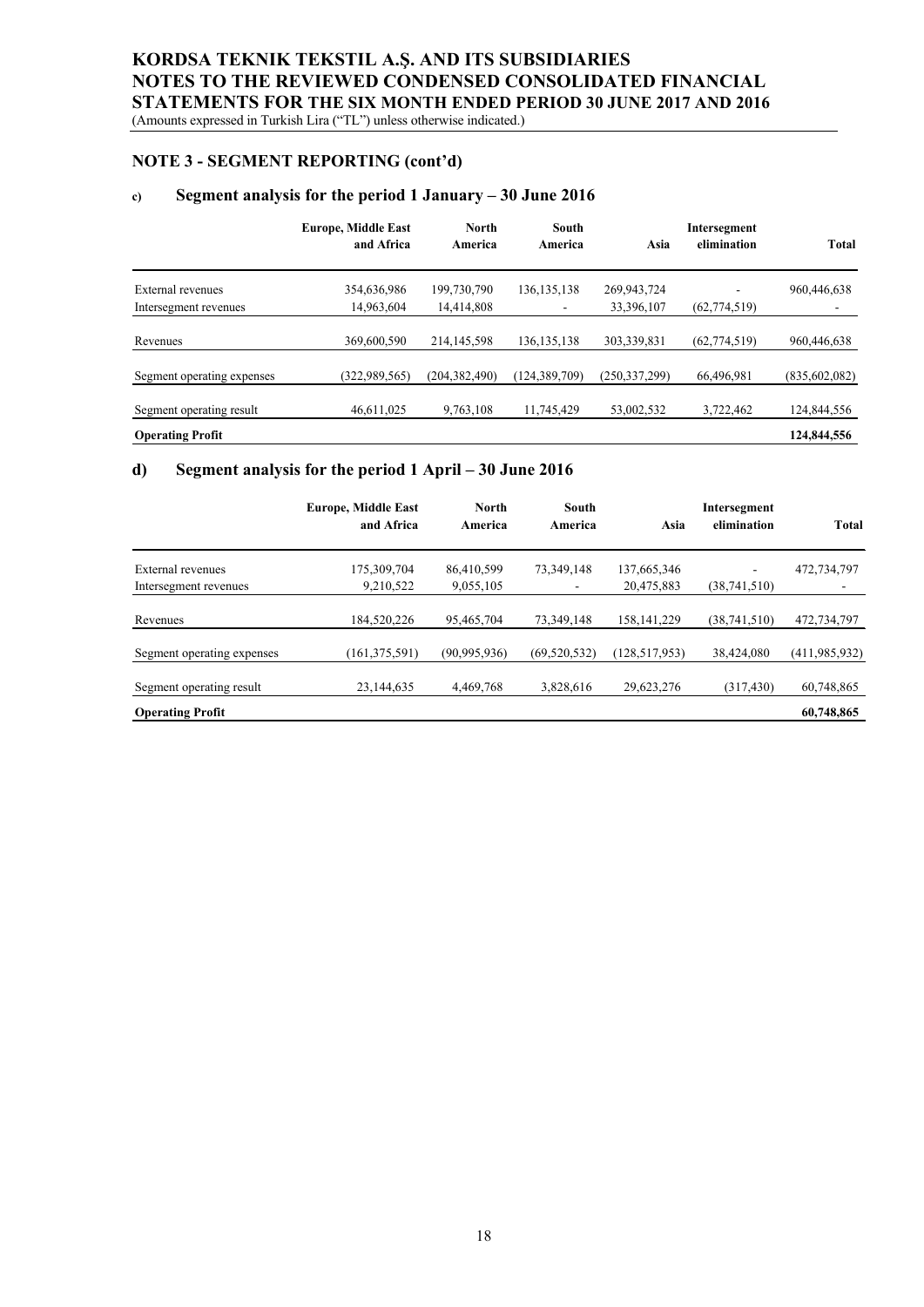#### **NOTE 3 - SEGMENT REPORTING (cont'd)**

#### **e) Segment Assets**

|                                                    | 30 June<br>2017 | 31 December<br>2016 |
|----------------------------------------------------|-----------------|---------------------|
| Europe, Middle East and Africa                     | 979,098,081     | 859,123,394         |
| Asia                                               | 1.004.483.301   | 980,499,447         |
| South America                                      | 293,039,595     | 286,690,211         |
| North America                                      | 425,696,004     | 413,615,606         |
| Segment assets $(*)$                               | 2,702,316,981   | 2,539,928,658       |
| Unallocated assets                                 | 28,708,282      | 16,935,139          |
| Less: Intersegment eliminations                    | (6,398,076)     | (13, 189, 680)      |
| Total assets per consolidated financial statements | 2,724,627,187   | 2,543,674,117       |

#### (\*) Segment assets comprise mainly of operating assets and exclude deferred tax assets, time deposits and finance income from available for sale financial assets.

The segment reporting in the basis of industry groups of reportable segments is as follows:

## **a) External revenues**

|            | 1 January-<br><b>30 June 2017</b> | 1 April-<br><b>30 June 2017</b> | 1 January-<br><b>30 June 2016</b> | 1 April-<br><b>30 June 2016</b> |
|------------|-----------------------------------|---------------------------------|-----------------------------------|---------------------------------|
| Fabric     | 951,269,522                       | 464,024,526                     | 725,812,460                       | 366,755,237                     |
| Nylon Yarn | 241,579,106                       | 122,012,881                     | 200,644,732                       | 85,439,781                      |
| Other      | 46,308,444                        | 21,875,833                      | 33,989,446                        | 20,539,779                      |
|            | 1,239,157,072                     | 607,913,240                     | 960,446,638                       | 472,734,797                     |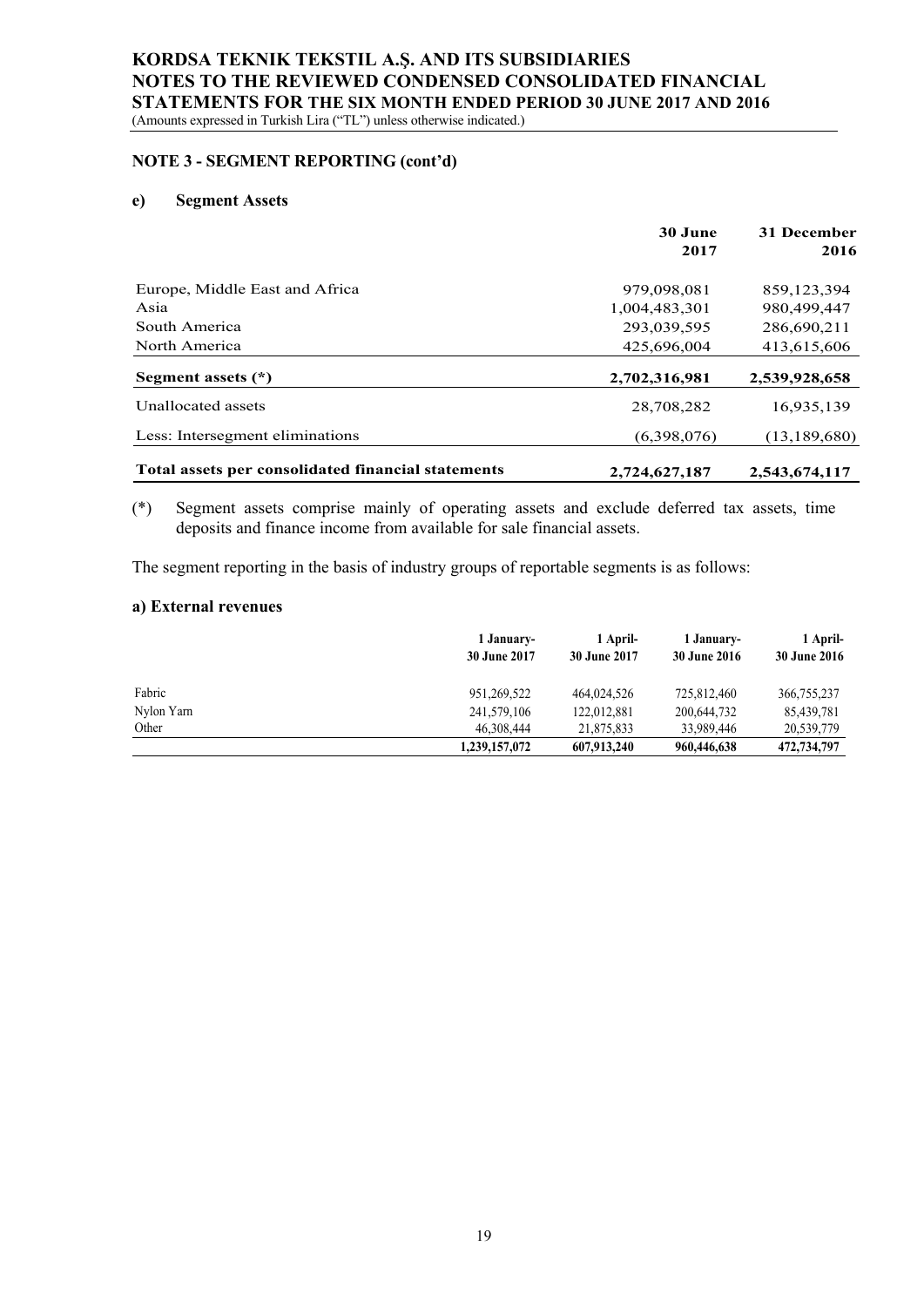## **NOTE 4 - BORROWINGS**

|                                               | 30 June<br>2017 | 31 December<br>2016 |
|-----------------------------------------------|-----------------|---------------------|
| Short-term borrowings                         | 550,721,492     | 351,842,461         |
| Short-term portion of long term borrowings    | 18,778,058      | 22, 282, 612        |
| <b>Total short-term financial liabilities</b> | 569,499,550     | 374, 125, 073       |
| Long-term borrowings                          | 104,984,859     | 160,882,339         |
| <b>Total long-term financial liabilities</b>  | 104,984,859     | 160,882,339         |
| <b>Total financial liabilities</b>            | 674,484,409     | 535,007,412         |

#### **Bank borrowings**

|                                            | 30 June 2017                  |             | 31 December 2016              |              |
|--------------------------------------------|-------------------------------|-------------|-------------------------------|--------------|
|                                            | Weighted<br>average effective |             | Weighted<br>average effective |              |
|                                            | interest rate %               | TL          | interest rate %               | TL           |
| <b>Short-term borrowings</b>               |                               |             |                               |              |
| TL borrowings                              | 13,08                         | 111,150,000 |                               | 509,035      |
| <b>USD</b> borrowings                      | 2.91                          | 99,696,497  | 3.28                          | 40,977,154   |
| Euro borrowings                            | 0.98                          | 320,615,345 | 0.87                          | 300,600,124  |
| Other $(*)$                                | 10.00                         | 19,259,650  | 10.25                         | 9,756,148    |
|                                            |                               | 550,721,492 |                               | 351,842,461  |
| Short-term portion of long-term borrowings |                               |             |                               |              |
| <b>USD</b> borrowings                      | 5.01                          | 18,778,058  | 5.06                          | 22,282,612   |
|                                            |                               | 18,778,058  |                               | 22, 282, 612 |
| <b>Total short-term borrowings</b>         |                               | 569,499,550 |                               | 374,125,073  |
| Long-term borrowings                       |                               |             |                               |              |
| <b>USD</b> borrowings                      | 5.01                          | 71,624,204  | 5.06                          | 96,612,195   |
| Euro borrowings                            | 3.10                          | 14,811,100  | 3.10                          | 60,619,766   |
| Other borrowings (*)                       | 10.50                         | 18,549,555  | 10.50                         | 3,650,378    |
| <b>Total long-term borrowings</b>          |                               | 104,984,859 |                               | 160,882,339  |

**(\*)**Consist of Indonesian Rupee currency loans

The redemption schedules of borrowings are summarized below:

|              | 30 June<br>2017 | 31 December<br>2016 |
|--------------|-----------------|---------------------|
| 1 to 2 years | 36, 283, 165    | 83,024,271          |
| 2 to 3 years | 21,842,529      | 19,615,337          |
| 3 to 4 years | 21,585,899      | 19,615,340          |
| 4 to 5 years | 23,548,358      | 35,991,060          |
| Over 5 years | 1,724,908       | 2,636,331           |
|              | 104,984,859     | 160,882,339         |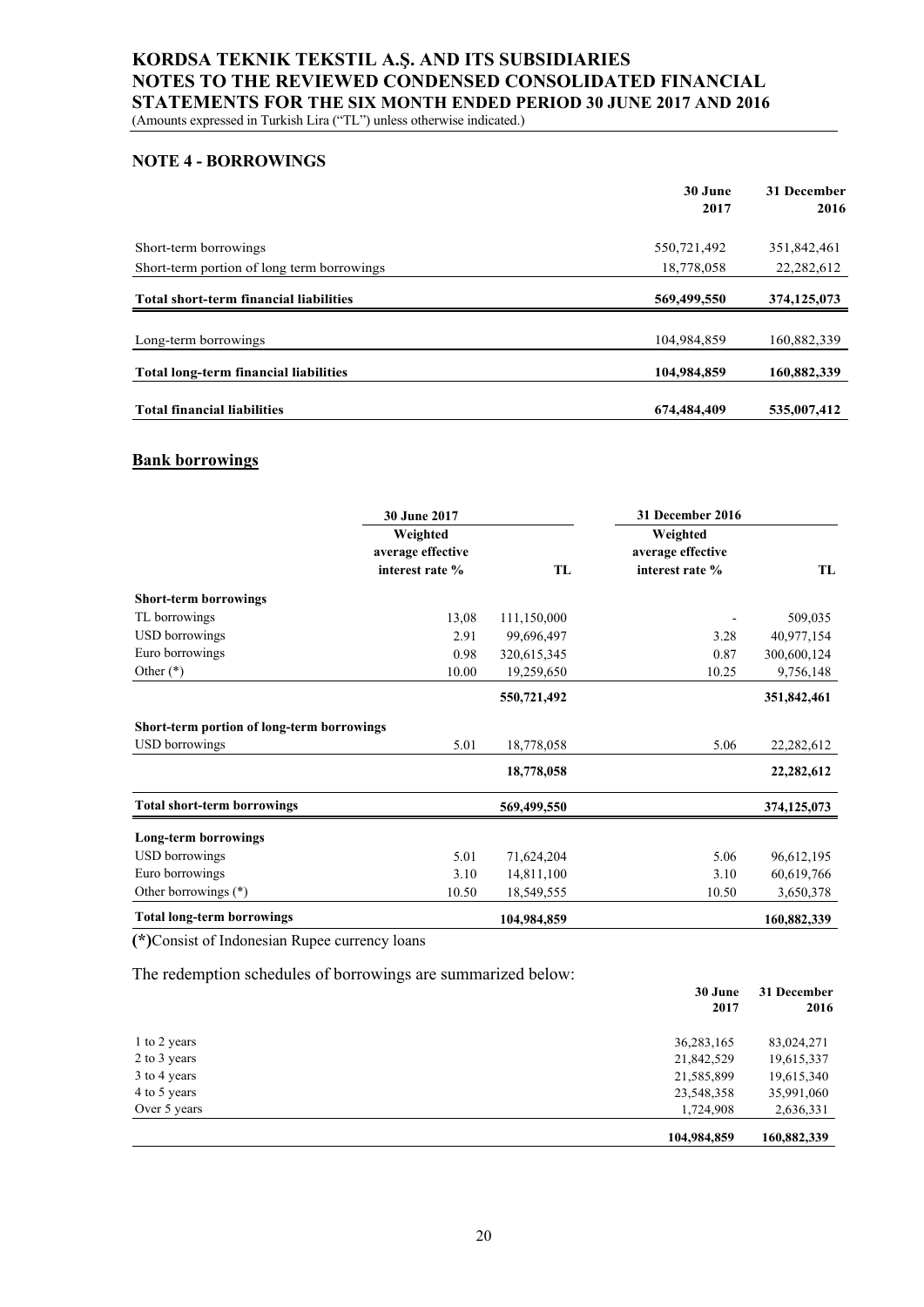(Amounts expressed in Turkish Lira ("TL") unless otherwise indicated.)

#### **NOTE 5 – OTHER RECEIVABLES AND PAYABLES**

|                                       | 30 June         | 31 December         |
|---------------------------------------|-----------------|---------------------|
| Other short-term receivables          | 2017            | 2016                |
| Taxes and other duties (*)            | 10,727,102      | 7,255,050           |
| Other                                 | 769,579         | 4,135,386           |
|                                       | 11,496,681      | 11,390,436          |
| Other long-term receivables           | 30 June<br>2017 | 31 December<br>2016 |
| Litigation guarantee receivables (**) | 17,885,650      | 17,635,021          |
| Other                                 | 2,673,260       | 2,743,702           |
|                                       | 20,558,910      | 20,378,723          |

(\*) Taxes and other duties mainly comprise of Kordsa Brazil's other tax receivables from tax incentives for the domestic production which are are not collected yet.

(\*\*) This amount related to the guarantees paid to Brazilian courts for the lawsuits against Kordsa Brazil.

| Other short-term payables      | 30 June<br>2017 | 31 December<br>2016 |
|--------------------------------|-----------------|---------------------|
| Taxes and duties payable       | 12,693,289      | 11,514,964          |
| Other                          | 340,542         | 1,919,735           |
|                                | 13,033,831      | 13,434,699          |
| Other long-term payables       | 30 June<br>2017 | 31 December<br>2016 |
| Taxes and duties payable (***) | 14,635,498      | 14,150,921          |
|                                | 14,635,498      | 14,150,921          |

(\*\*\*) Taxes and duties payables mainly comprise of the employee and tax related law suits against Kordsa Brazil.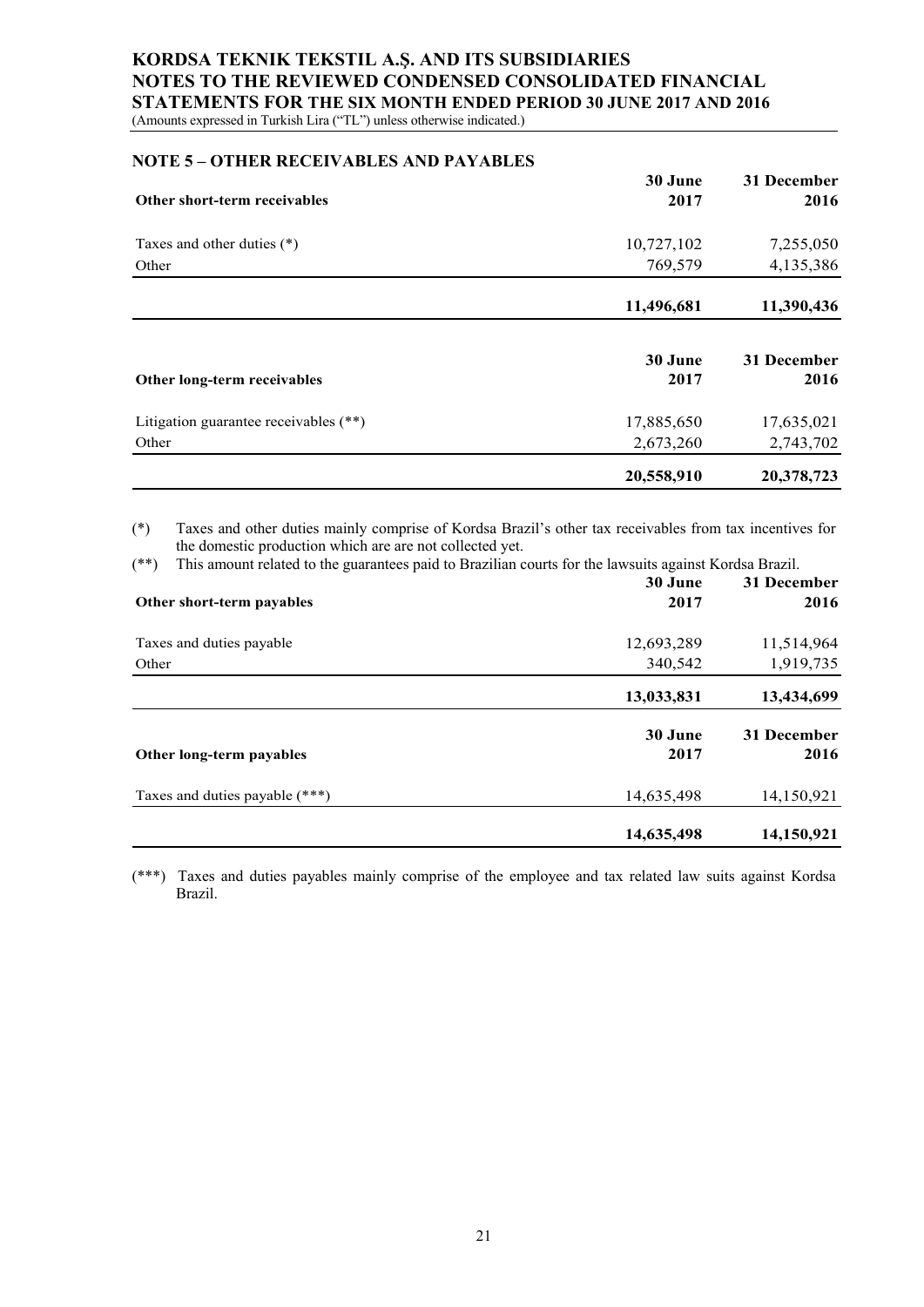## **NOTE 6 – INVENTORIES**

|                                  | 30 June<br>2017 | 31 December<br>2016 |
|----------------------------------|-----------------|---------------------|
| Finished goods                   | 250,949,272     | 270,269,888         |
| Raw materials and supplies       | 193,903,138     | 132,633,052         |
| Semi-finished goods              | 73,519,199      | 75,153,889          |
| Spare parts                      | 35,671,858      | 29,630,796          |
| Intermediate goods               | 14,650,692      | 11,318,029          |
| Other inventories                | 34,593,911      | 34,800,599          |
|                                  | 603,288,070     | 553,806,253         |
| Less: Provision for obsolescence | (14,699,629)    | (16, 422, 586)      |
|                                  | 588,588,441     | 537, 383, 667       |

Movement schedules for provision for obsolescence for the six month periods ended 30 June 2017 and 30 June 2016 are as follows:

|                                  | 1 January-   | 1 January-          |  |
|----------------------------------|--------------|---------------------|--|
|                                  | 30 June 2017 | <b>30 June 2016</b> |  |
| Balances at 1 January            | 16,422,586   | 11,715,477          |  |
| Additions                        | 1,838,407    | 4,742,408           |  |
| Reversals                        | (3,585,122)  | (1,515,692)         |  |
| Currency translation differences | 23,758       | (721, 440)          |  |
| <b>Balance at 30 June</b>        | 14,699,629   | 14,220,753          |  |

The amount of provision for inventory obsolescence classified to cost of goods sold for the periods 30 June 2017 and 30 June 2016.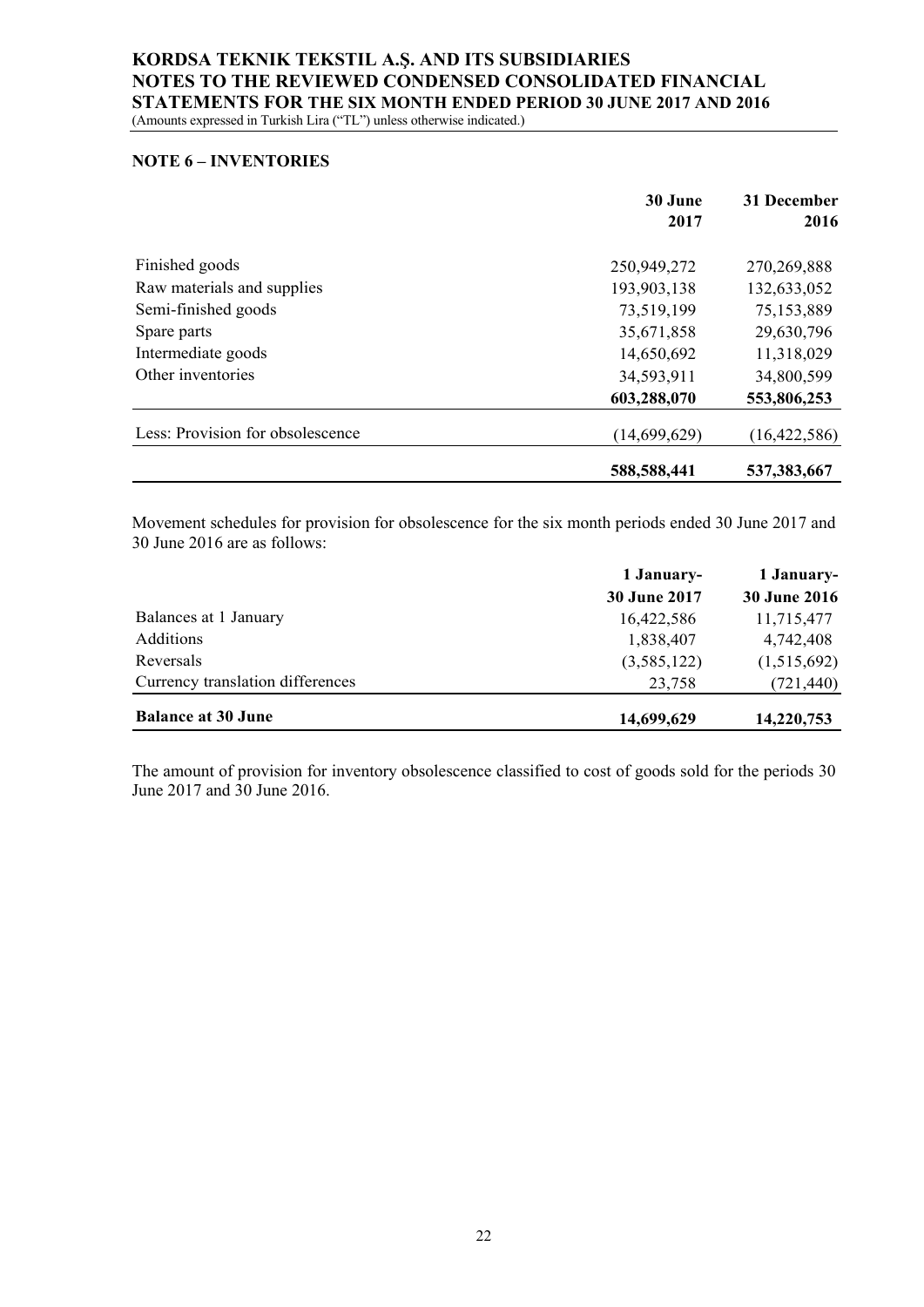## **NOTE 7 – PROPERTY, PLANT AND EQUIPMENT**

The movement of property, plant and equipment for the six month periods ended 30 June 2017 is as follows:

|                            |                       |                  |                  |                  | Currency<br>translation |               |
|----------------------------|-----------------------|------------------|------------------|------------------|-------------------------|---------------|
|                            | <b>1 January 2017</b> | <b>Additions</b> | <b>Disposals</b> | <b>Transfers</b> | differences             | 30 June 2017  |
| Cost:                      |                       |                  |                  |                  |                         |               |
| Land and land improvements | 73,609,189            |                  | (524, 044)       |                  | 609,035                 | 73,694,180    |
| <b>Buildings</b>           | 352,920,133           | 140,511          |                  | 235,740          | 1,365,392               | 354,661,776   |
| Machinery and equipment    | 1,989,454,268         | 9,646,267        | (1,365,155)      | 34,048,548       | (544, 713)              | 2,031,239,215 |
| Motor vehicles             | 3,368,246             |                  |                  | 7,407            | (19, 456)               | 3,356,197     |
| Furniture and fixtures     | 67,704,965            | 50,282           | (203, 277)       | 4,956,410        | (412,395)               | 72,095,985    |
| Construction in progress   | 110,579,839           | 58,988,183       |                  | (46, 607, 700)   | (1,257,478)             | 121,702,844   |
|                            | 2,597,636,640         | 68,825,243       | (2,092,476)      | (7,359,595)      | (259, 615)              | 2,656,750,197 |
| Accumulated depreciation:  |                       |                  |                  |                  |                         |               |
| Land improvements          | 31,270,820            | 386,580          | (21, 419)        |                  | (72, 295)               | 31,563,686    |
| <b>Buildings</b>           | 199,410,727           | 3,783,686        |                  |                  | 1,180,356               | 204,374,769   |
| Machinery and equipment    | 1,097,674,702         | 40,101,799       | (1,345,059)      |                  | (1,155,252)             | 1,135,276,190 |
| Motor vehicles             | 2,865,247             | 129,690          |                  | $\overline{a}$   | (20, 859)               | 2,974,078     |
| Furniture and fixtures     | 50,582,718            | 2,339,282        | (196, 622)       | $\blacksquare$   | (305, 818)              | 52,419,560    |
|                            | 1,381,804,214         | 46,741,037       | (1,563,100)      |                  | (373, 868)              | 1,426,608,283 |
| Net book value             | 1,215,832,426         |                  |                  |                  |                         | 1,230,141,914 |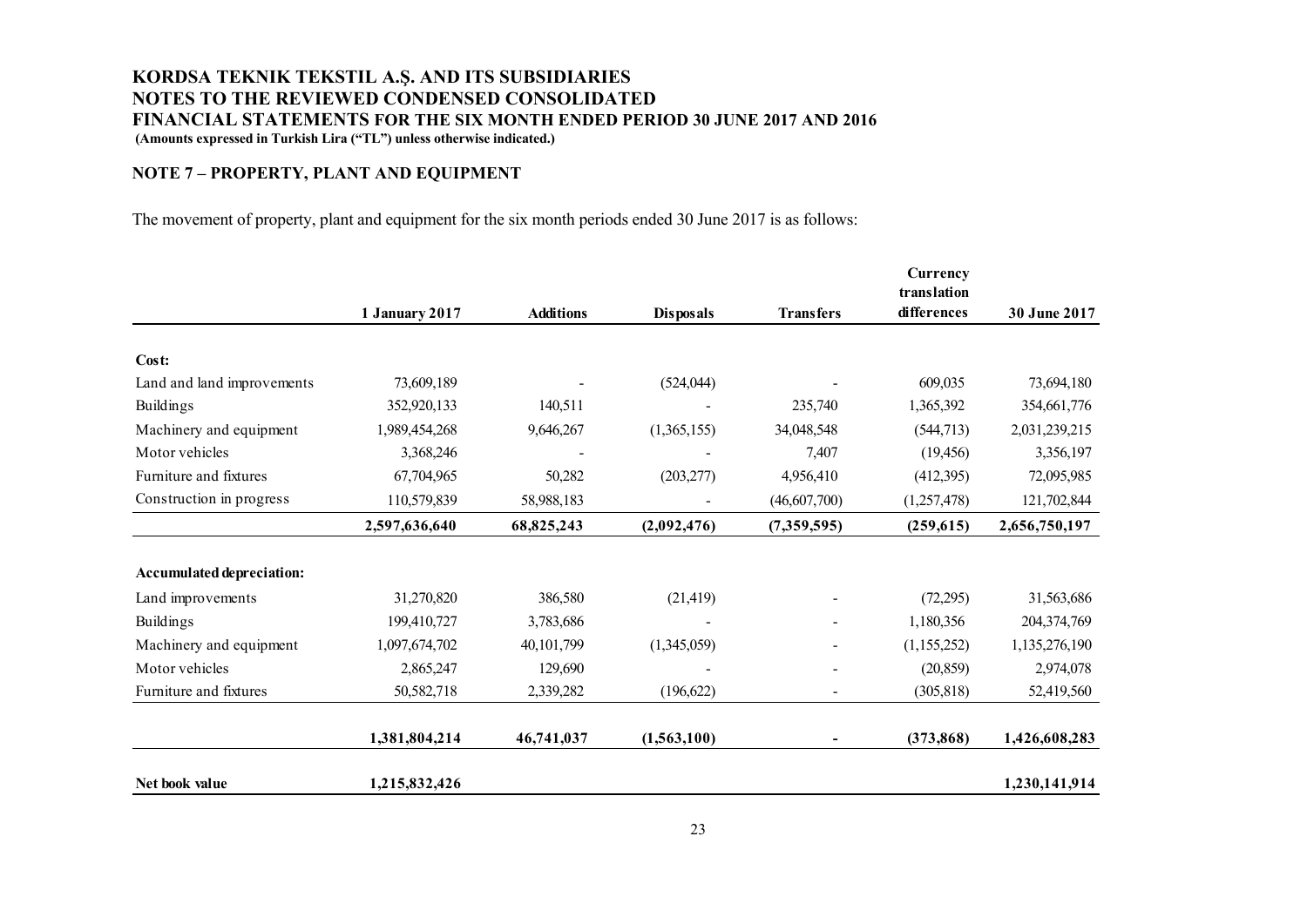### **NOTE 7 – PROPERTY, PLANT AND EQUIPMENT (cont'd)**

The movement of property, plant and equipment for the six month periods ended 30 June 2016 is as follows:

|                                  |                |                  |                  |                              | Currency<br>translation<br>differences |                     |
|----------------------------------|----------------|------------------|------------------|------------------------------|----------------------------------------|---------------------|
|                                  | 1 January 2016 | <b>Additions</b> | <b>Disposals</b> | <b>Transfers</b>             |                                        | <b>30 June 2016</b> |
| Cost:                            |                |                  |                  |                              |                                        |                     |
| Land and land improvements       | 67,742,656     |                  | (149, 249)       |                              | 243,467                                | 67,836,874          |
| <b>Buildings</b>                 | 312,608,157    | 51,418           |                  | 128,721                      | 3,370,120                              | 316,158,416         |
| Machinery and equipment          | 1,688,749,258  | 5,287,423        | (398,996)        | 7,997,004                    | 32,091,303                             | 1,733,725,992       |
| Motor vehicles                   | 3,554,077      |                  | (492, 840)       |                              | 92,951                                 | 3,154,188           |
| Furniture and fixtures           | 53,754,289     | 47,041           | (25, 411)        | 1,535,431                    | 2,927,069                              | 58,238,419          |
| Construction in progress         | 81,741,753     | 68,881,740       |                  | (9,851,969)                  | 440,797                                | 141,212,321         |
|                                  | 2,208,150,190  | 74,267,622       | (1,066,496)      | (190, 813)                   | 39,165,707                             | 2,320,326,210       |
| <b>Accumulated depreciation:</b> |                |                  |                  |                              |                                        |                     |
| Land improvements                | 27,713,224     | 325,824          |                  | $\overline{a}$               | (17,223)                               | 28,021,825          |
| <b>Buildings</b>                 | 174,611,578    | 3,213,872        |                  | $\frac{1}{2}$                | 2,348,524                              | 180,173,974         |
| Machinery and equipment          | 918,092,164    | 30,699,865       | (297,773)        | $\qquad \qquad \blacksquare$ | 21,119,033                             | 969,613,289         |
| Motor vehicles                   | 2,717,971      | 221,462          | (486, 915)       |                              | 137,739                                | 2,590,257           |
| Furniture and fixtures           | 39,912,949     | 1,723,159        | (23, 864)        | $\overline{\phantom{a}}$     | 1,674,942                              | 43,287,186          |
|                                  | 1,163,047,886  | 36,184,182       | (808, 552)       |                              | 25,263,015                             | 1,223,686,531       |
| Net book value                   | 1,045,102,304  |                  |                  |                              |                                        | 1,096,639,679       |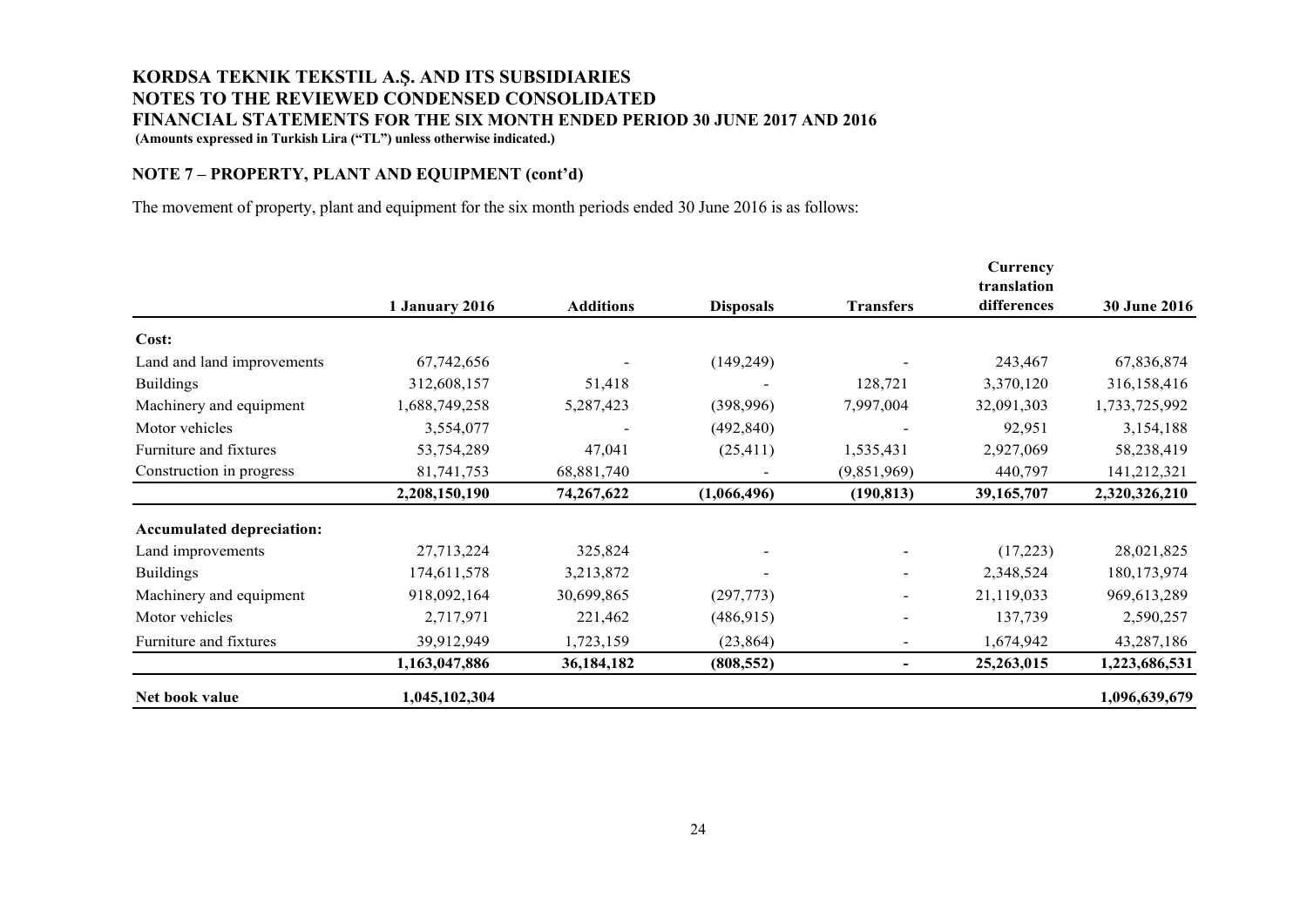(Amounts expressed in Turkish Lira ("TL") unless otherwise indicated.)

### **NOTE 7 – PROPERTY, PLANT AND EQUIPMENT (cont'd)**

TL 45.482.220 (30 June 2016: TL 35.858.890) of current period depreciation and amortisation expenses are included in cost of sales, TL 1.205.398 (30 June 2016: TL 664.553) is included in research and development expenses and TL 3.805.129 (30 June 2016: TL 2.837.627) is included in general administrative expenses.

#### **NOTE 8 – INVESTMENT PROPERTY**

Movement schedule of investment properties for the interim periods ended at 30 June 2017 and 30 June 2016 is as follows:

|                                      | <b>30 June 2017</b> | <b>30 June 2016</b> |
|--------------------------------------|---------------------|---------------------|
| Balance at the beginning of the year | 40,123,712          | 28,190,849          |
| Currency translation differences     | (137.956)           | (135, 737)          |
| <b>Closing balance</b>               | 39,985,756          | 28,055,112          |

Investment properties belongs to PT Indo Kordsa that is located in Asia Pacific Region.

#### **NOTE 9 - PROVISIONS, CONTINGENT ASSETS AND LIABILITIES**

Commitments and contingencies, from which the Group management does not anticipate any significant losses or liabilities are summarized below:

#### **a) Guarantees given**

|                                          | 30 June<br>2017 | 31 December<br>2016 |
|------------------------------------------|-----------------|---------------------|
| Pledges given to banks                   | 233,083,122     | 225, 433, 754       |
| Letter of guarantees                     | 30,770,971      | 21,197,037          |
| Letter of credits                        | 59,932,980      | 4,374,489           |
| Pledges                                  | 425,699         | 892,614             |
|                                          | 324, 212, 772   | 251,897,894         |
| b) Guarantees received                   |                 |                     |
|                                          | 30 June         | 31 December         |
|                                          | 2017            | 2016                |
| Letter of guarantees                     | 9,942,631       | 8,300,295           |
| Cheques and notes received as collateral | 757,456         | 752,455             |
|                                          | 10,700,087      | 9,052,750           |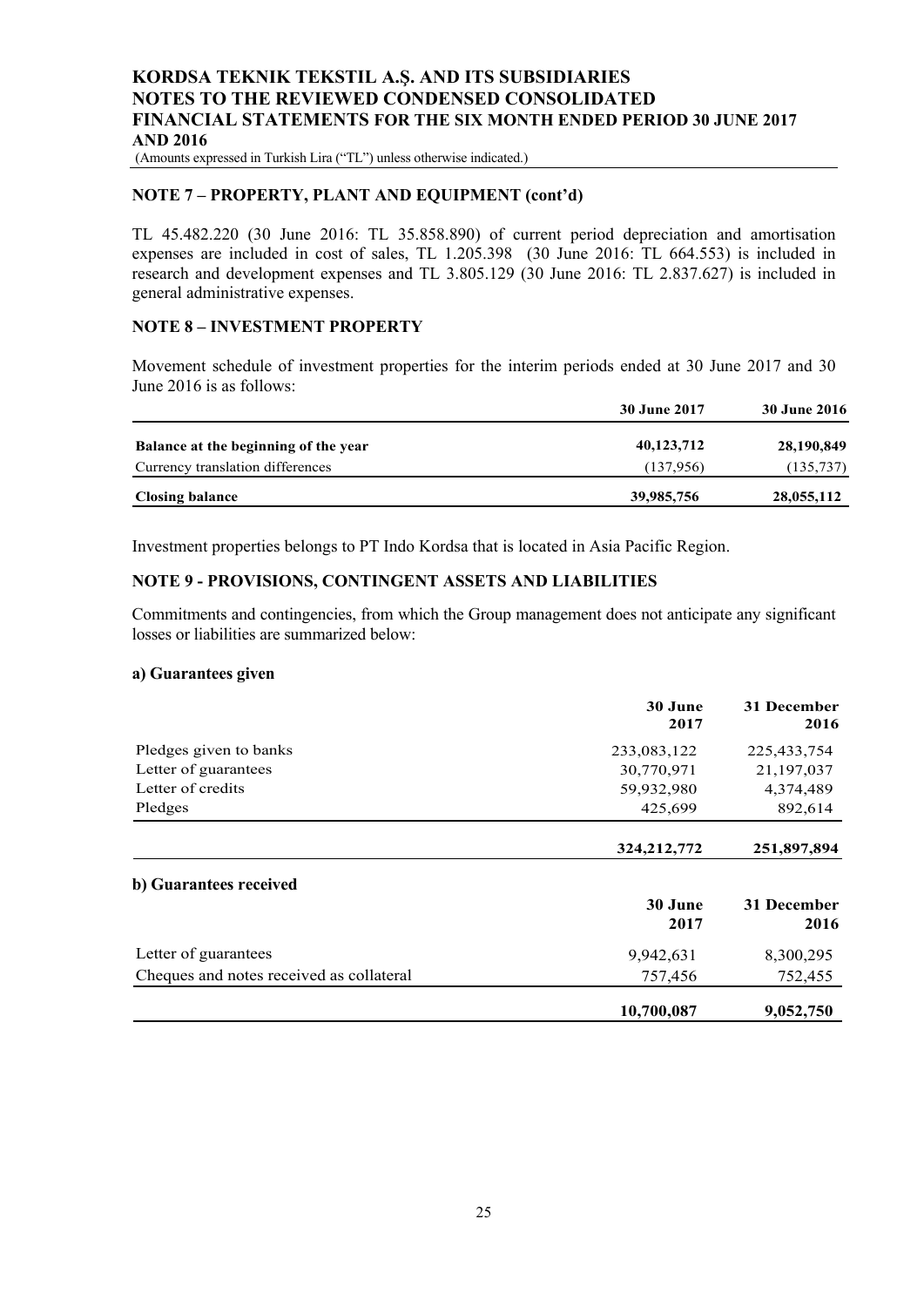(Amounts expressed in Turkish Lira ("TL") unless otherwise indicated.)

## **NOTE 9** - **PROVISIONS, CONTINGENT ASSETS AND LIABILITIES ( cont'd)**

| 30 June 2017                                                                                                                     | TL<br>Equivalent        | <b>TL</b>  | <b>USD</b> | <b>EUR</b> | <b>Thai Baht</b>         | <b>Other TL Equivalent</b> |
|----------------------------------------------------------------------------------------------------------------------------------|-------------------------|------------|------------|------------|--------------------------|----------------------------|
|                                                                                                                                  |                         |            |            |            |                          |                            |
| A. Total of GPMs given on behalf of own legal<br>personality                                                                     | 324, 212, 773           | 17,717,248 | 78,401,632 | 5,316,000  | 4,230,500                |                            |
| B. Total of GPMs given on behalf of subsidiaries<br>consolidated in full                                                         |                         |            |            |            |                          |                            |
| C. GPM given for continuation of its economic<br>activities on behalf of third parties                                           |                         |            |            |            |                          |                            |
| D.Total amount of other GPM<br>i. Total amount of GPM given on behalf of the                                                     |                         |            |            |            |                          |                            |
| majority shareholder<br>ii. Total amount of GPM given to on behalf of other<br>Group companies which are not in scope of B and C |                         |            |            |            |                          |                            |
| iii. Total amount of GPM given on behalf of<br>third parties which are not in scope of clause C                                  |                         |            |            |            |                          |                            |
|                                                                                                                                  | $\sim$                  | $\sim$     |            |            | $\overline{\phantom{a}}$ |                            |
|                                                                                                                                  | 324, 212, 773           | 17,717,248 | 78,401,632 | 5,316,000  | 4,230,500                | $\overline{\phantom{a}}$   |
| 31 December 2016                                                                                                                 | <b>TL</b><br>Equivalent | TL         | <b>USD</b> | <b>EUR</b> | <b>Thai Baht</b>         | <b>Other TL Equivalent</b> |
|                                                                                                                                  |                         |            |            |            |                          |                            |
| A. Total of GPMs given on behalf of own legal<br>personality                                                                     | 251,897,894             | 13,693,814 | 65,295,692 | 2,022,486  | 9,288,136                |                            |
| B. Total of GPMs given on behalf of subsidiaries<br>consolidated in full                                                         | 5,500,510               |            | 1,563,000  |            |                          |                            |
| C. GPM given for continuation of its economic<br>activities on behalf of third parties                                           |                         |            |            |            |                          |                            |
| D.Total amount of other GPM (*)<br>i. Total amount of GPM given on behalf of the                                                 |                         |            |            |            |                          |                            |
| majority shareholder<br>ii. Total amount of GPM given to on behalf of other<br>Group companies which are not in scope of B and C |                         |            |            |            |                          |                            |
| iii. Total amount of GPM given on behalf of<br>third parties which are not in scope of clause C                                  |                         |            |            |            |                          |                            |
|                                                                                                                                  |                         |            |            |            |                          |                            |
|                                                                                                                                  | 257,398,404             | 13.693.814 | 66,858,692 | 2.022.486  | 9.288.136                |                            |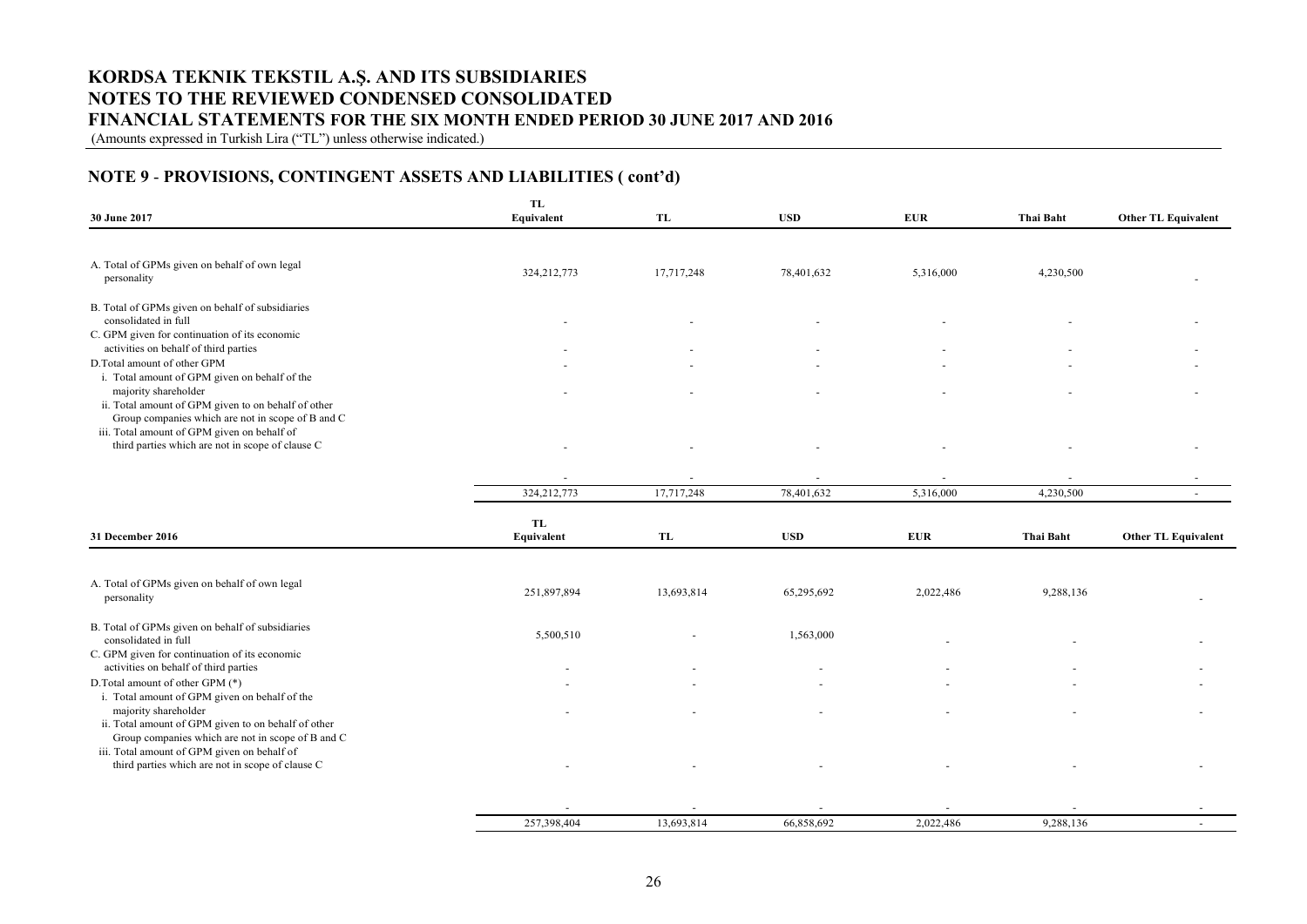(Amounts expressed in Turkish Lira ("TL") unless otherwise indicated.)

| <b>NOTE 10 - SALES AND COST OF GOODS SOLD</b> | 1 January-      | 1 April-        | 1 January-      | 1 April-            |
|-----------------------------------------------|-----------------|-----------------|-----------------|---------------------|
|                                               | 30 June 2017    | 30 June 2017    | 30 June 2016    | <b>30 June 2016</b> |
| Sales income (gross)                          | 1,252,309,804   | 617,847,642     | 974,900,433     | 479,567,208         |
| Sales returns (-)                             | (1,613,787)     | (452, 583)      | (3,781,433)     | (1,810,964)         |
| Sales discounts (-)                           | (3,185,488)     | (5,075,963)     | (7,792,034)     | (3,695,547)         |
| Other sales discounts (-)                     | (8,353,457)     | (4,405,856)     | (2,880,328)     | (1,325,900)         |
| Sales Income (Net)                            | 1,239,157,072   | 607,913,240     | 960,446,638     | 472,734,797         |
| Cost of sales $(-)$                           | (996, 657, 539) | (501, 852, 242) | (760, 280, 000) | (369, 649, 920)     |
| <b>Gross Profit</b>                           | 242,499,533     | 106,060,998     | 200,166,638     | 103,084,877         |

#### **NOTE 10 - SALES AND COST OF GOODS SOLD**

### **NOTE 11 - EXPENSES BY NATURE**

For the periods ended 30 June 2017 and 2016, expenses by nature of the general and administrative expenses, marketing expenses and research and development expenses, respectively, comprised the following:

|                                        | 1 January-<br><b>30 June 2017</b> | 1 April-<br><b>30 June 2017</b> | 1 January-<br><b>30 June 2016</b> | 1 April-<br><b>30 June 2016</b> |
|----------------------------------------|-----------------------------------|---------------------------------|-----------------------------------|---------------------------------|
| Personnel expenses                     | 35,866,222                        | 13,710,678                      | 28,786,073                        | 14,806,999                      |
| Distribution expenses                  | 29,734,803                        | 14,697,573                      | 21,344,433                        | 10,951,583                      |
| Consultancy expenses                   | 9,249,525                         | 6,188,140                       | 6,781,447                         | 3,297,369                       |
| Depreciation and amortization expenses | 5,010,527                         | 2,605,487                       | 3,502,190                         | 1,776,278                       |
| Rent expenses                          | 1,478,770                         | 791.265                         | 1,242,390                         | 654,964                         |
| Service, maintenance expenses          | 1,408,507                         | 784,892                         | 1,240,198                         | 731,564                         |
| Other                                  | 17,129,400                        | 9,417,097                       | 18,291,075                        | 8,857,159                       |
|                                        | 99,877,754                        | 48, 195, 132                    | 81,187,806                        | 41,075,916                      |

## **NOTE 12 - OTHER OPERATING INCOME AND EXPENSES**

| Other operating income                              | 1 January-<br>30 June 2017 | 1 April-<br><b>30 June 2017</b> | 1 January-<br><b>30 June 2016</b> | 1 April-<br><b>30 June 2016</b> |
|-----------------------------------------------------|----------------------------|---------------------------------|-----------------------------------|---------------------------------|
| Foreign exchange gains/ losses on trade receivables | 41,522,648                 | 5,444,309                       | 85,702,321                        | 52,115,024                      |
| Domestic production incentive income (*)            | 12,531,100                 | 5,650,340                       | 8,323,473                         | 4,589,088                       |
| Unearned finance income on credit sales             | 5,708,897                  | 3,379,566                       | 3,650,317                         | 1,893,665                       |
| Export incentive income                             | 237,111                    | 59,072                          |                                   |                                 |
| Rent income                                         | 135,739                    | 71,369                          | 75.421                            | 34,211                          |
| Income from insurance claims                        |                            |                                 | 68,056                            | 16,639                          |
| Other                                               | 3,696,435                  | 673,025                         | 4,422,289                         | 1,311,186                       |
|                                                     | 63,831,930                 | 15.277.681                      | 102.241.877                       | 59,959,813                      |

(\*) Domestic production incentive income refers to the Brazilian Subsidiary's sales tax return income on finished goods produced and sold in its own country.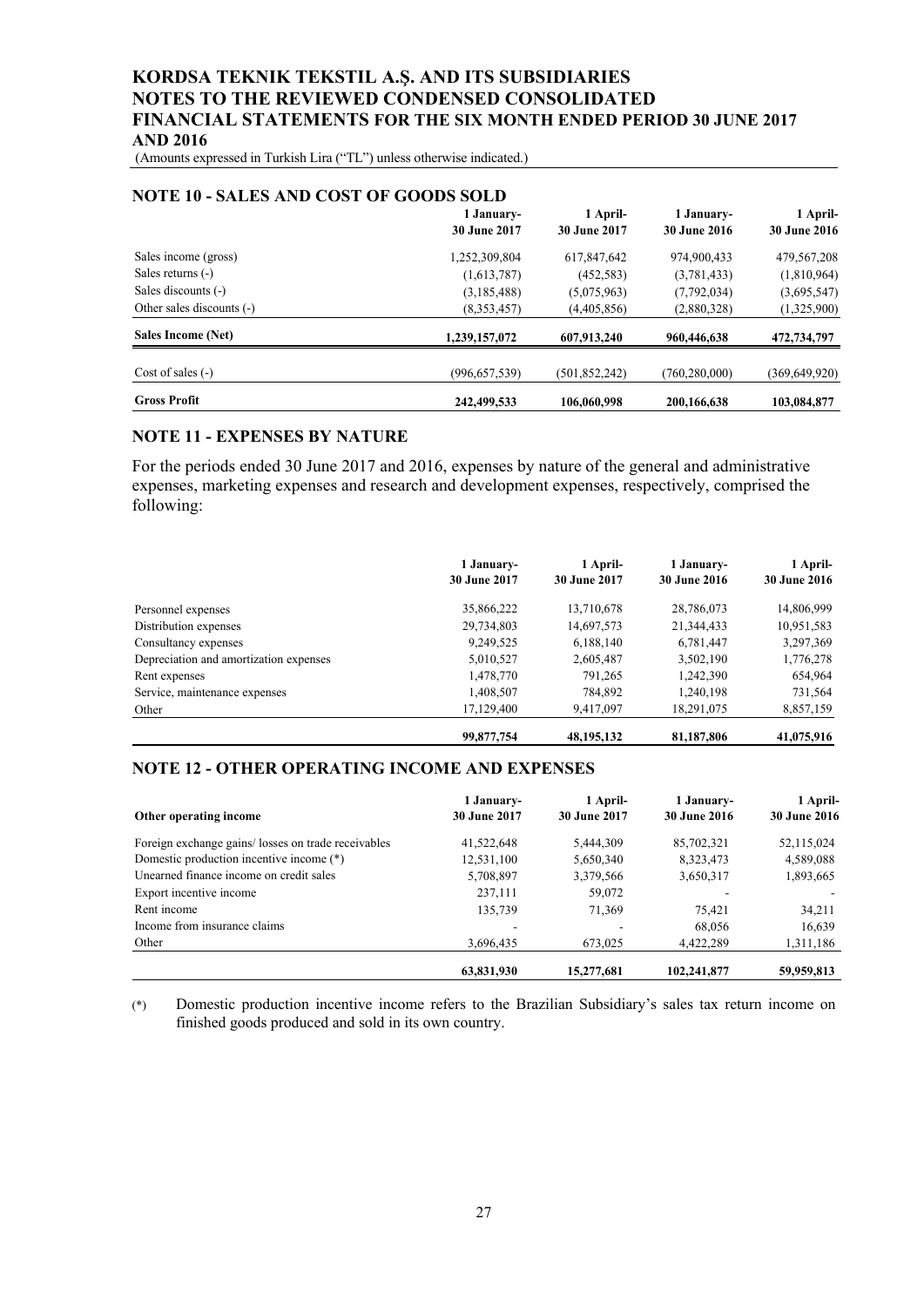(Amounts expressed in Turkish Lira ("TL") unless otherwise indicated.)

#### **NOTE 12 - OTHER OPERATING INCOME AND EXPENSES (cont'd)**

| Other operating expenses                        | 1 January-<br><b>30 June 2017</b> | 1 April-<br><b>30 June 2017</b> | 1 January-<br><b>30 June 2016</b> | 1 April-<br><b>30 June 2016</b> |
|-------------------------------------------------|-----------------------------------|---------------------------------|-----------------------------------|---------------------------------|
| Foreign exchange gains/losses on trade payables | 34,259,487                        | 8,211,281                       | 77, 261, 763                      | 48,061,399                      |
| Donations                                       | 7,604,280                         | 4,008,750                       | 5,678,892                         | 2,600,650                       |
| Taxes and duties                                | 4,609,191                         | 2,315,393                       | 5,065,117                         | 3,434,010                       |
| Late interest expenses                          | 3,666,615                         | 1,843,183                       | 1,862,269                         | 992,829                         |
| Other                                           | 4,574,913                         | 1,422,659                       | 6,508,112                         | 6,131,021                       |
|                                                 | 54,714,486                        | 17,801,266                      | 96,376,153                        | 61,219,909                      |

### **NOTE 13 - INCOME AND EXPENSES FROM INVESTING ACTIVITIES**

| Income from investing activities                     | 1 January-<br>30 June 2017 | 1 April-<br>30 June 2017 | 1 January-<br>30 June 2016        | 1 April-<br><b>30 June 2016</b> |
|------------------------------------------------------|----------------------------|--------------------------|-----------------------------------|---------------------------------|
| Gain on sale of property, plant and equipment (*)    | 7,012,730                  | 3,085,618                | 3,104,754                         | 6,693                           |
| Interest income                                      | 1,734,234                  | 1,351,205                | 984,816                           | 649,926                         |
|                                                      | 8,746,964                  | 4,436,823                | 4,089,570                         | 656,619                         |
| <b>Expenses from investing activities</b>            | 1 January-<br>30 June 2017 | 1 April-<br>30 June 2017 | 1 January-<br><b>30 June 2016</b> | 1 April-<br>30 June 2016        |
| Loss on sale of property, plant and equipment $(**)$ | 252,433                    | 248,694                  | 1,753,287                         | 28,166                          |
|                                                      | 252,433                    | 248,694                  | 1,753,287                         | 28,166                          |

(\*)Gain on sale of property, plant and equipment comprises of the gain on sale of the Group's land located in İzmit that was not ultilazed for production as of 30 June 2017.

(\*\*) Loss on sale of property, plant and equipment comprises of the loss on sale of the Group's machinery and equipment located in the Group's İzmit facilities that was not ultilazed for production as of 30 June 2017.

#### **NOTE 14** - **FINANCIAL INCOME/ EXPENSES**

| <b>Finance income</b>            | 1 January-<br>30 June 2017 | 1 April-<br>30 June 2017 | 1 January-<br>30 June 2016 | 1 April-<br><b>30 June 2016</b> |  |
|----------------------------------|----------------------------|--------------------------|----------------------------|---------------------------------|--|
| Foreign exchange gains           | $\overline{\phantom{a}}$   |                          | 13,565,447                 | 6,555,021                       |  |
|                                  | $\overline{\phantom{a}}$   | -                        | 13,565,447                 | 6,555,021                       |  |
| <b>Finance expenses</b>          | 1 January-<br>30 June 2017 | 1 April-<br>30 June 2017 | 1 January-<br>30 June 2016 | 1 April-<br>30 June 2016        |  |
| Interest expenses                | 14,578,079                 | 8,313,452                | 10,402,340                 | 4,705,715                       |  |
| Foreign exchange losses          | 5,497,150                  | 2,449,835                | 1,344,175                  | 382,622                         |  |
| Derivative financial instruments | 2,770,585                  | (210,716)                |                            |                                 |  |
| Other                            | 620,246                    | 126,395                  | 361,202                    | 186,782                         |  |
|                                  | 23,466,060                 | 10,678,966               | 12,107,717                 | 5,275,119                       |  |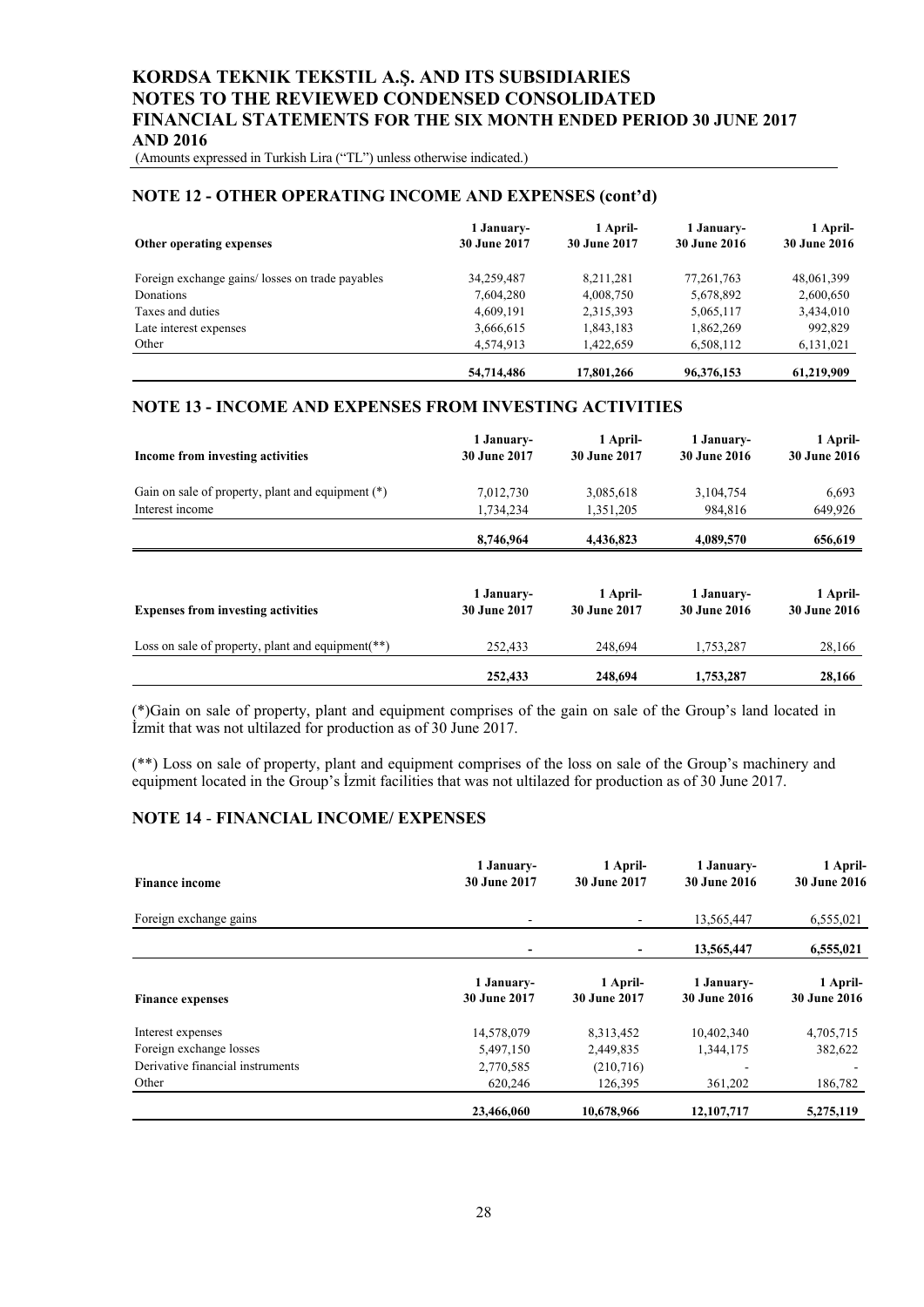(Amounts expressed in Turkish Lira ("TL") unless otherwise indicated.)

#### **NOTE 15 - TAXATION ON INCOME**

#### **Corporate Tax**

|                               | <b>30 June 2017</b> | 31 December 2016 |
|-------------------------------|---------------------|------------------|
| Corporate tax payable         | 12,402,540          | 27,787,803       |
| Less: Prepaid taxes on income | (9,060,423)         | (23,876,156)     |
|                               | 3,342,117           | 3,911,647        |

Kordsa is subject to Turkish corporate taxes. Provision is made in the accompanying condensed consolidated financial statements for the estimated charge based on the Group's results for the years and periods. In Turkey, the tax legislation does not permit a parent company and its subsidiaries to file a consolidated tax return. Therefore, provision for taxes shown in the condesned consolidated financial statements reflects the total amount of taxes calculated on each entity that are included in the consolidation.

Corporate income tax is calculated on the statutory corporate income tax base, which is determined by modifying accounting income for certain exclusions and allowances for tax purposes (carryforwad losses, if any, and if utilized exemptions for investment incentives).

The taxes on income presented in the condensed consolidated statement of profit or loss for the periods ended 30 June 2017 and 2016 are summarized as follows:

|                                      | 1 January-<br>30 June 2017 | 1 April-<br>30 June 2017 | 1 January-<br><b>30 June 2016</b> | 1 April-<br><b>30 June 2016</b> |
|--------------------------------------|----------------------------|--------------------------|-----------------------------------|---------------------------------|
| Current period corporate tax expense | (25, 110, 849)             | (13,309,043)             | (17,023,686)                      | (9,790,803)                     |
| Deferred tax income / (expense)      | 3.869.602                  | 5.668,019                | 1.048.313                         | (244, 262)                      |
|                                      | (21, 241, 247)             | (7,641,024)              | (15,975,373)                      | (10.035.065)                    |

#### **Deferred Taxes**

|                              | 30 June<br>2017 | 31 December<br>2016 |
|------------------------------|-----------------|---------------------|
| Deferred tax assets          | 44,689,778      | 35,223,175          |
| Deferred tax liabilities     | (105, 839, 331) | (104, 338, 305)     |
| Deferred tax liability (net) | (61, 149, 553)  | (69, 115, 130)      |

The Group recognises deferred tax assets and liabilities based upon temporary differences arising between their financial statements as reported under TAS and their statutory tax financial statements.

Tax rates used for deferred tax assets and liabilities calculated on temporary differences that are expected to be realised or settled based on the taxable income under the liability method are mentioned below: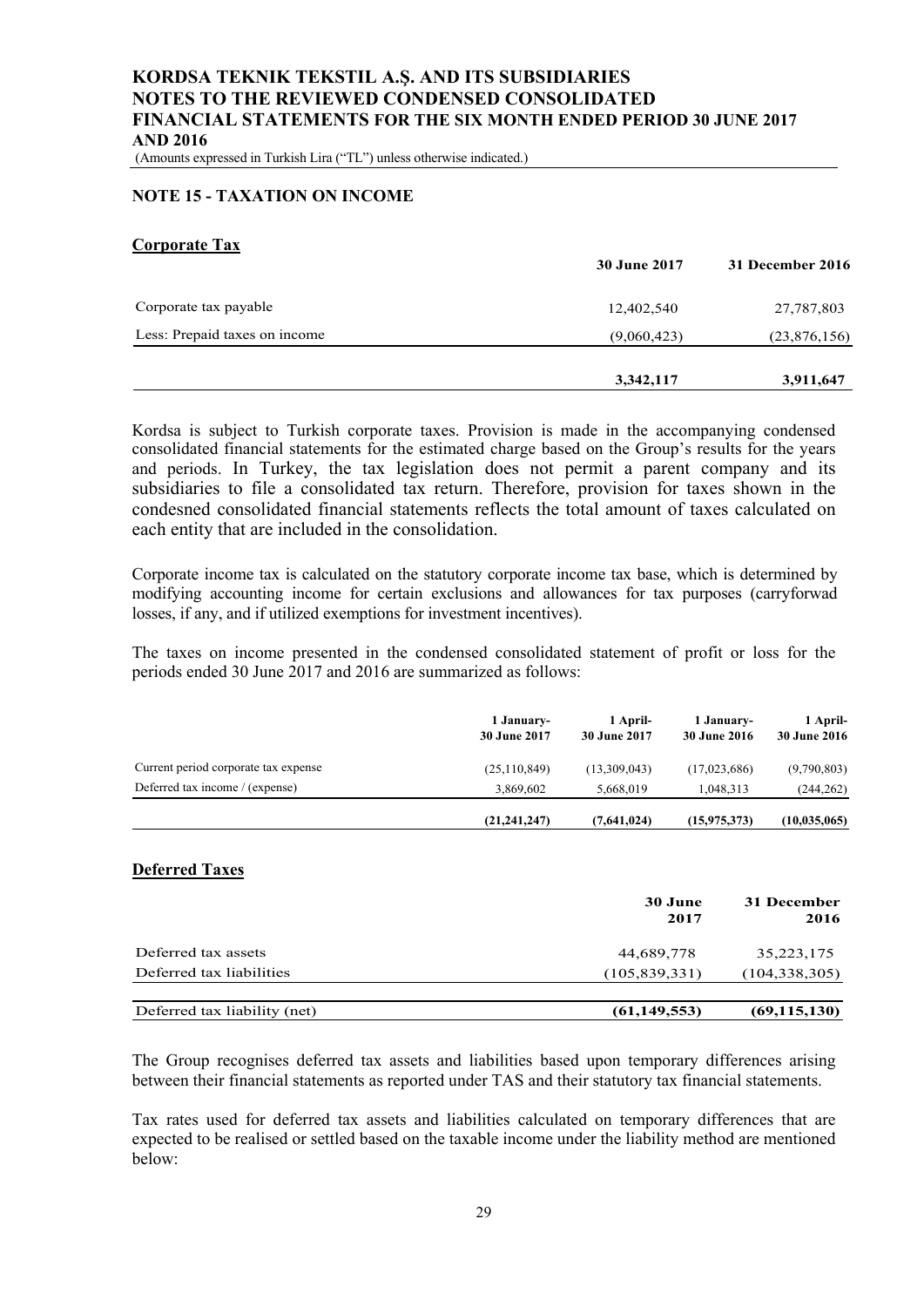(Amounts expressed in Turkish Lira ("TL") unless otherwise indicated.)

#### **NOTE 15 - TAXATION ON INCOME (cont'd)**

|                          | 30 June | 31 December |
|--------------------------|---------|-------------|
| Country                  | 2017    | 2016        |
|                          |         |             |
| Turkey                   | 20.0%   | 20.0%       |
| Egypt                    | 30.0%   | 30.0%       |
| United States of America | 35.0%   | 35.0%       |
| <b>Brasil</b>            | 21.5%   | 21.5%       |
| Indonesia                | 25.0%   | $25.0\%$    |
| Thailand                 | 20.0%   | 20.0%       |

The composition of cumulative temporary differences and the related deferred income tax assets and liabilities in respect of items for which deferred income tax has been provided at 30 June 2017 and 31 December 2016 using the enacted tax rates are as follows:

|                                               | Cumulative<br>temporary differences |                               | Deferred tax<br>assets/(liabilities) |                  |
|-----------------------------------------------|-------------------------------------|-------------------------------|--------------------------------------|------------------|
|                                               |                                     | 30 June 2017 31 December 2016 | 30 June 2017                         | 31 December 2016 |
| Provision for employment termination benefits | 50,974,427                          | 59,489,466                    | 10,792,734                           | 13,078,606       |
| Inventories                                   | 8,763,975                           | 15,419,861                    | 2,495,371                            | 4,473,861        |
| Doubtful receivable provision                 | 874                                 | 820,160                       | 330                                  | 309,529          |
| Consignment sales adjustment                  | 1,052,334                           | 4,350,419                     | 300,467                              | 870,084          |
| Finance income                                | 1,009,992                           | 466,935                       | 201,998                              | 93,387           |
| Other                                         | 94,943,007                          | 52,631,674                    | 30,898,878                           | 16,397,708       |
| Deferred tax assets                           |                                     |                               | 44,689,778                           | 35,223,175       |
| Property, plant and equipment and intangibles | 215,575,317                         | 231, 375, 290                 | (85,219,020)                         | (88,692,405)     |
| Other                                         | 103, 101, 555                       | 78,229,501                    | (20,620,311)                         | (15,645,900)     |
| <b>Deferred tax liability</b>                 |                                     |                               | (105, 839, 331)                      | (104, 338, 305)  |
| Net deferred tax liability                    |                                     |                               | (61, 149, 553)                       | (69, 115, 130)   |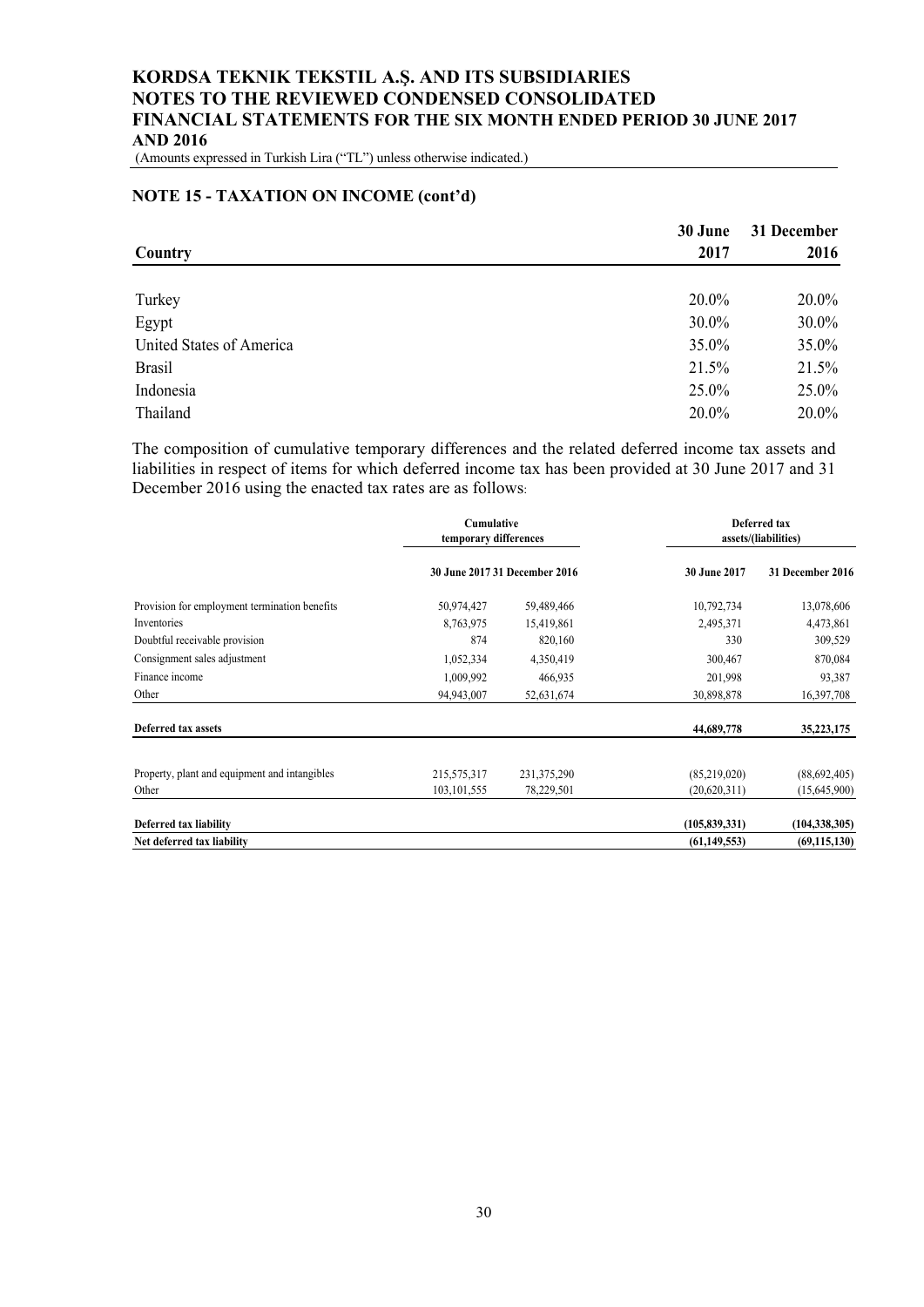(Amounts expressed in Turkish Lira ("TL") unless otherwise indicated.)

#### **NOTE 15 - TAXATION ON INCOME (cont'd)**

Movements of deferred tax balances as of 30 June 2017 and 2016 are as follows:

|                                                    | 1 January-<br><b>30 June 2017</b> | 1 January-<br><b>30 June 2016</b> |
|----------------------------------------------------|-----------------------------------|-----------------------------------|
| <b>Balances at 1 January</b>                       | (69, 115, 130)                    | (54, 339, 109)                    |
| Current year deferred tax income / (expense) - net | 3,869,602                         | 1,048,313                         |
| Attributable to equity                             | 1,553,138                         | 1,552,544                         |
| Currency translation differences                   | 2,542,837                         | 590,887                           |
| <b>Balances at 30 June</b>                         | (61, 149, 553)                    | (51, 147, 365)                    |

## **NOTE 16 – EARNING PER SHARE**

Earnings per share for each class of share disclosed in the condensed consolidated statement of profit or loss is determined by dividing the net income attributable to that class of share by the weighted average number of shares of that class outstanding during the year.

|                                                         | 1 January-<br>30 June 2017 | 1 January-<br><b>30 June 2016</b> |
|---------------------------------------------------------|----------------------------|-----------------------------------|
| Net income attributable to equity holders of the parent | 88,104,071                 | 87,559,475                        |
| Weighted average number of ordinary shares              | 19,452,907,600             | 19,452,907,600                    |
| Per 1.000 units of common stocks                        | 4.53                       | 4.50                              |
| Earning per share from continuing operations            |                            |                                   |
| Net income attributable to equity holders of the parent | 91,856,920                 | 99, 385, 849                      |
| Weighted average number of ordinary shares              | 19,452,907,600             | 19,452,907,600                    |
| Per 1.000 units of common stocks                        | 4.72                       | 5.11                              |
| Earning per share from discontinuing operations         |                            |                                   |
| Net income attributable to equity holders of the parent | (3,752,849)                | (11,826,374)                      |
| Weighted average number of ordinary shares              | 19,452,907,600             | 19,452,907,600                    |
| Per 1.000 units of common stocks                        | (0.19)                     | (0.61)                            |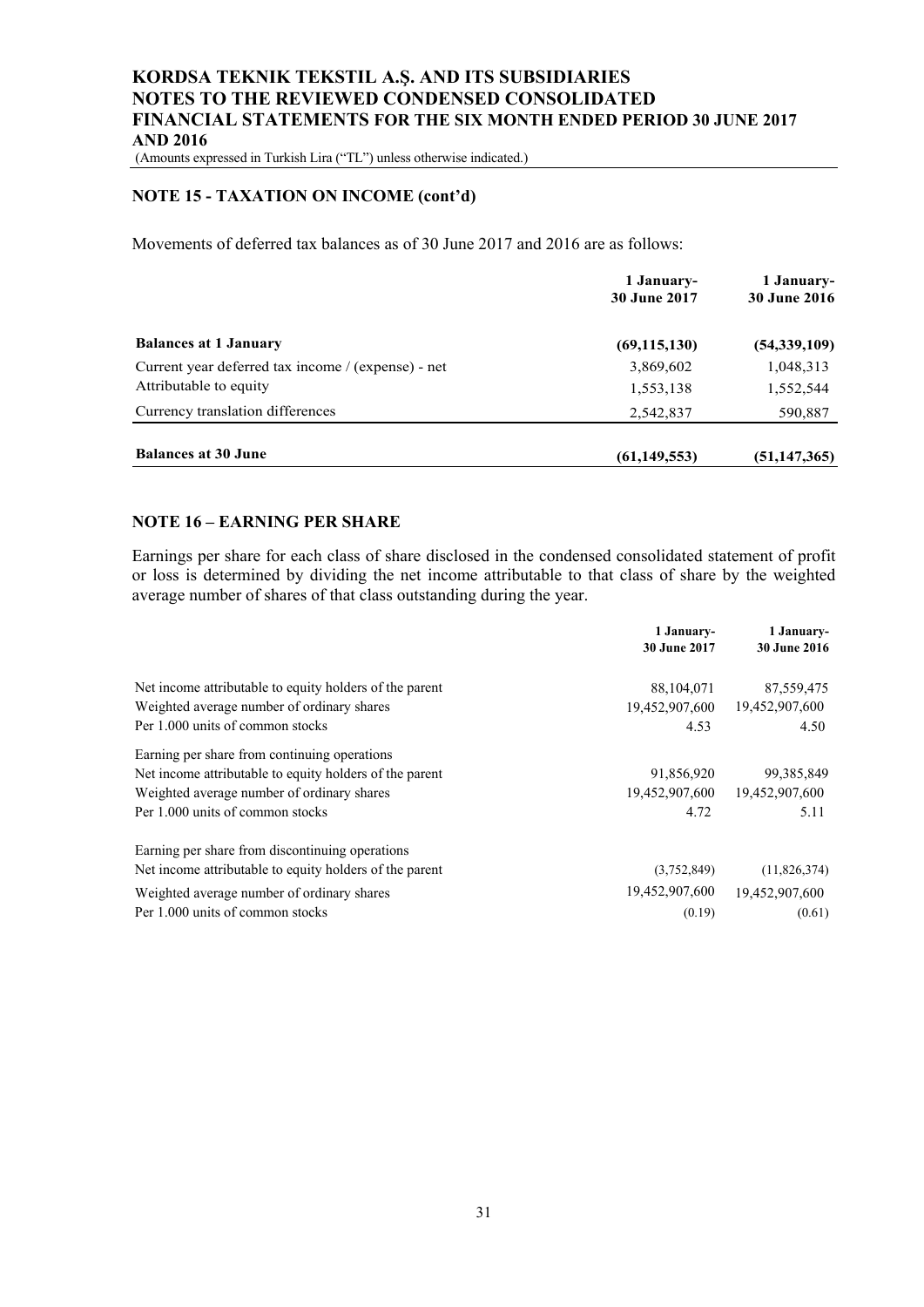(Amounts expressed in Turkish Lira ("TL") unless otherwise indicated.)

| <b>NOTE 17 - RELATED PARTY DISCLOSURES</b>                        |                            |                          |                            |                          |
|-------------------------------------------------------------------|----------------------------|--------------------------|----------------------------|--------------------------|
| <b>Bank balances:</b>                                             |                            |                          | 30 June<br>2017            | 31 December<br>2016      |
| Akbank T.A.Ş. - demand deposits                                   |                            |                          | 135,503                    | 96,253                   |
|                                                                   |                            |                          | 135,503                    | 96,253                   |
|                                                                   |                            |                          | 30 June<br>2017            | 31 December<br>2016      |
| Akbank T.A.Ş. - bank borrowings                                   |                            |                          | 44,811,100                 | 60,619,766               |
|                                                                   |                            |                          | 44,811,100                 | 60,619,766               |
| Due from related parties:                                         |                            |                          | 30 June<br>2017            | 31 December<br>2016      |
| Brisa Bridgestone Sabancı Lastik<br>Sanayi ve Tic. A.Ş. ("Brisa") |                            |                          | 20,936,972                 | 20,291,969               |
| Enerjisa Enerji Üretim A.Ş. ("Enerjisa")                          |                            |                          | 127,013                    | 61,092                   |
| Hacı Ömer Sabancı Holding A.Ş                                     |                            |                          | 116,576                    |                          |
| Aksigorta A.Ş.                                                    |                            |                          | 104,755                    | 77,775                   |
| Sabancı Üniversitesi                                              |                            |                          | 99,134                     | 488,403                  |
| <b>Bimsa</b>                                                      |                            |                          | 23,310                     | 21,933                   |
| Akbank A.Ş.                                                       |                            |                          | 3,011                      | 3,614                    |
|                                                                   |                            |                          | 21,410,771                 | 20,944,786               |
| Due to related parties:                                           |                            |                          | 30 June<br>2017            | 31 December<br>2016      |
| Enerjisa Enerji Üretim A.Ş. ("Enerjisa")                          |                            |                          | 3,257,275                  | 3,883,122                |
| Bimsa                                                             |                            |                          | 932,213                    | 718,024                  |
| Enerjisa Doğalgaz Toptan Satış A.Ş. ("Gasco")                     |                            |                          |                            | 1,758,105                |
| Temsa Global Sanayi ve Ticaret A.S. ("Temsa")                     |                            |                          |                            | 47,178                   |
| <b>Brisa</b>                                                      |                            |                          |                            | 42,831                   |
| Teknosa İç ve Dış Ticaret A.Ş. ("Teknosa")                        |                            |                          |                            | 15,239                   |
| Hacı Ömer Sabancı Holding A.Ş.                                    |                            |                          |                            | 8,282                    |
| Aksigorta A.Ş.                                                    |                            |                          |                            | 484                      |
|                                                                   |                            |                          | 4,189,488                  | 6,473,265                |
| <b>Product sales</b>                                              | 1 January-<br>30 June 2017 | 1 April-<br>30 June 2017 | 1 January-<br>30 June 2016 | 1 April-<br>30 June 2016 |
| <b>Brisa</b>                                                      | 35,340,987                 | 17,563,449               | 30,528,480                 | 14,984,984               |
|                                                                   | 35,340,987                 | 17,563,449               | 30,528,480                 | 14,984,984               |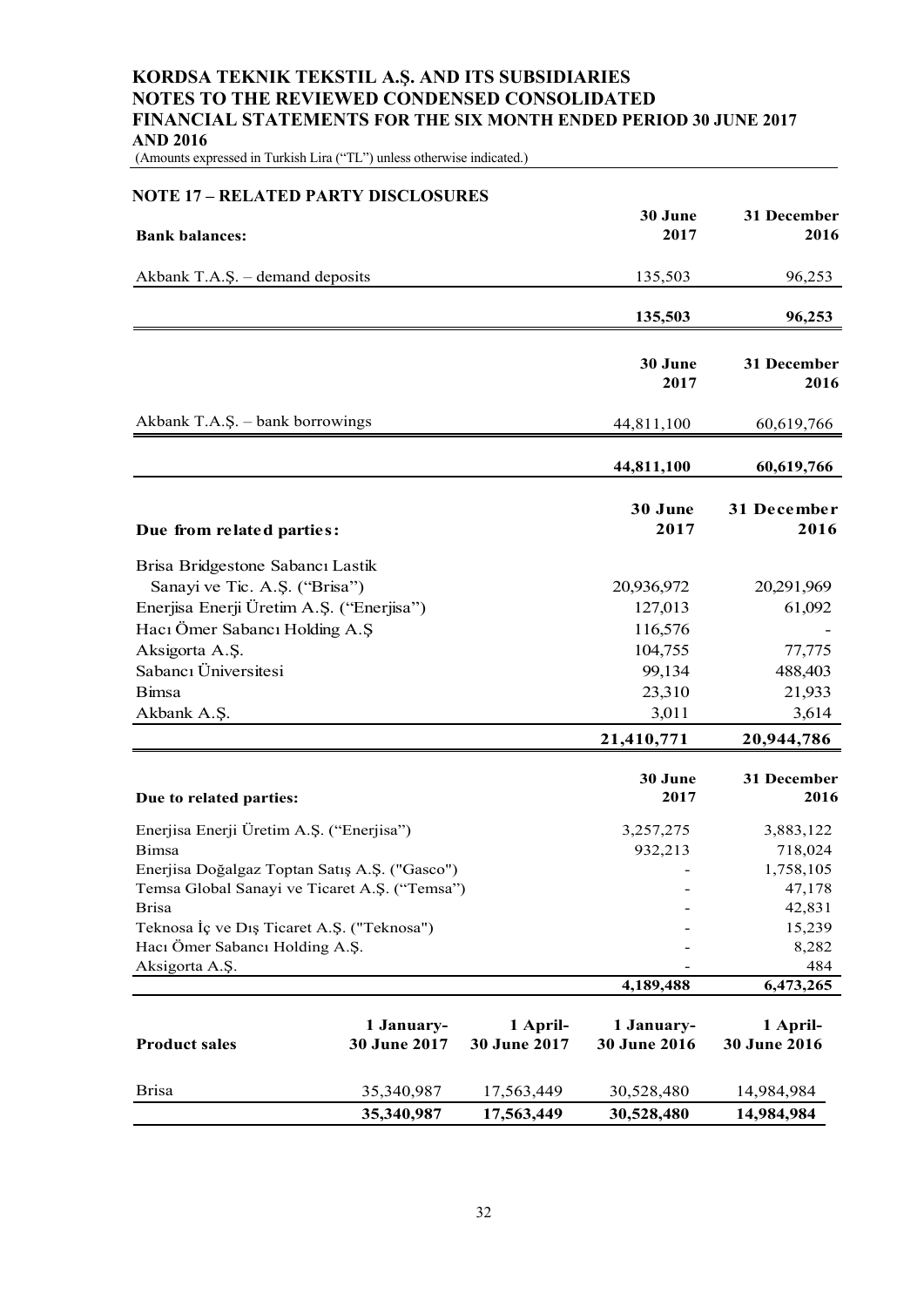(Amounts expressed in Turkish Lira ("TL") unless otherwise indicated.)

## **NOTE 17 – RELATED PARTY DISCLOSURES (cont'd)**

| <b>Product purchases</b>                                                           | 1 January-<br>30 June 2017        | 1 April-<br>30 June 2017        | 1 January-<br>30 June 2016 | 1 April-<br>30 June 2016 |
|------------------------------------------------------------------------------------|-----------------------------------|---------------------------------|----------------------------|--------------------------|
| Enerjisa Enerji Üretim A.Ş. ("Enerjisa")<br>Bimsa Ulus.Is, Bilgi ve Yon. Sis.i A.S | 23,169,676<br>2,010               | 11,126,063<br>2,010             | 22,653,714                 | 11,422,021               |
| Enerjisa Doğalgaz Toptan Satış A.Ş. ("Gasco")                                      | $\blacksquare$<br>23,171,686      | 11,128,073                      | 8,636,456<br>31,290,170    | 4,115,619<br>15,537,640  |
|                                                                                    |                                   |                                 |                            |                          |
| <b>Services received</b>                                                           | 1 January-<br>30 June 2017        | 1 April-<br>30 June 2017        | 1 January-<br>30 June 2016 | 1 April-<br>30 June 2016 |
| Aksigorta                                                                          | 6,369,452                         | 1,272,845                       | 3,283,453                  | 7,878                    |
| Bimsa                                                                              | 2,532,958                         | 1,577,366                       | 2,428,271                  | 1,565,960                |
| Sabancı Üniversitesi                                                               | 515,638                           | 448,297                         | 274,981                    | 140,750                  |
| AvivaSA Emeklilik ve Hayat A.Ş.                                                    | 520,999                           |                                 | 651,975                    | 6,097                    |
| Diğer                                                                              | 419,559                           |                                 | 43,409                     | 29,584                   |
|                                                                                    | 10,358,606                        | 3,298,508                       | 6,682,089                  | 1,750,269                |
| Property, plant and equipment purchases                                            | 1 January-<br>30 June 2017        | 1 April-<br>30 June 2017        | 1 January-<br>30 June 2016 | 1 April-<br>30 June 2016 |
| Bimsa                                                                              | 167,639                           |                                 | 227,260                    | 47,315                   |
| Teknosa                                                                            |                                   | $\overline{a}$                  | 1,282                      | 1,282                    |
|                                                                                    | 167,639                           | $\blacksquare$                  | 228,542                    | 48,597                   |
| <b>Interest income</b>                                                             | 1 January-<br>30 June 2017        | 1 April-<br>30 June 2017        | 1 January-<br>30 June 2016 | 1 April-<br>30 June 2016 |
| Akbank T.A.Ş.                                                                      | 476,488                           | 281,637                         | 184,237                    | 168,475                  |
| <b>Interest expense</b>                                                            | 1 January-<br>30 June 2017        | 1 April-<br>30 June 2017        | 1 January-<br>30 June 2016 | 1 April-<br>30 June 2016 |
| Akbank T.A.Ş.                                                                      | 2,806,072                         | 1,416,176                       | 1,543,153                  | 932,752                  |
| Foreign exchange gains / (losses) - net                                            | 1 January-<br>30 June 2017        | 1 April-<br>30 June 2017        | 1 January-<br>30 June 2016 | 1 April-<br>30 June 2016 |
| Akbank T.A.Ş.                                                                      | 3,314                             |                                 | 486,017                    | 136,593                  |
| <b>Rent expense</b>                                                                | 1 January-<br>30 June 2017        | 1 April-<br>30 June 2017        | 1 January-<br>30 June 2016 | 1 April-<br>30 June 2016 |
| Sabancı Holding                                                                    |                                   |                                 | 179,790                    | 89,895                   |
| <b>Rent income</b>                                                                 | 1 January-<br>30 June 2017        | 1 April-<br>30 June 2017        | 1 January-<br>30 June 2016 | 1 April-<br>30 June 2016 |
| Bimsa                                                                              | 29,858                            | 11,943                          | 27,333                     | 10,933                   |
| <b>Donations</b>                                                                   | 1 January-<br><b>30 June 2016</b> | 1 April-<br><b>30 June 2016</b> | 1 January-<br>30 June 2015 | 1 April-<br>30 June 2015 |
| Sabancı Üniversitesi                                                               | 7,500,000                         | 7,500,000                       | 5,600,000                  | 2,600,000                |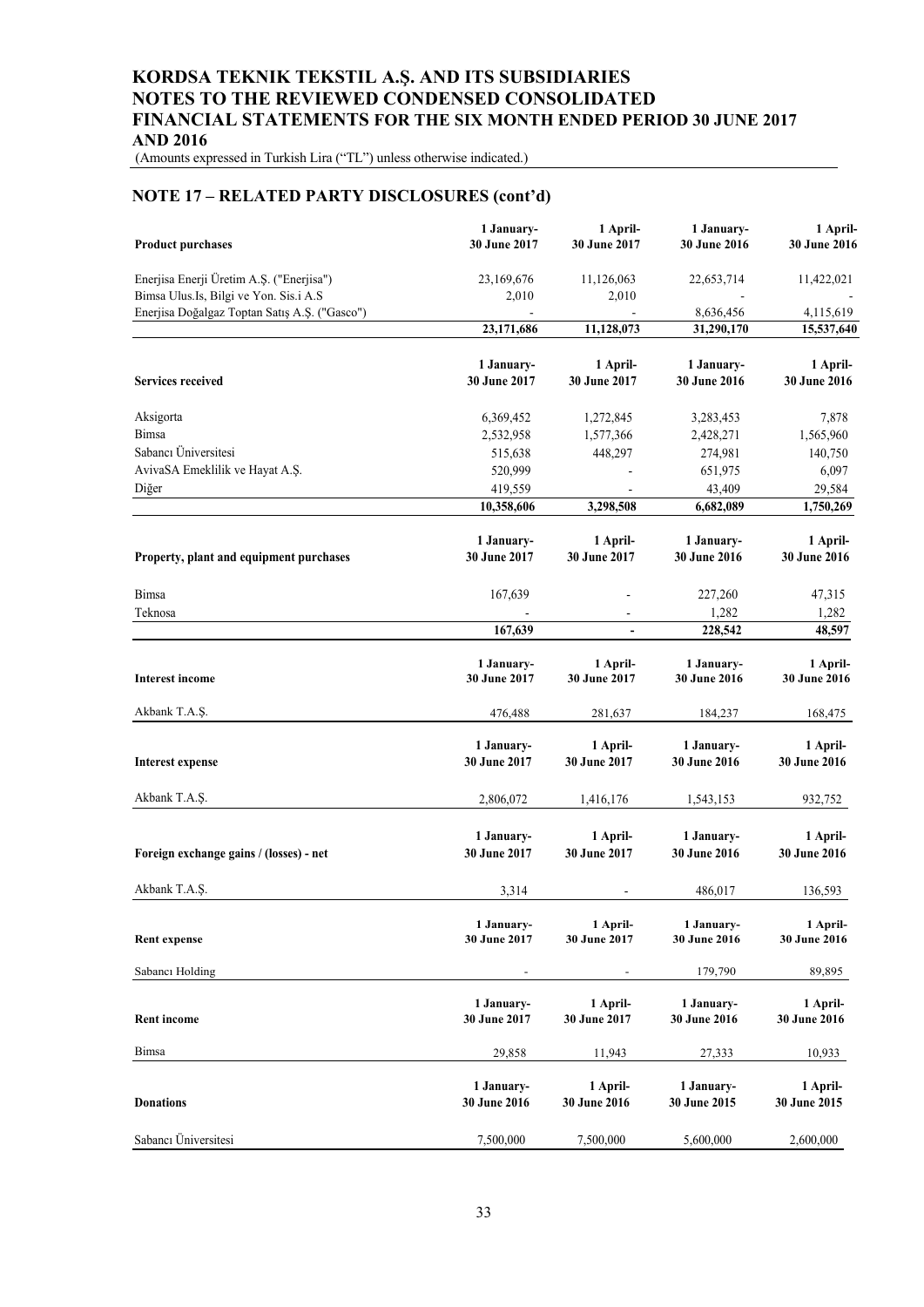(Amounts expressed in Turkish Lira ("TL") unless otherwise indicated.)

#### **NOTE 17 – RELATED PARTY DISCLOSURES (cont'd)**

#### **Remunerations:**

The Group defined its top management as board of directors, the president (CEO) and vice presidents, and the general managers of the subsidiaries.

Details of the renumerations provided by the Group for 30 June 2017 and 2016 are as follows:

|                              | 1 January-<br>30 June 2017 | 1 April-<br>30 June 2017 | 1 January-<br><b>30 June 2016</b> | 1 April-<br>30 June 2016 |
|------------------------------|----------------------------|--------------------------|-----------------------------------|--------------------------|
| Short-term employee benefits | 5,897,442                  | 2.792.877                | 6,066,340                         | 3,227,345                |
| Other long-term benefits     | 54,021                     | 25,906                   | 60,713                            | 31,547                   |
| Post-employment benefits     | 182.728                    | 72.411                   | 108.811                           | 65,810                   |
|                              | 6,134,191                  | 2,891,194                | 6,235,864                         | 3,324,702                |

#### **Security and guarantee letters given:**

| <b>30 June 2017</b>     |                          |                 |                 |                          |
|-------------------------|--------------------------|-----------------|-----------------|--------------------------|
| <b>Related parties</b>  | Amount                   | Currency        | <b>Detail</b>   | Bank                     |
| Kordsa Brazil           | $\overline{\phantom{0}}$ | $\qquad \qquad$ | $\qquad \qquad$ | $\overline{\phantom{a}}$ |
| <b>31 December 2016</b> |                          |                 |                 |                          |
| <b>Related parties</b>  | Amount                   | Currency        | <b>Detail</b>   | <b>Bank</b>              |
| Kordsa Brazil           | 1,563,000                | <b>USD</b>      | Loan Guarantee  | <b>IFC</b>               |

#### **NOTE 18 - FOREIGN CURRENCY RISK AND POSITION**

#### *Foreign exchange risk*

The group operates internationally and is exposed to foreign exchange risk arising from various currency exposures, primarily with respect to the Turkish Lira. Foreign Exchange risk is monitored with an analysis of foreign exchange positions.

#### Foreign currency position

Group's assets and liabilities denominated in foreign currencies at 30 June 2017 and 31 December 2016 are as follows:

|                               | <b>30 June 2017</b> | 31 December 2016 |  |
|-------------------------------|---------------------|------------------|--|
| Assets                        | 530,628,273         | 468,729,556      |  |
| Liabilities                   | (667, 351, 824)     | (629, 313, 191)  |  |
| Net foreign currency position | (136, 723, 551)     | (160, 583, 635)  |  |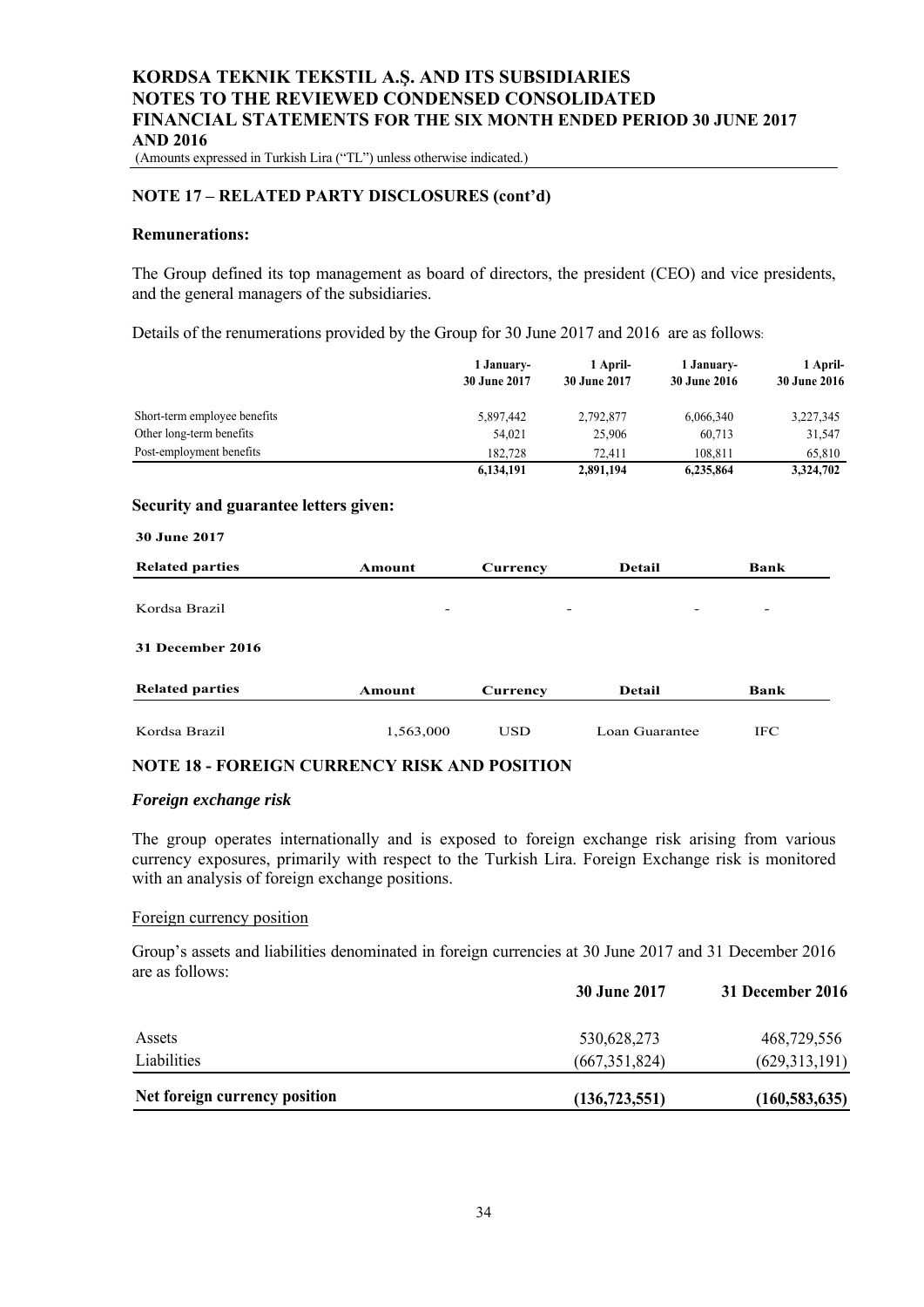(Amounts expressed in Turkish Lira ("TL") unless otherwise indicated.)

#### **NOTE 18 - FOREIGN CURRENCY RISK AND POSITION (cont'd)**

|                                                         | <b>Total</b>    |                  |                |                          | Indonesian        | <b>Brazilian</b> | Other TL    |
|---------------------------------------------------------|-----------------|------------------|----------------|--------------------------|-------------------|------------------|-------------|
| 30 June 2017                                            | TL equivalent   | $\text{USD}$ (*) | $EUR(*)$       | Thai Baht (*)            | Rupiah ('000) (*) | Real $(*)$       | Equivalent  |
| Assets:                                                 |                 |                  |                |                          |                   |                  |             |
| Trade receivables                                       | 426,369,581     | 57,931,728       | 32,021,048     | 407,757,665              |                   | 51,412,165       |             |
| Cash and cash equivalent                                | 48,512,013      | 6,561,660        | 17,407         | 231,087,868              | 2,920,048         | 762,850          | 2,564       |
| Other monetary receivables and assets                   | 4,135,384       | 1,069,940        |                | 140                      | 377,985           | 267,379          |             |
| Other non-monetary receivables and assets               | 31,481,232      | 1,508,081        | 745            | 23,104,950               | 48, 493, 743      | 10,409,659       |             |
| <b>Current assets</b>                                   | 510,498,210     | 67,071,409       | 32,039,200     | 661,950,623              | 51,791,776        | 62,852,053       | 2,564       |
| Financial assets available for sale                     | 112,856         | 32,179           |                |                          |                   |                  |             |
| Other monetary receivables and assets                   | 20,017,207      | (81, 017)        |                | 615,000                  |                   | 19,090,110       |             |
| <b>Non-current assets</b>                               | 20,130,063      | (48, 838)        | ٠              | 615,000                  | ÷                 | 19,090,110       | $\sim$      |
| <b>Total assets</b>                                     | 530,628,273     | 67,022,571       | 32,039,200     | 662, 565, 623            | 51,791,776        | 81,942,163       | 2,564       |
| <b>Liabilities:</b>                                     |                 |                  |                |                          |                   |                  |             |
| Trade payables                                          | 234,668,823     | 52,792,509       | 8,393,036      | 28,715,848               | 10,511,094        | 6,120,968        | 3,408,047   |
| <b>Borrowings</b>                                       | 457,838,415     | 33,697,391       | 80,093,766     |                          | 72,319,996        |                  |             |
| Other monetary payables and liabilities                 | 73,487,120      | 7,021,497        |                | 336,867,890              | 6,474,586         | 11,687,533       |             |
| <b>Total short-term liabilities</b>                     | 765,994,358     | 93,511,397       | 88,486,802     | 365,583,738              | 89,305,676        | 17,808,501       | 3,408,047   |
| <b>Borrowings</b>                                       | 104,983,373     | 20,422,189       | 8,333,908      |                          | 70,446,025        |                  |             |
| Other monetary payables and liabilities                 | 14,635,498      | 3,432,914        |                | 38,471,844               | $\overline{a}$    | 13,805,468       |             |
| <b>Total long-term liabilities</b>                      | 119,618,871     | 23,855,103       | 8,333,908      | 38,471,844               | 70,446,025        | 13,805,468       |             |
| <b>Total liabilities</b>                                | 885, 613, 229   | 117,366,500      | 96,820,710     | 404,055,582              | 159,751,701       | 31,613,969       | 3,408,047   |
| Fair value of financial instruments used for            |                 |                  |                |                          |                   |                  |             |
| foreign currency hedge                                  | (6,544,505)     | (1,866,073)      |                | $\overline{\phantom{a}}$ |                   |                  |             |
| Hedged portion of foreign currency liabilities          | 224,805,910     | 181,891          | 56,000,000     |                          |                   |                  |             |
| Net foreign currency asset / (liability) position       | (136, 723, 551) | (52,028,111)     | (8,781,510)    | 258,510,041              | (107, 959, 925)   | 50,328,194       | (3,405,483) |
| Monetary items net foreign currency asset / (liability) |                 |                  |                |                          |                   |                  |             |
| position<br>$-1$ $-1$ $-1$ $-1$ $-1$<br>$(4)$ $T1$      | (386, 466, 188) | (51, 852, 010)   | (64, 782, 255) | 235,405,091              | (156, 453, 668)   | 39,918,535       | (3,405,483) |

(\*) The amounts are denominated in the related currency.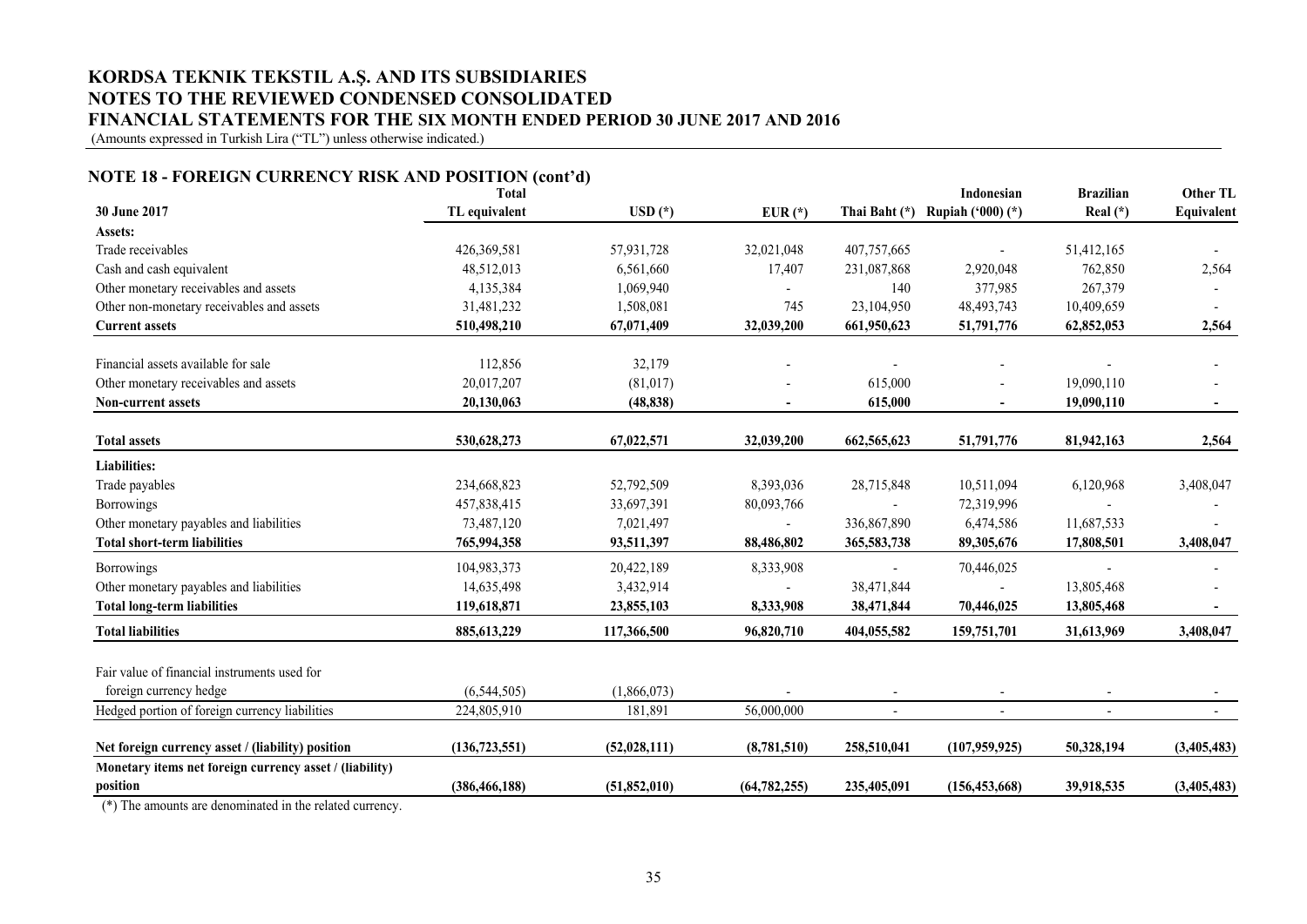(Amounts expressed in Turkish Lira ("TL") unless otherwise indicated.)

|                                                   | <b>Total</b>    |                |                |               | Indonesian               | <b>Brazilian</b> | <b>Other TL</b> |
|---------------------------------------------------|-----------------|----------------|----------------|---------------|--------------------------|------------------|-----------------|
| 31 December 2016                                  | TL equivalent   | $USD(*)$       | $EUR(*)$       | Thai Baht (*) | <b>Rupiah ('000) (*)</b> | Real $(*)$       | Equivalent      |
| <b>Assets:</b>                                    |                 |                |                |               |                          |                  |                 |
| Trade receivables                                 | 347,803,811     | 41,893,437     | 23,518,381     | 311,991,884   | 85,158,384               | 50,300,644       |                 |
| Cash and cash equivalent                          | 38,523,509      | 5,368,980      | 15,426         | 146, 365, 032 | 4,806,689                | 3,643,909        | 2,465           |
| Other monetary receivables and assets             | 4,135,384       | 1,066,261      |                | 148           | 379,994                  | 262,505          |                 |
| Other non-monetary receivables and assets         | 36,184,497      | 2,552,199      | 261,489        | 21,148,287    | 68,861,500               | 5,649,821        | 18,429          |
| <b>Current assets</b>                             | 426,647,201     | 50,880,877     | 23,795,296     | 479,505,351   | 159,206,567              | 59,856,879       | 20,894          |
| Financial assets available for sale               | 113,245         | 32,179         |                |               |                          |                  |                 |
| Other monetary receivables and assets             | 40,747,596      | 5,347,671      | 22,223         | 615,000       | 6,618,352                | 18,569,724       |                 |
| <b>Non-current assets</b>                         | 40,860,841      | 5,379,850      | 22,223         | 615,000       | 6,618,352                | 18,569,724       |                 |
| <b>Total assets</b>                               | 467,508,042     | 56,260,727     | 23,817,519     | 480,120,351   | 165,824,919              | 78,426,603       | 20,894          |
| <b>Liabilities:</b>                               |                 |                |                |               |                          |                  |                 |
| Trade payables                                    | 249,616,695     | 57,845,554     | 7,073,442      | 16,743,348    | 32,242,959               | 6,997,703        | 1,876,685       |
| <b>Borrowings</b>                                 | 373,863,859     | 17,975,619     | 81,026,476     |               | 38,194,281               |                  |                 |
| Other monetary payables and liabilities           | 40,416,888      | 4,393,015      | 9,711          | 72,696,230    | 18,756,830               | 11,854,058       | 67,978          |
| <b>Total short-term liabilities</b>               | 663,897,442     | 80,214,188     | 88,109,629     | 89,439,578    | 89,194,070               | 18,851,761       | 1,944,663       |
| <b>Borrowings</b>                                 | 160,880,853     | 27,452,457     | 17,323,956     |               | 13,936,826               |                  |                 |
| Other monetary payables and liabilities           | 14,150,921      | 3,449,165      |                | 37,835,724    |                          | 13,105,042       |                 |
| <b>Total long-term liabilities</b>                | 175,031,774     | 30,901,622     | 17,323,956     | 37,835,724    | 13,936,826               | 13,105,042       |                 |
| <b>Total liabilities</b>                          | 838,929,216     | 111,115,810    | 105,433,585    | 127,275,302   | 103,130,896              | 31,956,803       | 1,944,663       |
| Fair value of financial instruments used for      |                 |                |                |               |                          |                  |                 |
| foreign currency hedge                            | 1,221,514       | 347,100        |                |               |                          |                  |                 |
| Hedged portion of foreign currency liabilities    | 208,394,511     | 181,891        | 56,000,000     | $\sim$        | $\sim$                   | $\sim$           |                 |
| Net foreign currency asset / (liability) position | (161, 805, 149) | (54,326,092)   | (25,616,066)   | 352,845,049   | 62,694,023               | 46,469,800       | (1,923,769)     |
| Monetary items net foreign currency asset /       |                 |                |                |               |                          |                  |                 |
| (liability) position                              | (407, 605, 671) | (57, 407, 282) | (81, 877, 555) | 331,696,762   | (6,167,477)              | 40,819,979       | (1,942,198)     |
| <b>Contract Contract</b>                          |                 |                |                |               |                          |                  |                 |

(\*) The amounts are denominated in the related currency.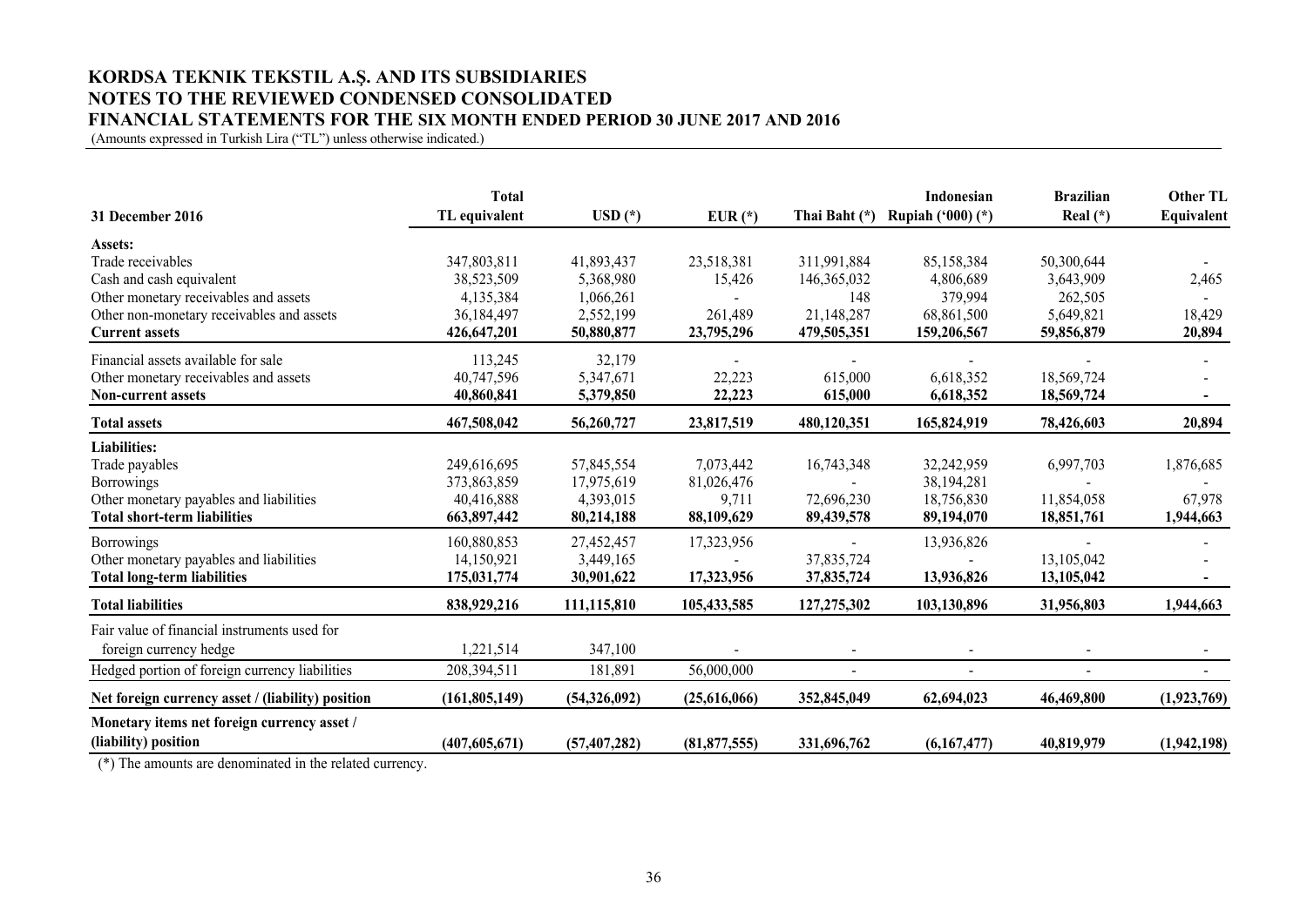(Amounts expressed in Turkish Lira ("TL") unless otherwise indicated.)

## **NOTE 18 - FOREIGN CURRENCY RISK AND POSITION (cont'd)**

TL equivalents of the foreign currencies where the group operates are as follows:

|                                | <b>30 June 2017</b> | 31 December 2016 |
|--------------------------------|---------------------|------------------|
| <b>Closing rates</b>           |                     |                  |
| Usd                            | 3.5071              | 3.5192           |
| Euro                           | 4.0030              | 3.7099           |
| Indonesian Rupiah (1000 units) | 0.2633              | 0.2619           |
| <b>Brazilian Real</b>          | 1.0601              | 1.0798           |
| Thai Baht                      | 0.1032              | 0.0982           |
| <b>Egyptian Pound</b>          | 0.1939              | 0.1897           |
|                                | <b>30 June 2016</b> | 31 December 2015 |
| <b>Average rates</b>           |                     |                  |
| Usd                            | 3.6367              | 2.9185           |
| Euro                           | 3.9308              | 3.2562           |
| Indonesian Rupiah (1000 units) | 0.2735              | 0.2174           |
| <b>Brazilian Real</b>          | 1.1442              | 0.7867           |
| Thai Baht                      | 0.1048              | 0.0823           |
| <b>Egyptian Pound</b>          | 0.2085              | 0.3727           |

A change of the TL against the other currencies below would have effect the condensed consolidated financial statement as of 30 June 2017 and 31 December 2016 as follows:

| <b>30 June 2017</b>                        |                  |                  |                        |                        |
|--------------------------------------------|------------------|------------------|------------------------|------------------------|
|                                            | Profit/Loss      |                  | <b>Equity</b>          |                        |
|                                            | Appreciation of  | Depreciation of  | <b>Appreciation of</b> | <b>Depreciation of</b> |
|                                            | foreign currency | foreign currency | foreign currency       | foreign currency       |
| Change in USD against TL by 10%            |                  |                  |                        |                        |
| USD net assets/liabilities                 | (13,745,294)     | 13,745,294       | 38,256,303             | (38, 256, 303)         |
| Hedged USD (-)                             |                  |                  |                        |                        |
| <b>USD</b> net effect                      | (13,745,294)     | 13,745,294       | 38,256,303             | (38, 256, 303)         |
| Change in EURO against TL by 10%           |                  |                  |                        |                        |
| Euro net assets/liabilities                | (1,427,060)      | 1,427,060        |                        |                        |
| Hedged Euro (-)                            |                  |                  |                        |                        |
| Euro net effect                            | (1,427,060)      | 1,427,060        |                        |                        |
| Change in other currency against TL by 10% |                  |                  |                        |                        |
| Other currency net assets/liabilities      | 116,992          | (116,992)        |                        |                        |
| Hedged other currency (-)                  |                  |                  |                        |                        |
| Other currency net effect                  | 116,992          | (116,992)        |                        |                        |
|                                            | (15, 055, 362)   | 15,055,362       | 38,256,303             | (38, 256, 303)         |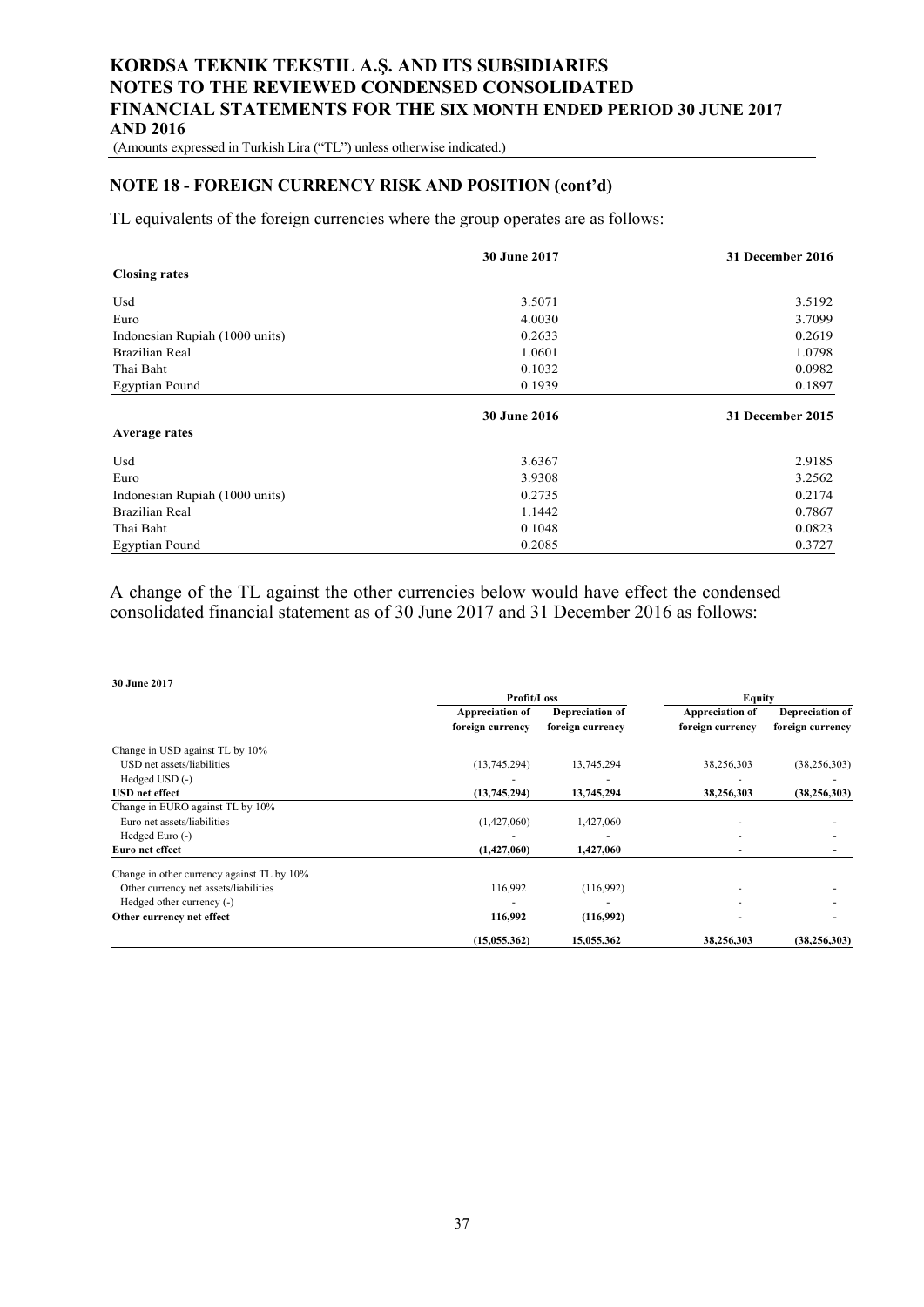(Amounts expressed in Turkish Lira ("TL") unless otherwise indicated.)

#### **NOTE 18 - FOREIGN CURRENCY RISK AND POSITION (cont'd)**

#### **31 December 2016**

|                                            |                                     | <b>Profit/Loss</b>                  |                                     | <b>Equity</b>                       |
|--------------------------------------------|-------------------------------------|-------------------------------------|-------------------------------------|-------------------------------------|
|                                            | Appreciation of<br>foreign currency | Depreciation of<br>foreign currency | Appreciation of<br>foreign currency | Depreciation of<br>foreign currency |
| Change in USD against TL by 10%            |                                     |                                     |                                     |                                     |
| USD net assets/liabilities                 | (6,684,888)                         | 6,684,888                           | 39,422,359                          | (39, 422, 359)                      |
| Hedged USD (-)                             |                                     |                                     |                                     |                                     |
| <b>USD</b> net effect                      | (6,684,888)                         | 6,684,888                           | 39,422,359                          | (39, 422, 359)                      |
| Change in EURO against TL by 10%           |                                     |                                     |                                     |                                     |
| Euro net assets/liabilities                | (7,867,349)                         | 7,867,349                           |                                     |                                     |
| Hedged Euro (-)                            |                                     |                                     |                                     |                                     |
| Euro net effect                            | (7,867,349)                         | 7,867,349                           |                                     |                                     |
| Change in other currency against TL by 10% |                                     |                                     |                                     |                                     |
| Other currency net assets/liabilities      | 1,769,679                           | (1,769,679)                         |                                     |                                     |
| Hedged other currency (-)                  |                                     |                                     |                                     |                                     |
| Other currency net effect                  | 1,769,679                           | (1,769,679)                         |                                     |                                     |
|                                            | (12, 782, 558)                      | 12,782,558                          | 39,422,359                          | (39, 422, 359)                      |

#### Export and import balances from Turkey as of 30 June 2017 and 2016 is as follows:

|                     | <b>30 June 2017</b> |             | <b>30 June 2016</b>               |                                   |
|---------------------|---------------------|-------------|-----------------------------------|-----------------------------------|
|                     | Original balance    | TL          | Original balance                  | TL                                |
| Euro                | 68, 332, 229        | 268,483,924 | 63,980,063                        | 208, 108, 739                     |
| <b>US Dollars</b>   | 34,544,607          | 125,796,083 | 38,939,970                        | 113,758,096                       |
| <b>Total export</b> |                     | 394,280,007 |                                   | 321,866,835                       |
|                     |                     |             | 1 January-<br><b>30 June 2017</b> | 1 January-<br><b>30 June 2016</b> |
| Import              |                     |             | 285,522,334                       | 206, 200, 785                     |

#### *Derivative financial instruments*

The Group entered into foreign currency forward transactions with due date 2017 in order to manage the risks emerging from the sales transactions which are expected to occur within 6 months following the reporting date. The carrying values of the items hedged against the non-financial risk will be adjusted once the expected sales will take place.

The Group also uses fair value hedge with its derivative portfolio to hedge its trade receivables and payables from the effects of the exchange rate differences in the markets. According to this, the net-off figures of the exchange rate change in the balance sheet and the exchange rate change of the derivative portfolio are presented in the income statement and the effectiveness of the hedge accounting is evaluated at each reporting date.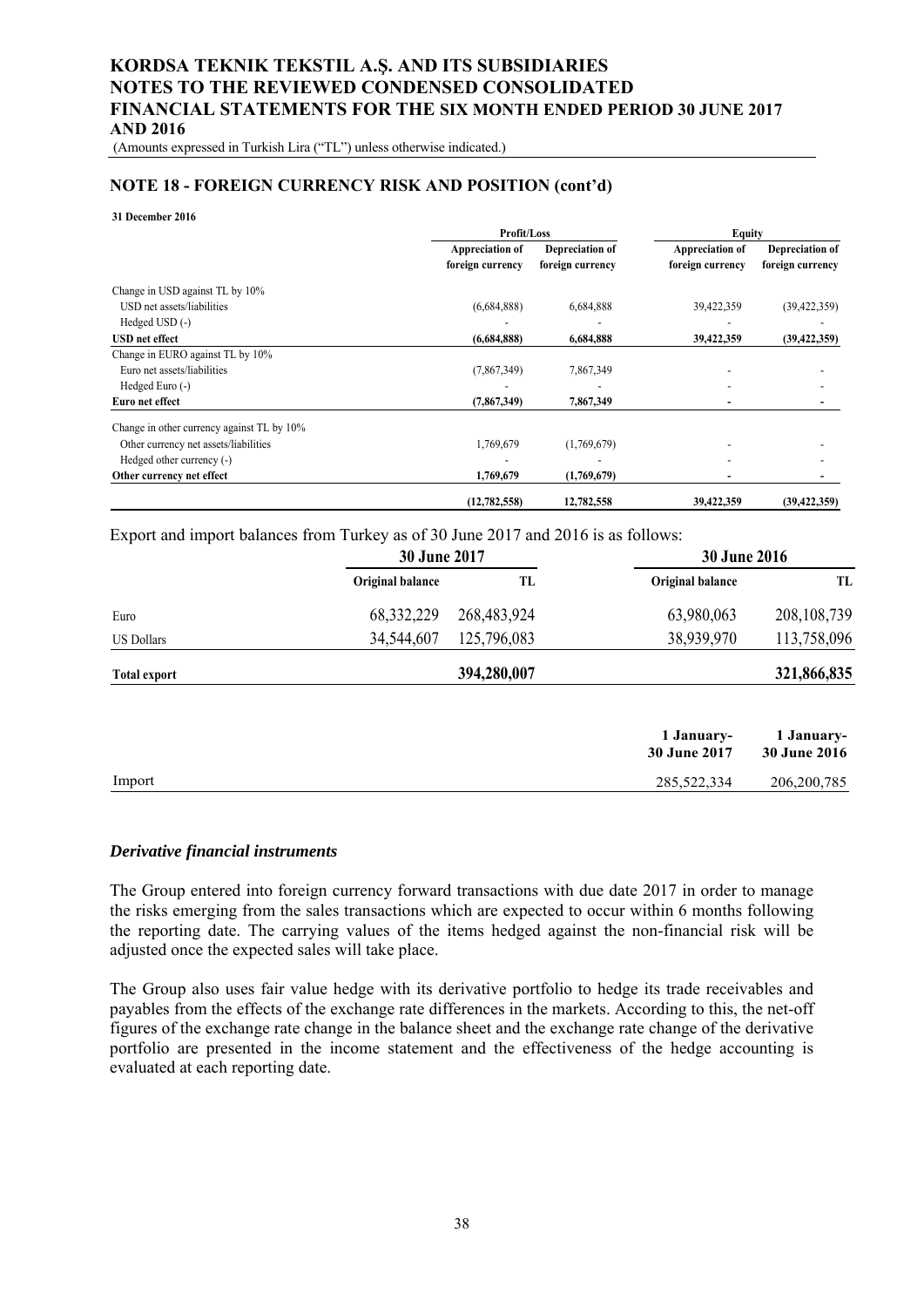(Amounts expressed in Turkish Lira ("TL") unless otherwise indicated.)

| <b>NOTE 18 - FOREIGN CURRENCY RISK AND POSITION (cont'd)</b> |                     |                          |                        |                           |  |  |
|--------------------------------------------------------------|---------------------|--------------------------|------------------------|---------------------------|--|--|
| <b>30 June 2017</b>                                          | <b>Average Rate</b> | Foreign<br>Currency (TL) | Contract<br>Value (TL) | <b>Fair Value</b><br>(TL) |  |  |
| USD buy Euro sell                                            |                     |                          |                        |                           |  |  |
| less than 3 months                                           | 1.0835              | 48,036,000               | 13,001,800             | (2,677,236)               |  |  |
| between 3-6 months                                           | 1.0858              | 36,027,000               | 10,323,900             | (1,995,158)               |  |  |
|                                                              |                     |                          |                        | (6,544,505)               |  |  |
| <b>31 December 2016</b>                                      | <b>Average Rate</b> | Foreign<br>Currency (TL) | Contract<br>Value (TL) | <b>Fair Value</b><br>(TL) |  |  |
| USD buy Euro sell                                            |                     |                          |                        |                           |  |  |
| less than 3 months                                           | 1.1261              | 11,129,700               | 3,378,400              | 736,621                   |  |  |
| between 3-6 months                                           | 1.1296              | 7,419,800                | 2,259,100              | 484,894                   |  |  |
|                                                              |                     |                          |                        | 1,221,515                 |  |  |

#### **Hedging reserve movement table**

|                                                 | 1 January-          | 1 January-          |  |
|-------------------------------------------------|---------------------|---------------------|--|
|                                                 | <b>30 June 2017</b> | <b>30 June 2016</b> |  |
| <b>Balances at 1 January</b>                    | 988,581             | 9,540,417           |  |
| Increases/decreases                             | (7,714,307)         | (3,983,847)         |  |
| Income tax related to gains / losses recognized |                     |                     |  |
| in other comprehensive income                   | 1,553,138           | 1,552,544           |  |
| Foreign currency translation differences        | (51, 381)           | (3,778,873)         |  |
| <b>Balances at 30 June</b>                      | (5,223,969)         | 3,330,241           |  |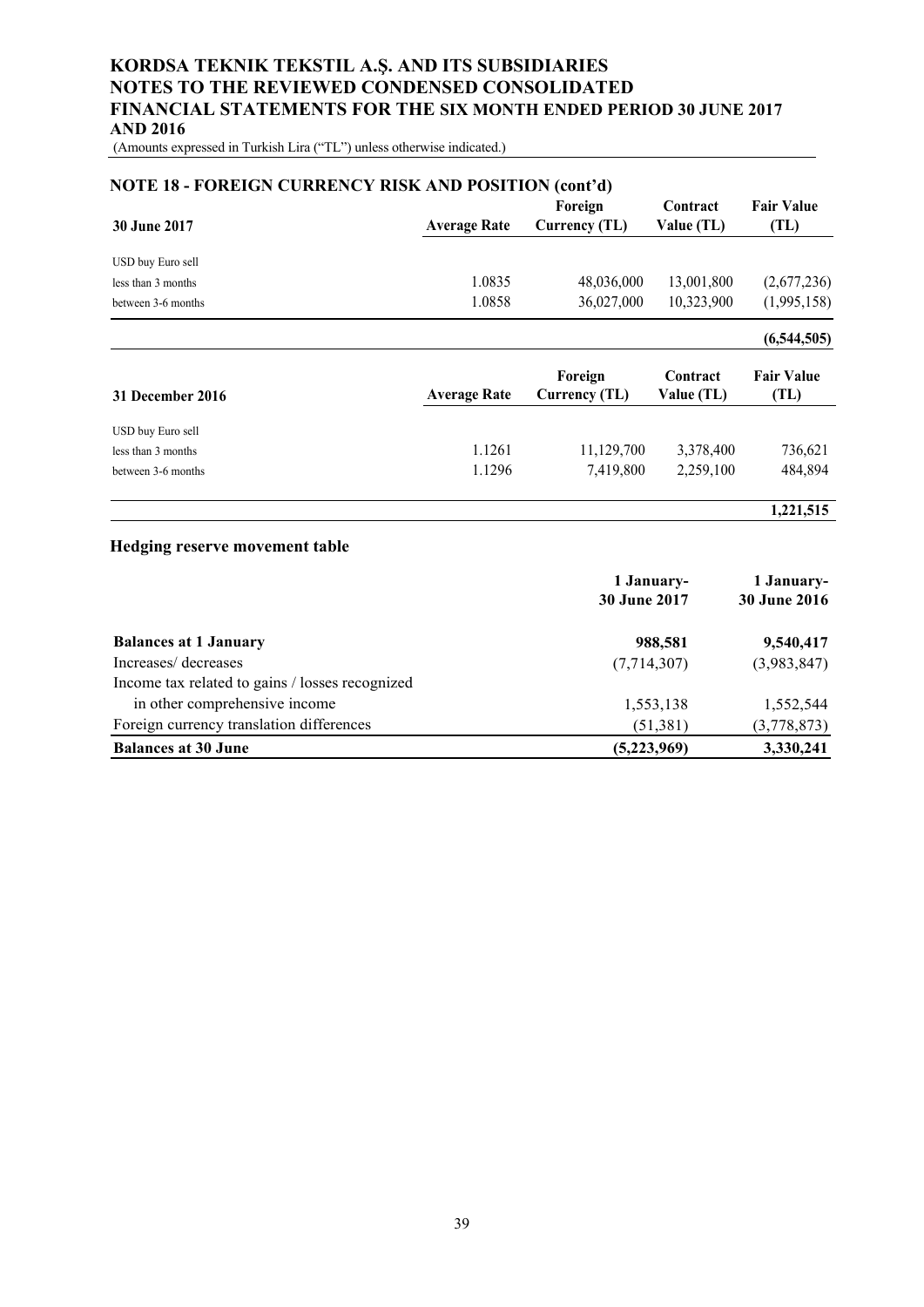(Amounts expressed in Turkish Lira ("TL") unless otherwise indicated.)

#### **NOTE 18 - FOREIGN CURRENCY RISK AND POSITION (cont'd)**

#### Hedges of net investments in foreign operations:

When a derivative (or a non-derivative financial liability) is designated as the hedging instrument in a hedge of a net investment in a foreign operation, the effective portion of changes in the fair value of the hedging instrument is recognised in other comprehensive income, and presented in the hedging reserve in equity. Any ineffective portion of changes in the fair value of the derivative is recognised immediately in profit or loss. The amount recognised in equity is removed and included in profit or loss on disposal of the foreign operations.

The Company applied a net investment hedge accounting on the net investment in its foreign subsidiaries and the USD dominated borrowings in other subsidiaries.

The Company accounted for the foreign exchange losses arising from the related borrowings amounting to TL 17.593.427 (31 December 2016: TL 21.813.684) under "Currency Translation Reserves" under the equity in accordance with TAS 39 and TFRS Interpretation 16.

## **NOTE 19 – NON-CURRENT ASSETS HELD FOR SALE AND DISCONTINUED OPERATIONS**

Net loss amounting to TL 3.752.849 for the six month period ended 30 June 2017 presented in the condensed consolidated profit or loss comprises the loss from Nile Kordsa .

Net loss amounting to TL 11.826.374 for the six month period ended 30 June 2017 presented in the condensed consolidated profit or loss comprises of the losses amounting to TL 7.330.465 and TL 4.495.909 from Nile Kordsa and Interkordsa, respectively.

## **NOTE 20 - INTEREST IN OTHER ENTITIES**

Financial information in respect of each of the Group's subsidiaries that has material non-controlling interests is set out below:

|                                | 30 June 2017                   |                                                          |                                          |                                                                            |  |  |
|--------------------------------|--------------------------------|----------------------------------------------------------|------------------------------------------|----------------------------------------------------------------------------|--|--|
|                                | Non-controlling<br>interests % | Profit/ (loss) allocated to<br>non-controlling interests | Net profit/loss<br>controlling interests | attributable to non-Dividend distributed to non-<br>controlling interests  |  |  |
| Subsidiary                     |                                |                                                          |                                          |                                                                            |  |  |
| PT Indo Kordsa Tbk (*)         | 39.52%                         | 27,628,219                                               | 320,300,444                              | 16,512,593                                                                 |  |  |
| Other                          |                                | (3,958,694)                                              | 6,325,101                                |                                                                            |  |  |
| Total                          |                                | 23,669,525                                               | 326,625,545                              |                                                                            |  |  |
|                                | 31 December 2016               |                                                          |                                          |                                                                            |  |  |
|                                | Non-controlling<br>interests % | Profit/ (loss) allocated to<br>non-controlling interests | Net profit/loss<br>controlling interests | attributable to non- Dividend distributed to non-<br>controlling interests |  |  |
| Subsidiary                     |                                |                                                          |                                          |                                                                            |  |  |
| PT Indo Kordsa Tbk (*)         | 39.79%                         | 40,575,498                                               | 309,527,602                              | 15,358,848                                                                 |  |  |
| Other                          |                                | (5,543,428)                                              | 8,022,954                                |                                                                            |  |  |
| <b>Total</b><br>$\sim$<br>2.11 | $\cdots$<br>$\cdot$ $\cdot$    | 35,032,070                                               | 317,550,556<br>.                         |                                                                            |  |  |

(\*) Consists of consolidated financial statements of PT Indo Kordsa Tbk, PT Indo Kordsa Polyester and Thai Indo Kordsa Co., Ltd.